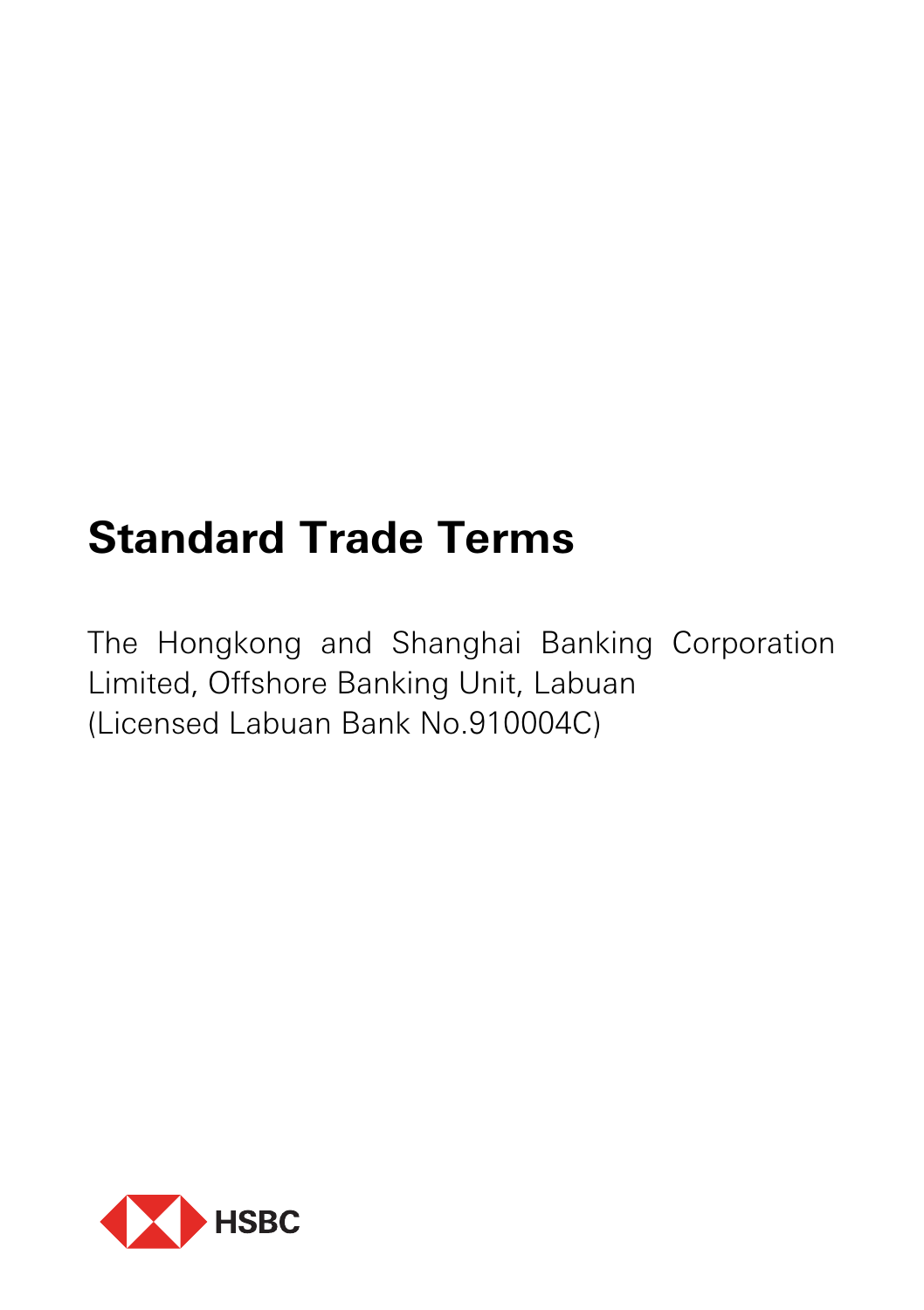# **CONTENTS**

| 1 <sub>1</sub>                       | APPLICATION                                                    | 3                       |
|--------------------------------------|----------------------------------------------------------------|-------------------------|
|                                      | <b>SECTION 1 – TRADE SERVICES</b>                              | $\overline{\mathbf{4}}$ |
| 2.                                   | <b>ICC RULES</b>                                               | $\overline{4}$          |
| 3.                                   | DOCUMENTARY CREDITS                                            | 4                       |
| 4.                                   | <b>INSTRUMENTS</b>                                             | $\overline{7}$          |
| 5.                                   | <b>COLLECTIONS</b>                                             | 9                       |
| 6.                                   | <b>FINANCE</b>                                                 | 10                      |
| 7.                                   | <b>TRADE FINANCE LOANS</b>                                     | 11                      |
| 8.                                   | APPLICATIONS FOR RELEASE OF GOODS, SHIPPING GUARANTEES         |                         |
|                                      | AND LETTERS OF INDEMNITY                                       | 13                      |
|                                      | <b>SECTION 2 - REIMBURSEMENT, INDEMNITY AND OTHER RIGHTS</b>   | 14                      |
| 9.                                   | REIMBURSEMENT AND INDEMNITY                                    | 14                      |
| 10.                                  | CASH COLLATERAL                                                | 15                      |
| 11.                                  | PLEDGE                                                         | 15                      |
|                                      | 12. TRUST RECEIPTS                                             | 16                      |
|                                      | 13. SET-OFF                                                    | 17                      |
| 14.                                  | SUPPLEMENTARY RIGHTS                                           | 17                      |
| <b>SECTION 3 – FEES AND PAYMENTS</b> |                                                                | 17                      |
| 15.                                  | FEES, COMMISSION, INTEREST AND CHARGES                         | 17                      |
|                                      | 16. PAYMENTS                                                   | 18                      |
|                                      | <b>SECTION 4 - REPRESENTATIONS, UNDERTAKINGS AND SANCTIONS</b> | 20                      |
|                                      | 17. REPRESENTATIONS AND WARRANTIES                             | 20                      |
|                                      | 18. UNDERTAKINGS                                               | 21                      |
|                                      | 19. COMPLIANCE WITH LAWS AND SANCTIONS                         | 23                      |
|                                      | <b>SECTION 5 - INSTRUCTIONS AND ELECTRONIC PLATFORMS</b>       | 25                      |
| 20.                                  | <b>INSTRUCTIONS</b>                                            | 25                      |
|                                      | 21. PLATFORMS                                                  | 26                      |
|                                      | <b>SECTION 6 - OTHER</b>                                       | 27                      |
|                                      | 22. LIMITATION ON LIABILITY                                    | 27                      |
|                                      | 23. DISCLOSURE, CONFIDENTIALITY AND PRIVACY                    | 29                      |
| 24.                                  | MISCELLANEOUS                                                  | 31                      |
| 25.                                  | <b>GOVERNING LAW AND JURISDICTION</b>                          | 32                      |
|                                      | <b>SECTION 7 - DEFINITIONS AND INTERPRETATION</b>              | 32                      |
| 26.                                  | DEFINITIONS AND INTERPRETATION                                 | 32                      |
| 27.                                  | <b>COUNTRY CONDITIONS</b>                                      | 38                      |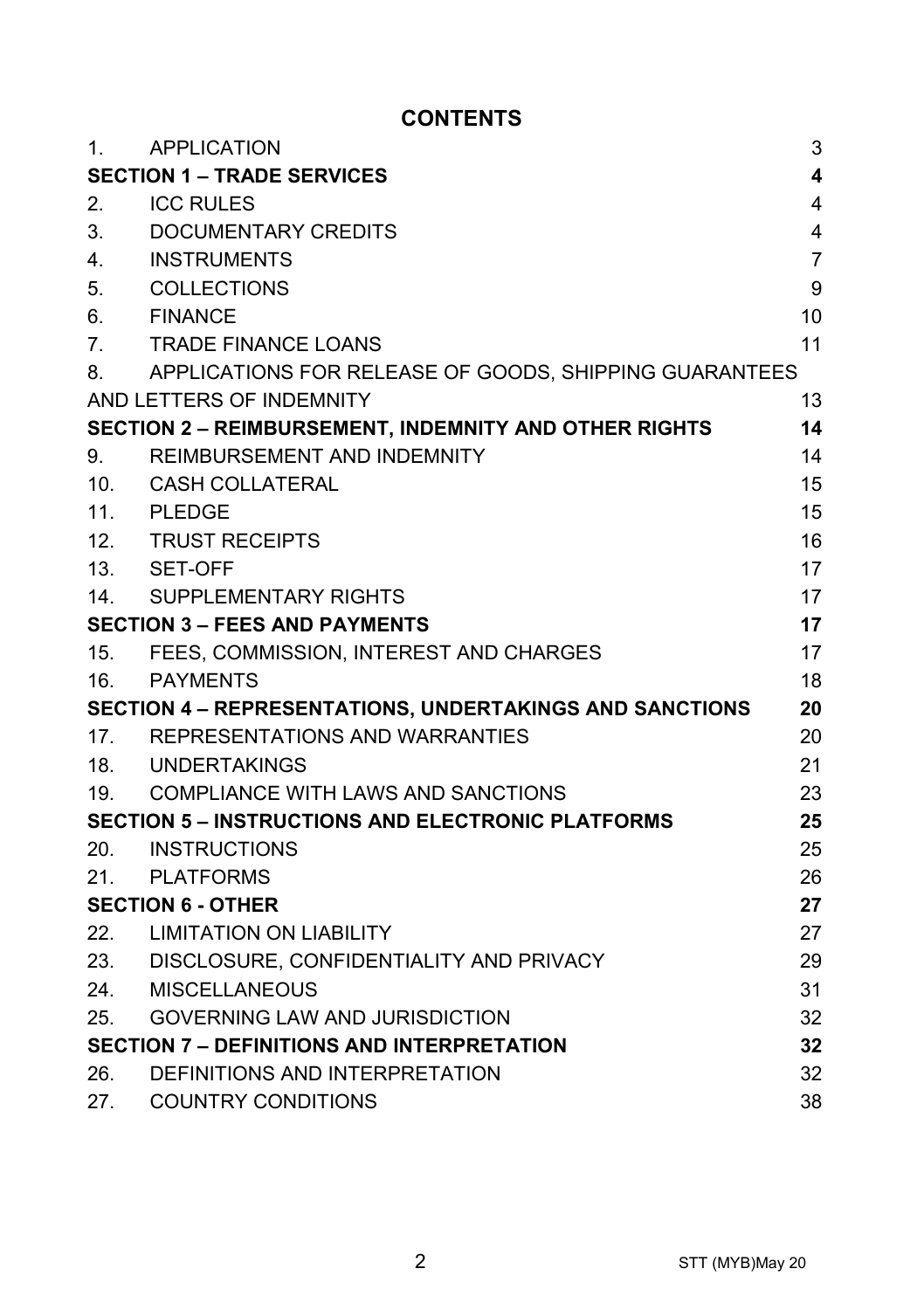# **STANDARD TRADE TERMS (THESE TERMS)**

#### **1. APPLICATION**

1.1 These Terms shall apply to any Trade Service which HSBC may agree to make available or procure at the request of the Customer and shall include any relevant Country Conditions.

1.2 These Terms shall, where applicable, be subject to other terms and conditions in relation to services provided by HSBC to the Customer (including any banking service or account operating agreement) from time to time. In relation to any Trade Service, where any conflict arises between these Terms and any other applicable terms and conditions, the terms and conditions shall apply in the following order of priority:

- (a) the Application;
- (b) the Facility Agreement (if any) and/or any applicable Security Agreement;
- (c) the Country Conditions (if any);
- (d) these Terms; and
- (e) such other terms.

1.3 HSBC does not offer any advice to the Customer in relation to any Trade Service. Whilst HSBC may provide information or express opinions from time to time, such information or opinions are not offered as advice. Before applying for, or accepting, any Trade Service, the Customer shall make such enquiries and assessments as the Customer considers appropriate and the Customer should place no reliance on HSBC to give advice or make recommendations. If the Customer is in doubt of any Trade Service, the Customer should seek independent professional advice.

1.4 Each Trade Service is separate and independent from the Trade Transaction to which such Trade Service relates and HSBC is in no way concerned with, subject to, or bound by, the terms of such Trade Transaction, even if a reference is included in any document relating to that Trade Service.

1.5 HSBC may name, instruct or procure any correspondent bank (including any HSBC Group member) to be the issuing, advising, nominated or confirming bank in respect of any Trade Service (and may restrict such correspondent bank to an HSBC Group member or a correspondent bank acceptable to HSBC) and is authorised to issue a counter-guarantee or counter-SBLC in such form and content as determined by HSBC in favour of the correspondent bank. HSBC may pay to, or receive from any correspondent bank, charges, commissions, fees or other payments.

1.6 Nothing in these Terms shall oblige HSBC to enter into or provide any Trade Service at any time.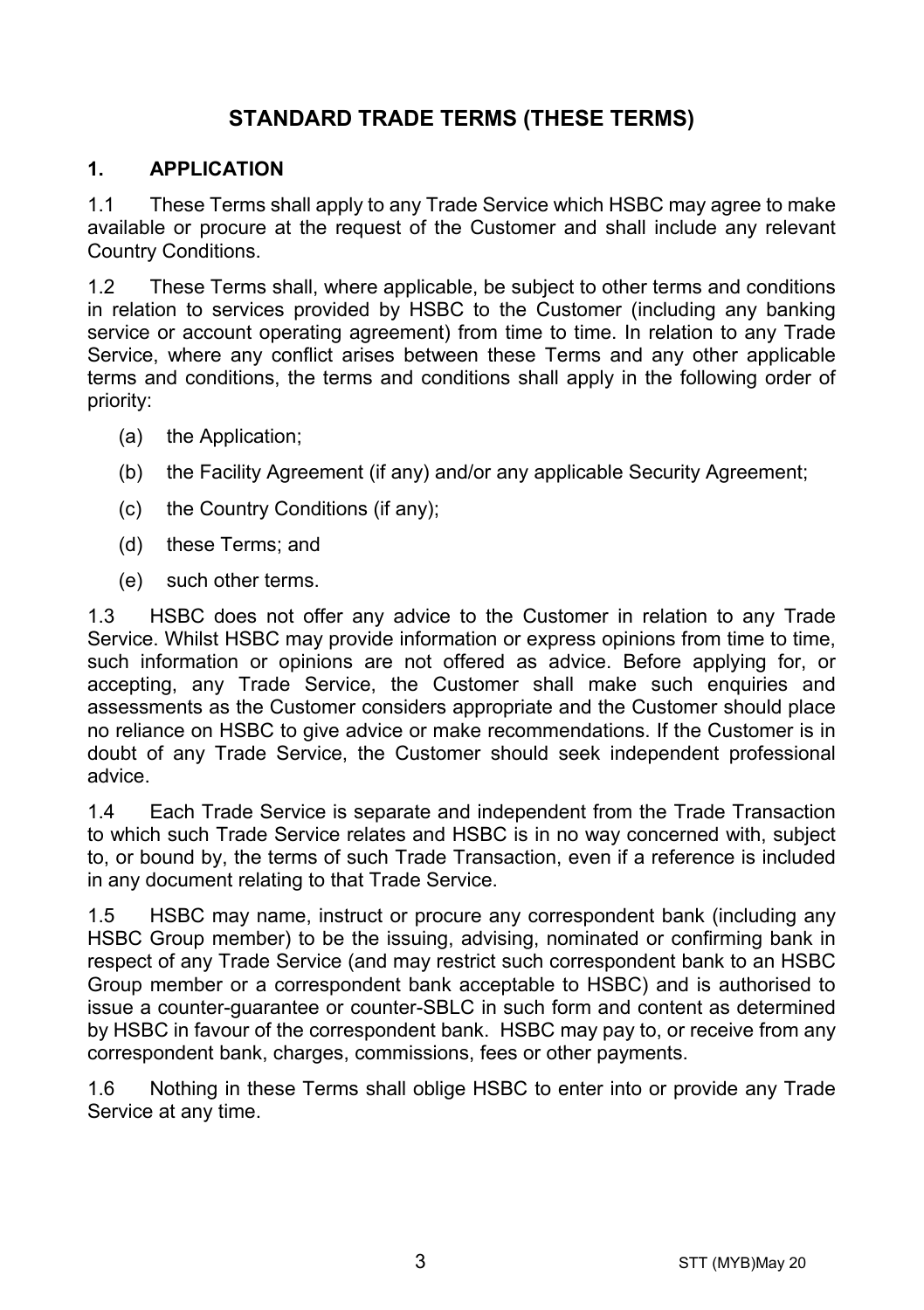# **SECTION 1 – TRADE SERVICES**

#### **2. ICC RULES**

2.1 Unless the Customer otherwise requests (and HSBC agrees with such request):

(a) all Documentary Credits issued by HSBC will be issued subject to the Uniform Customs and Practice for Documentary Credits, 2007 Revision, ICC Publication No. 600 (UCP600) and, if required by HSBC, the Uniform Customs and Practice for Documentary Credits (UCP600) Supplement for Electronic Presentation (eUCP);

(b) all SBLCs issued by HSBC will be issued subject to the International Standby Practices 1998, ICC Publication No. 590 (ISP98);

(c) all bonds and guarantees issued by HSBC will be issued subject to the Uniform Rules for Demand Guarantees, ICC Publication No.758 (URDG 758); and

(d) all Collections will be undertaken subject to the Uniform Rules for Collections 1995, ICC Publication No. 522 (URC 522) and, if required by HSBC, the Uniform Rules for Collections (URC 522) Supplement for Electronic Presentation (eURC),

in each case, as may be revised from time to time (together the ICC Rules), and the rights and obligations of the Customer will be subject to the applicable ICC Rules in addition to these Terms.

2.2 If there is any conflict between any ICC Rule and these Terms, these Terms shall prevail.

#### <span id="page-3-0"></span>**3. DOCUMENTARY CREDITS**

- 3.1 The terms in this Claus[e 3](#page-3-0) apply to any Documentary Credits.
- 3.2 The Customer:
	- (a) undertakes to examine the customer copy of each Documentary Credit issued
	- by HSBC in order to check its consistency with the relevant Application; and
	- (b) agrees to give immediate notice to HSBC of any objection to its contents.

#### **Imports**

3.3 HSBC is authorised to honour and pay any Claim made under a Documentary Credit which appears on its face to comply with its terms and/or any Documents drawn (or purporting to be drawn) and presented under such Documentary Credit in accordance with its terms, without reference to or further authority from the Customer or any other party, and without enquiring whether any Claim has been properly made, and notwithstanding that the validity of any such Claim, or the amount of it, may be in dispute. The Customer accepts any such Claim as conclusive evidence that HSBC was liable to honour and pay it, and any payment made, or any steps taken by HSBC in good faith under or in connection with it, shall be binding on the Customer.

3.4 The presentation of any Documents under a Documentary Credit shall be deemed to be in compliance with the terms of the Documentary Credit if HSBC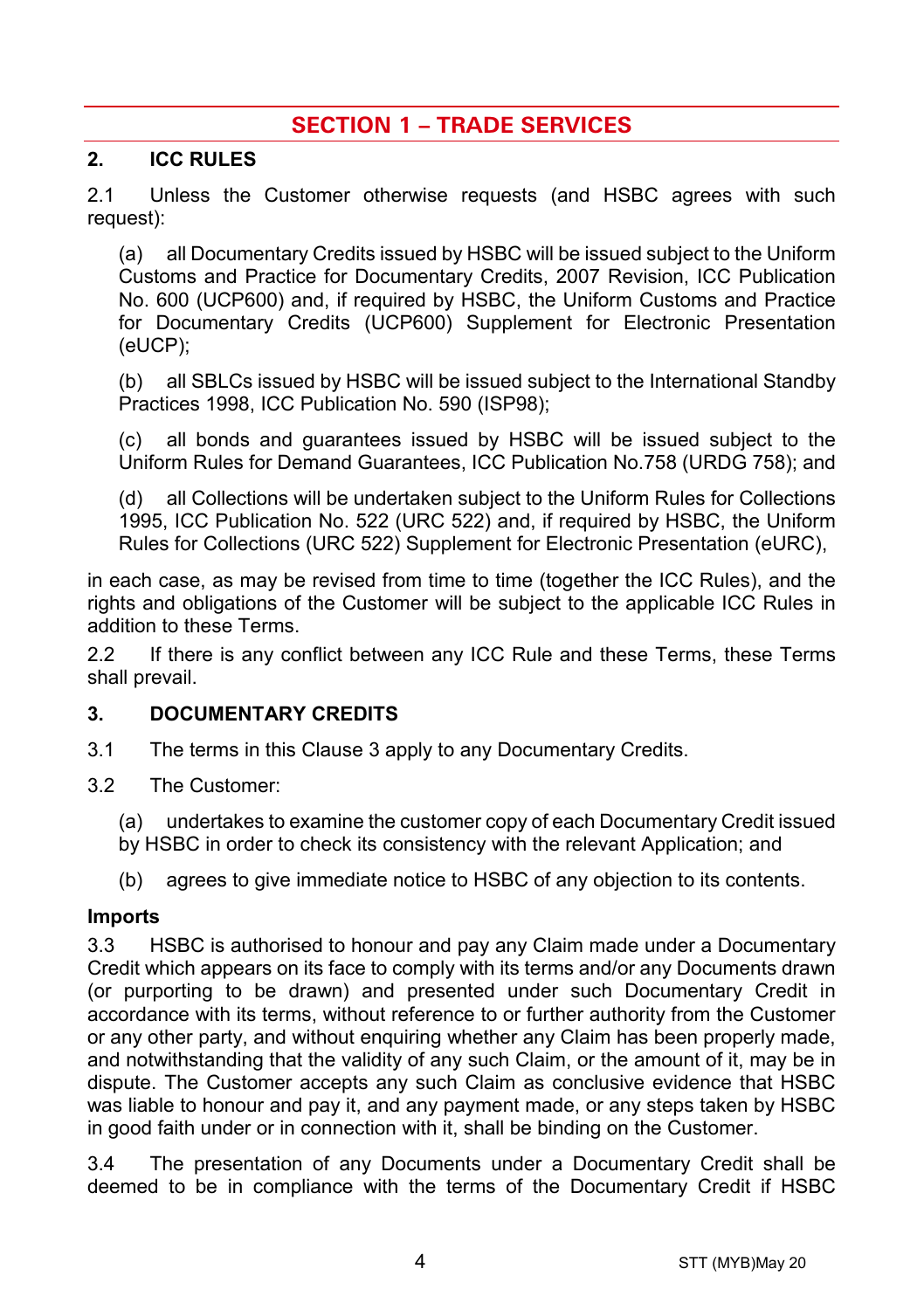determines that they appear to be in order and, taken as a whole, conform with the requirements of the Documentary Credit. The Customer waives all claims against HSBC for any delay that may result in examining such Documents or any failure to identify any discrepancies that may exist.

3.5 Notwithstanding any contrary instruction from the Customer, HSBC may reject any Claim which HSBC determines does not comply with the terms of the relevant Documentary Credit. HSBC is not obliged to notify the Customer or to seek the Customer's waiver of any discrepancy before refusing the Claim. Where HSBC does seek a waiver in respect of any discrepancy, the taking of such action does not oblige HSBC to seek a waiver of any discrepancy at any other time.

3.6 If HSBC notifies the Customer of a discrepancy with respect to a Claim and the Customer requests HSBC and/or its correspondent bank or its agent to:

(a) effect payment under the Documentary Credit, notwithstanding the discrepancy; or

(b) countersign or issue any guarantee or indemnity covering the discrepancy,

the Customer confirms that its reimbursement obligations and the indemnity set out in Claus[e 9](#page-13-0) (*[REIMBURSEMENT AND INDEMNITY](#page-13-0)*) shall apply to such Claim and/or any such guarantee or indemnity.

3.7 HSBC may at any time amend or insert additional terms and conditions into a Documentary Credit as HSBC may consider appropriate, provided that any such amendment or additional terms and conditions shall not increase the Customer Liabilities in relation to such Documentary Credit. HSBC may, subject to the beneficiary's consent, cancel the whole or any unused balance of a Documentary Credit.

3.8 Notwithstanding any instruction in an Application, HSBC may restrict the availability of any Documentary Credit, or any advising or confirming, to its own offices or to any correspondent bank or agent of its choice and, in such case, HSBC may refuse to honour, or make payment for, any Document drawn or purporting to be drawn on any office, bank or other person other than such office, correspondent bank or agent.

3.9 If HSBC effects payment under a Documentary Credit prior to the maturity date of such Documentary Credit:

(a) (in the case where the Documentary Credit beneficiary bears interest) the Customer shall be liable to pay to HSBC the full amount of the Documentary Credit on the maturity date, even if HSBC only paid a discounted amount under the Documentary Credit; and

(b) (in the case where the Customer is required to bear interest under the Documentary Credit pursuant to any other agreement with HSBC) the Customer shall, on the maturity date of such Documentary Credit or such earlier date as may be demanded by HSBC, pay to HSBC the full amount of the Claim together with interest accruing on such Claim for the period from and including the date of HSBC's payment to and including the maturity date, such interest payable in accordance with Clause [15](#page-16-0) [\(FEES, COMMISSION, INTEREST AND CHARGES\)](#page-16-0).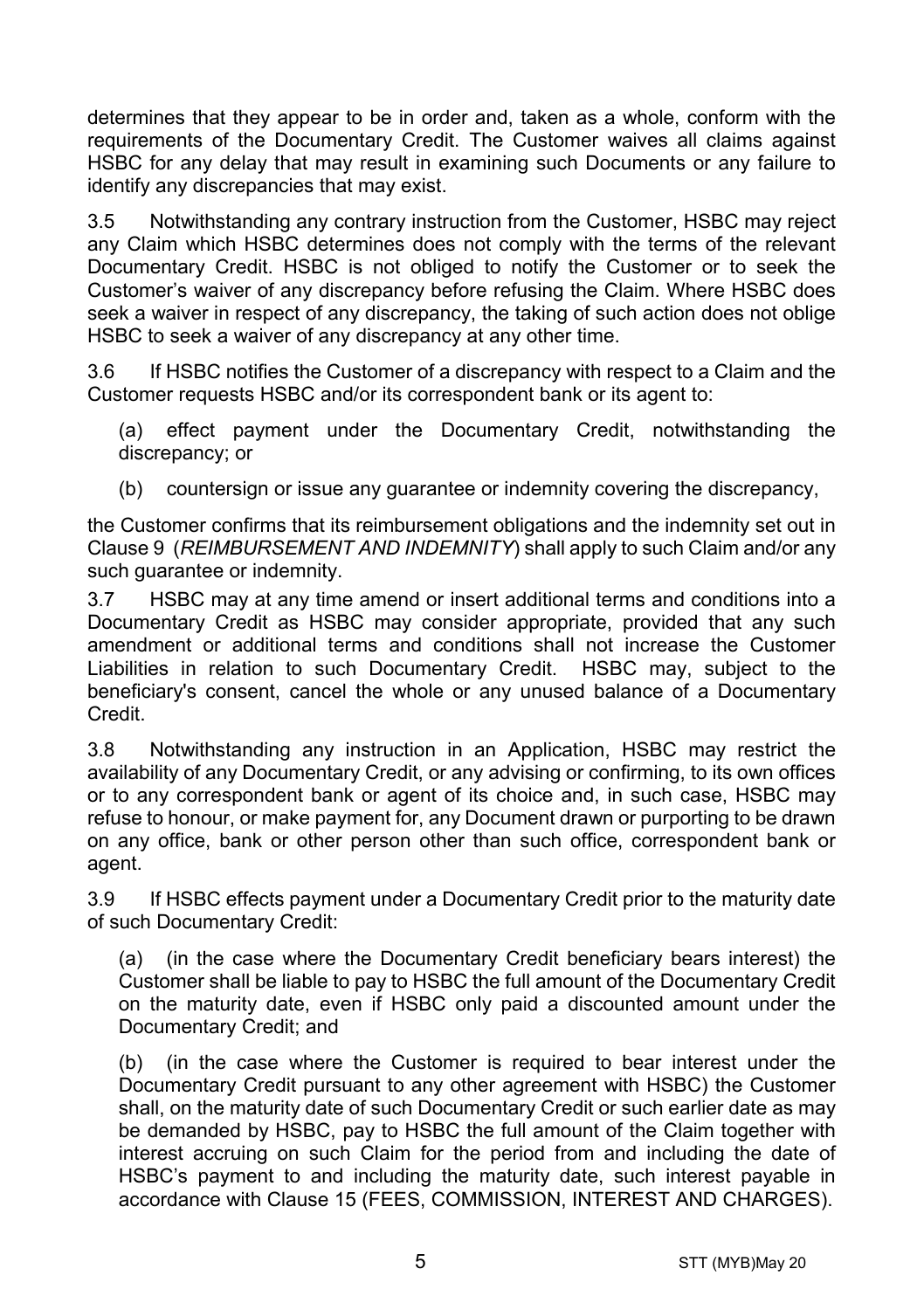3.10 If the terms of a Documentary Credit (whether expressly or impliedly) permits payment to be effected to the beneficiary prior to receipt of the Documents required to be delivered under such Documentary Credit, the Customer shall, on the maturity date of such Documentary Credit or such earlier date as may be demanded by HSBC, pay to HSBC the full amount of the Claim (whether or not the Documents subsequently delivered are compliant with the terms of the Documentary Credit) together with interest accruing on such Claim for the period from and including the date of HSBC's payment to and including the maturity date, such interest payable in accordance with Clause [15](#page-16-0) (*[FEES, COMMISSION, INTEREST AND CHARGES](#page-16-0)*).

3.11 If any Documentary Credit stipulates that certain specific Documents be forwarded by the beneficiary directly to the Customer at or prior to the time the beneficiary makes any Claim, all remaining Documents must be produced to HSBC in respect of any Claim under such Documentary Credit. If the Customer uses the Documents forwarded directly to it to obtain possession of the Goods, HSBC is authorised to accept all Documents presented under such Documentary Credit and pay or accept upon presentation and pay at maturity all Documents drawn in respect of the Goods, notwithstanding any discrepancy or any other matter or thing that might otherwise have relieved or affected the Customer's or HSBC's obligations. The Customer confirms that its reimbursement obligations and the indemnity set out in Clause [9](#page-13-0) (*[REIMBURSEMENT AND INDEMNITY](#page-13-0)*) shall apply to any amount paid by HSBC in respect of such Documentary Credit.

3.12 If any Documentary Credit stipulates that the Goods be insured under insurance policies/certificates containing "Institute Cargo Clauses" or other industry standard clauses, HSBC may accept insurance policies/certificates which contain "American Institute Cargo Clauses" or any other industry standard clauses that HSBC determines appropriate.

3.13 HSBC will not be bound at any time to release any Documents or Goods to the Customer unless the Customer has fully discharged its Customer Liabilities in respect of the Documentary Credit relating to such Documents or Goods.

<span id="page-5-0"></span>3.14 If HSBC issues a Documentary Credit back-to-back (a **Back-to-Back Documentary Credit**) to another Documentary Credit (a **Master Documentary Credit**) the Customer:

(a) acknowledges that its Customer Liabilities in respect of the Back-to-Back Documentary Credit are not dependent or conditional on the performance of the Master Documentary Credit;

(b) unconditionally and irrevocably assigns or transfers absolutely to HSBC all of its payment rights in the Master Documentary Credit;

(c) shall not amend or accept any amendment to the Master Documentary Credit without the consent of HSBC or take any action which might result in HSBC not receiving the full amount under the Master Documentary Credit; and

(d) authorises HSBC to use the Documents presented under the Back-to-Back Documentary Credit to make a Claim under the Master Documentary Credit irrespective of any discrepancies or irregularities in the Documents presented.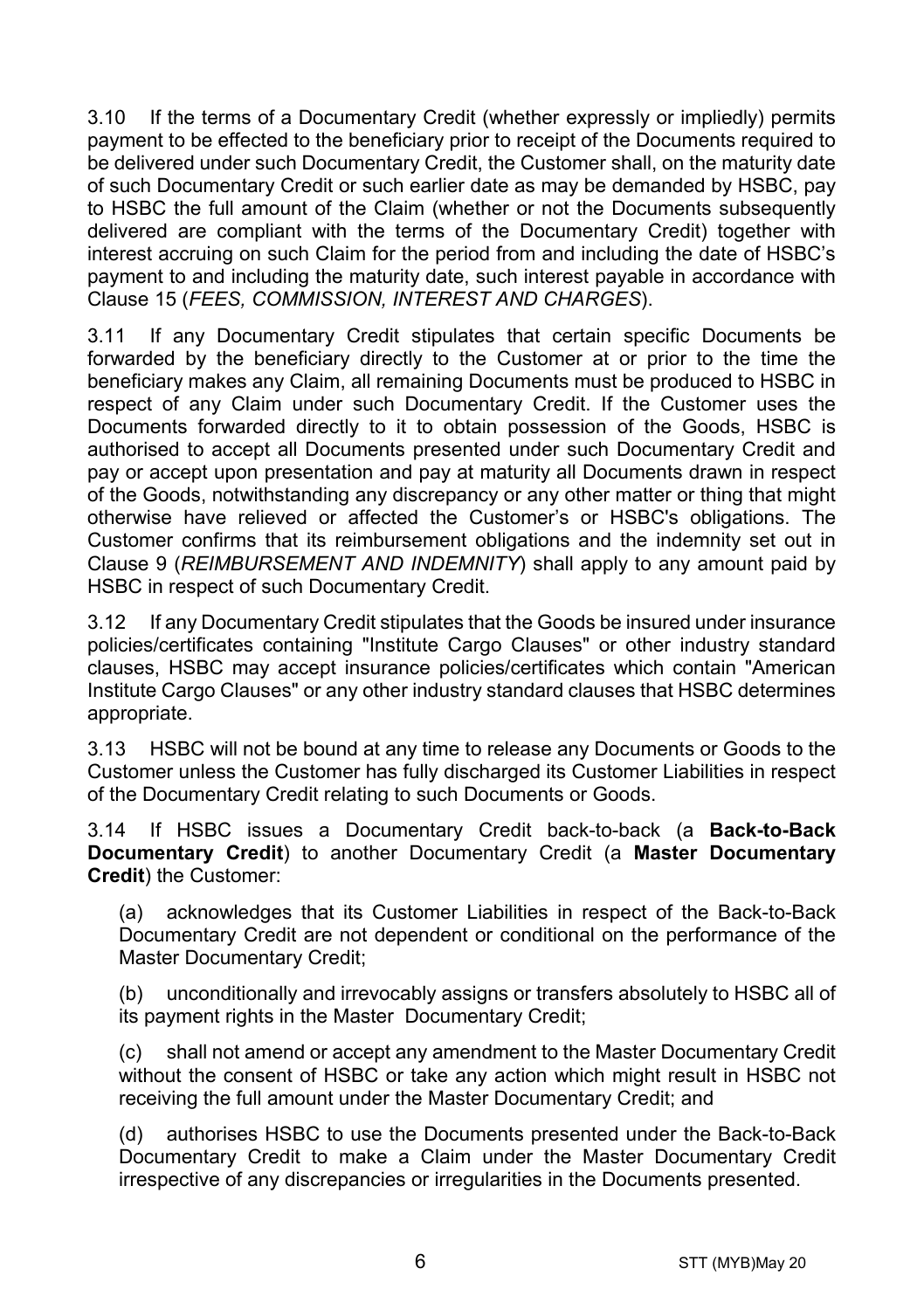3.15 HSBC is not obliged to notify the Customer of any incompatibility between the terms of a Back-to-Back Documentary Credit and the relevant Master Documentary Credit.

## **Exports**

3.16 If HSBC confirms a Documentary Credit or SBLC (whether on a disclosed or undisclosed basis) and payment in full or part is not received by HSBC from the relevant issuing bank, the Customer is only required to reimburse HSBC for amounts not received if the non-payment was due to a Recourse Event. Such reimbursement by the Customer is payable immediately upon HSBC's demand together with any interest payable in accordance with Clause [15](#page-16-0) (*[FEES, COMMISSION, INTEREST](#page-16-0)  [AND CHARGES](#page-16-0)*) and the Customer shall reimburse HSBC for any loss or damage suffered by HSBC as a result of the non-payment.

3.17 HSBC will not be bound by a confirmation (whether on a disclosed or undisclosed basis) and will not be obliged to negotiate a Documentary Credit or SBLC if it is amended without HSBC's consent, the Documents presented do not fully comply with the terms of the Documentary Credit or SBLC, the original Documentary Credit or SBLC is different from the copy of the Documentary Credit or SBLC upon which HSBC based its confirmation, the Customer does not comply with any of its obligations under this Clause [3,](#page-3-0) or if payment in full or part is not received by HSBC (or cannot be accepted by HSBC) from the relevant issuing bank as a result of a Recourse Event.

3.18 If HSBC confirms a Documentary Credit or SBLC on an undisclosed basis, the Customer shall not make a presentation in respect of the Documentary Credit or SBLC to any person other than HSBC and shall promptly provide to HSBC the original Documentary Credit or SBLC, any operative documents and any amendments issued by the relevant issuing bank.

3.19 If HSBC confirms a Documentary Credit or SBLC (whether on a disclosed or undisclosed basis), the Customer:

(a) unconditionally and irrevocably assigns or transfers absolutely to HSBC all of its payment rights in such Documentary Credit or SBLC; and

(b) shall not take any action which might result in HSBC not receiving the full amount under the Documentary Credit or SBLC.

#### <span id="page-6-0"></span>**4. INSTRUMENTS**

4.1 The terms in this Clause [4](#page-6-0) apply to any SBLC, demand guarantee (including an avalisation, co-acceptance or acceptance of a Document), bond, counter-guarantee, counter-SBLC, or similar independent payment obligation (including any extension, renewal or amendment of the same)(each an **Instrument**) issued, confirmed or provided by HSBC.

4.2 The Customer:

(a) undertakes to examine the customer copy of each Instrument issued or entered into by HSBC in order to check its consistency with the relevant Application; and

(b) agrees to give immediate notice to HSBC of any objection to its contents.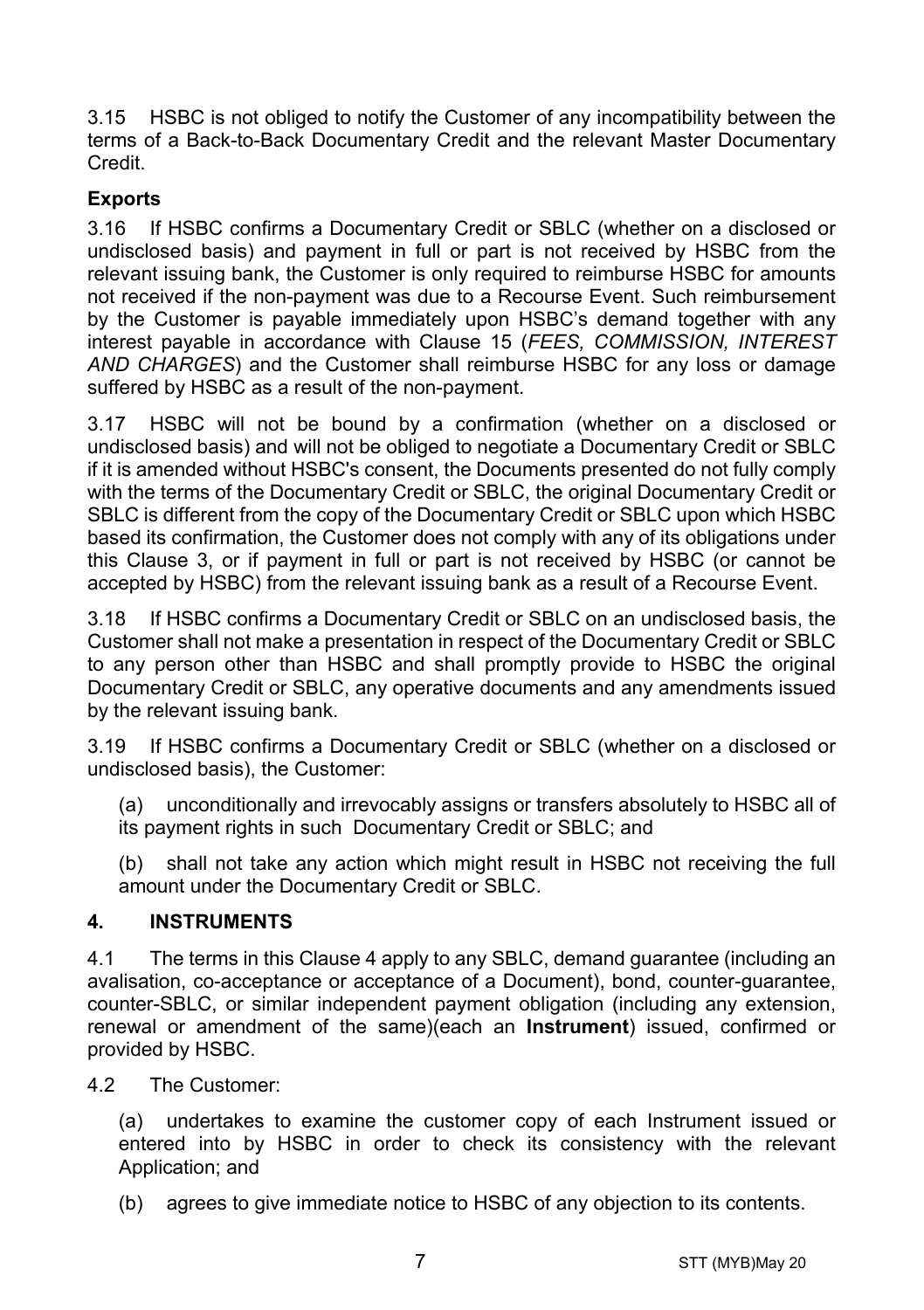4.3 HSBC is authorised to accept, pay or honour any Claim made under any Instrument which appears on its face to comply with its terms, without reference to or further authority from the Customer or any other party, and without enquiring whether any such Claim on HSBC has been properly made, notwithstanding that the validity of any such Claim, or the amount of it, may be in dispute. The Customer accepts any such Claim as conclusive evidence that HSBC was liable to pay or comply with it, and any payment made, or any steps taken by HSBC in good faith under or in connection with it, shall be binding upon the Customer.

4.4 The presentation of any documents under an Instrument shall be deemed to be in compliance with the terms of the Instrument if HSBC determines that they appear on their face to be in order and, taken as a whole, conform with the requirements of the Instrument. The Customer waives all claims against HSBC for any delay that may result in examining such documents or any failure to identify any discrepancies that may exist.

4.5 Notwithstanding any contrary instruction from the Customer, HSBC is entitled to reject any Claim which HSBC determines does not comply with the terms of the relevant Instrument. HSBC is not obliged to notify the Customer or to seek the Customer's waiver of any discrepancy before refusing the Claim. Where HSBC does seek a waiver in respect of any discrepancy, the taking of such action does not oblige HSBC to seek a waiver of discrepancy at any other time.

4.6 If HSBC notifies the Customer of a discrepancy with respect to a Claim and the Customer requests HSBC and/or its correspondent bank or its agent to:

- (a) effect payment under the Instrument, notwithstanding the discrepancy; or
- (b) countersign or issue any guarantee or indemnity covering the discrepancy,

the Customer confirms that its reimbursement obligations and the indemnity set out in Clause [9](#page-13-0) (*[REIMBURSEMENT AND INDEMNITY](#page-13-0)*) shall apply to such Claim and/or any such guarantee or indemnity.

4.7 HSBC may at any time amend or insert additional terms and conditions into an Instrument as HSBC may consider appropriate, provided that any such amendment or additional terms and conditions shall not increase the Customer Liabilities in relation to such Instrument. HSBC may, subject to the beneficiary's consent, cancel the whole or any unused balance of an Instrument.

4.8 Notwithstanding any instruction in an Application, HSBC may restrict the availability of any SBLC, or any advising or confirming, to its own offices or to any correspondent bank or agent of its choice and, in such case, HSBC may refuse to honour, or make payment for, any Document drawn or purporting to be drawn on any office, bank or other person other than such office, correspondent bank or agent.

4.9 If the terms of an SBLC (whether expressly or impliedly) permits payment to be effected to the beneficiary prior to receipt of the documents required to be delivered under such SBLC, the Customer shall, on the maturity date of such SBLC or such earlier date as may be demanded by HSBC, pay to HSBC the full amount of the Claim (whether or not the documents subsequently delivered are compliant with the terms of the SBLC) together with interest accruing on such Claim for the period from and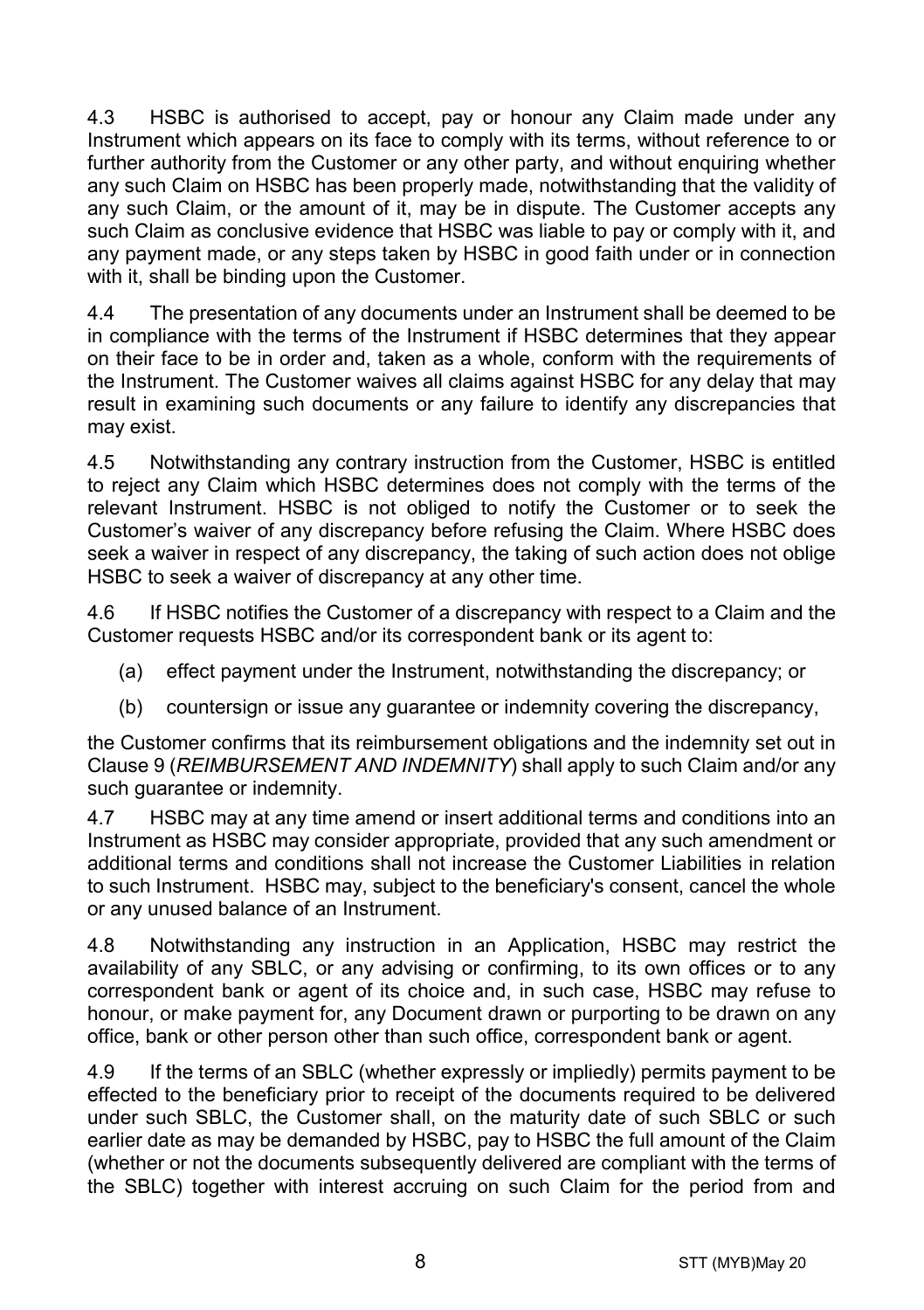including the date of HSBC's payment to and including the maturity date, such interest payable in accordance with Clause [15](#page-16-0) (*[FEES, COMMISSION, INTEREST AND](#page-16-0)  [CHARGES](#page-16-0)*).

4.10 Notwithstanding the foregoing, if the Customer has requested HSBC to issue or arrange for the issuance of an Instrument by a correspondent bank for which a counter-guarantee or counter-SBLC must be issued by HSBC, HSBC may include such terms in the counter-guarantee or counter-SBLC that HSBC considers are required to support the issuance of such Instrument. Without limitation, the validity period and Claim period (if applicable) of the counter-guarantee or counter-SBLC shall be longer than the validity period and Claim period (if applicable) of the Instrument and other terms may be added to reflect the laws under which the Instrument is governed.

4.11 If any Instrument contemplates renewal or extension and the Customer does not advise HSBC at least 5 Business Days prior to the time required for HSBC to provide notice of cancellation as required by the Instrument, HSBC may renew or extend for an additional year or such other term as HSBC may so select. HSBC shall however be under no obligation to issue, extend or renew any Instrument and may at any time:

(a) cancel or revoke any Instrument without prior notice to or authorisation from the Customer if such Instrument or the beneficiary of such Instrument permits cancellation or revocation; or

(b) pay any Instrument without prior notice to or authorisation from the Customer if the Instrument or any relevant law permits or requires payment to be made if such Instrument is cancelled, withdrawn, not extended or not renewed.

4.12 Any cancellation, payment or revocation by HSBC of any Instrument at any time shall be without prejudice to the rights and obligations of HSBC and the Customer under these Terms.

4.13 Unless an Instrument expressly provides that the original Instrument must be presented to HSBC to support a Claim, HSBC may pay and/or comply with any Claim, whether or not the original of the Instrument is presented to HSBC.

4.14 Notwithstanding that the Customer may claim that an Instrument has been reduced, cancelled or terminated, HSBC may determine that, due to the governing law of the Instrument, it is has not been reduced, cancelled or terminated, or HSBC may determine that it is necessary to obtain or require the relevant beneficiary's confirmation of the reduction, release or discharge of HSBC's and/or any correspondent bank's liabilities under such Instrument. Subject to such determination, or until such confirmation is received by HSBC, such Instrument shall not be treated or deemed as reduced, cancelled or terminated.

#### <span id="page-8-0"></span>**5. COLLECTIONS**

5.1 The terms in this Claus[e 5](#page-8-0) apply to any Collection transaction.

5.2 If HSBC is requested by the Customer to handle a Collection as the remitting bank, HSBC shall be under no obligation to make any payment to the Customer in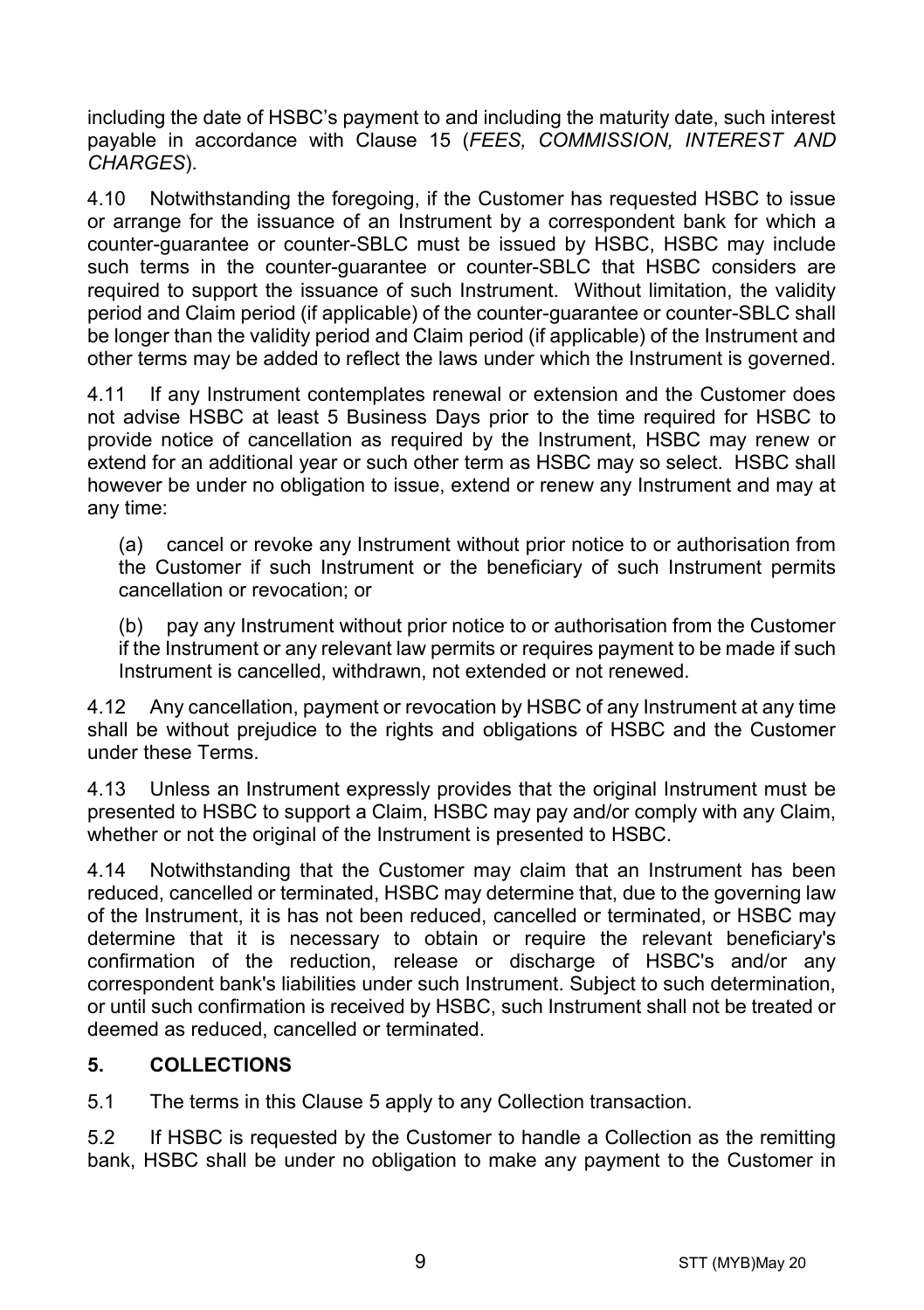respect of the Collection until HSBC has received full payment from the collecting or presenting bank.

5.3 HSBC is not obliged to check the Documents before sending them to the collecting or presenting bank.

5.4 HSBC is not obliged to check the Documents that it receives from a remitting bank.

#### <span id="page-9-0"></span>**6. FINANCE**

6.1 The terms in this Clause [6](#page-9-0) apply where HSBC Finances any Document or Documentary Credit.

6.2 Upon HSBC Financing a Document or Documentary Credit, the Customer unconditionally and irrevocably:

(a) transfers ownership of the Document or Documentary Credit to HSBC and undertakes to endorse the relevant Document in favour of HSBC (if not already endorsed in favour of HSBC as a condition to such Finance) and deliver the original endorsed Document to HSBC;

(b) assigns or transfers absolutely to HSBC all of its rights to receive the proceeds of such Documentary Credit or Document; and

(c) assigns or transfers absolutely to HSBC all of its rights, title and interest in the associated underlying receivable (and related rights and proceeds) (if any) arising from the underlying Trade Transaction,

and where the amount of the Finance was calculated by applying an advance rate to the face value of the Document or Documentary Credit, upon receipt by HSBC of any proceeds of that Document or Documentary Credit in excess of the amount of the Finance, HSBC shall pay those proceeds to the Customer (after deducting any outstanding Customer Liabilities).

6.3 If HSBC has Financed a Document or Documentary Credit and payment in full or part is not received by HSBC for any reason (or cannot, for any reason whatsoever, be accepted by HSBC) from the relevant issuing bank, confirming bank, collecting bank, presenting bank, drawee or obligor (as applicable), then unless otherwise agreed in writing by HSBC:

- (a) such Trade Service is provided with full recourse against the Customer; and
- (b) the Customer is required to reimburse HSBC for amounts not received.

Such reimbursement is payable immediately upon HSBC's demand together with any interest payable in accordance with Clause [15](#page-16-0) (*[FEES, COMMISSION, INTEREST](#page-16-0)  [AND CHARGES](#page-16-0)*) and the Customer shall reimburse HSBC for any loss or damage suffered by HSBC as a result of the non-payment.

6.4 If HSBC has agreed to Finance a Document or Documentary Credit on a nonrecourse basis and payment in full or part is not received by HSBC (or cannot be accepted by HSBC) from the relevant issuing bank, confirming bank, collecting bank, presenting bank, drawee or obligor (as applicable), the Customer is only required to reimburse HSBC for amounts not received if the non-payment was due to a Recourse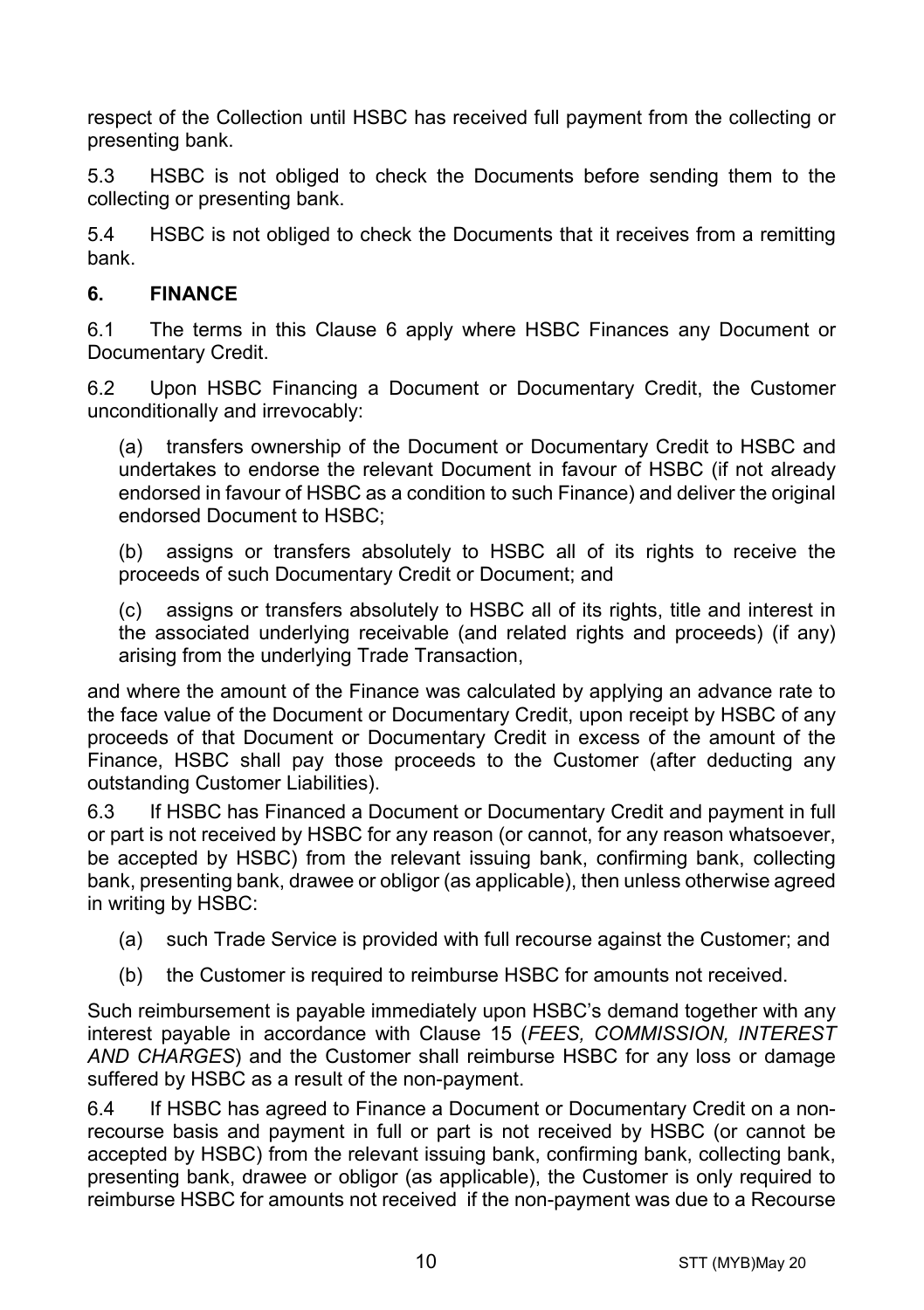Event. Such reimbursement is payable immediately upon HSBC's demand together with any interest payable in accordance with Clause [15](#page-16-0) (*[FEES, COMMISSION,](#page-16-0)  [INTEREST AND CHARGES](#page-16-0)*) and the Customer shall reimburse HSBC for any loss or damage suffered by HSBC as a result of the non-payment.

6.5 Where HSBC has Financed a Document or Documentary Credit, HSBC may at its discretion:

(a) take conditional acceptances and/or acceptances for honour and/or to extend the due date for payment in relation to any such Document or Documentary Credit;

(b) accept payment from any drawee or acceptor before maturity under rebate or discount;

(c) accept part payment before maturity and deliver a proportionate part of the Goods to any drawee or acceptor of such Document or Documentary Credit or the consignee of the related Goods;

(d) at the request of any drawee, delay presentation of such Document or Documentary Credit for payment or acceptance without affecting the liability of the Customer to HSBC in respect of such Document or Documentary Credit;

(e) give an indemnity against any loss arising from any discrepancies in order to obtain acceptance or payment of a Document and the Customer confirms that its reimbursement obligations and the indemnity set out in Clause [9](#page-13-0) (*[REIMBURSEMENT AND INDEMNITY](#page-13-0)*) shall apply to any such indemnity; and

(f) institute proceedings and take steps for the recovery from the acceptors or endorsers of any such Document or Documentary Credit of any amount due in respect of such Document or Documentary Credit, despite HSBC having debited the bank account of the Customer with the amount of such Document or Documentary Credit.

#### <span id="page-10-0"></span>**7. TRADE FINANCE LOANS**

7.1 The terms in this Clause [7](#page-10-0) apply to any Trade Finance Loans which HSBC may provide to the Customer from time to time.

7.2 Subject to the terms of any applicable Facility Agreement which may apply, any Trade Finance Loan which HSBC provides to the Customer shall be on an uncommitted basis and HSBC may terminate or cancel such Trade Finance Loan at any time without providing reasons to the Customer.

7.3 Interest shall accrue on the Trade Finance Loan and shall be payable in accordance with Clause [15](#page-16-0) (*[FEES, COMMISSION, INTEREST AND CHARGES](#page-16-0)*).

7.4 The Customer shall repay each Trade Finance Loan together with accrued interest and any outstanding fees, commissions, charges and expenses incurred by HSBC on demand unless HSBC agrees otherwise in writing. In any event the Customer shall repay a Trade Finance Loan no later than:

(a) its maturity date;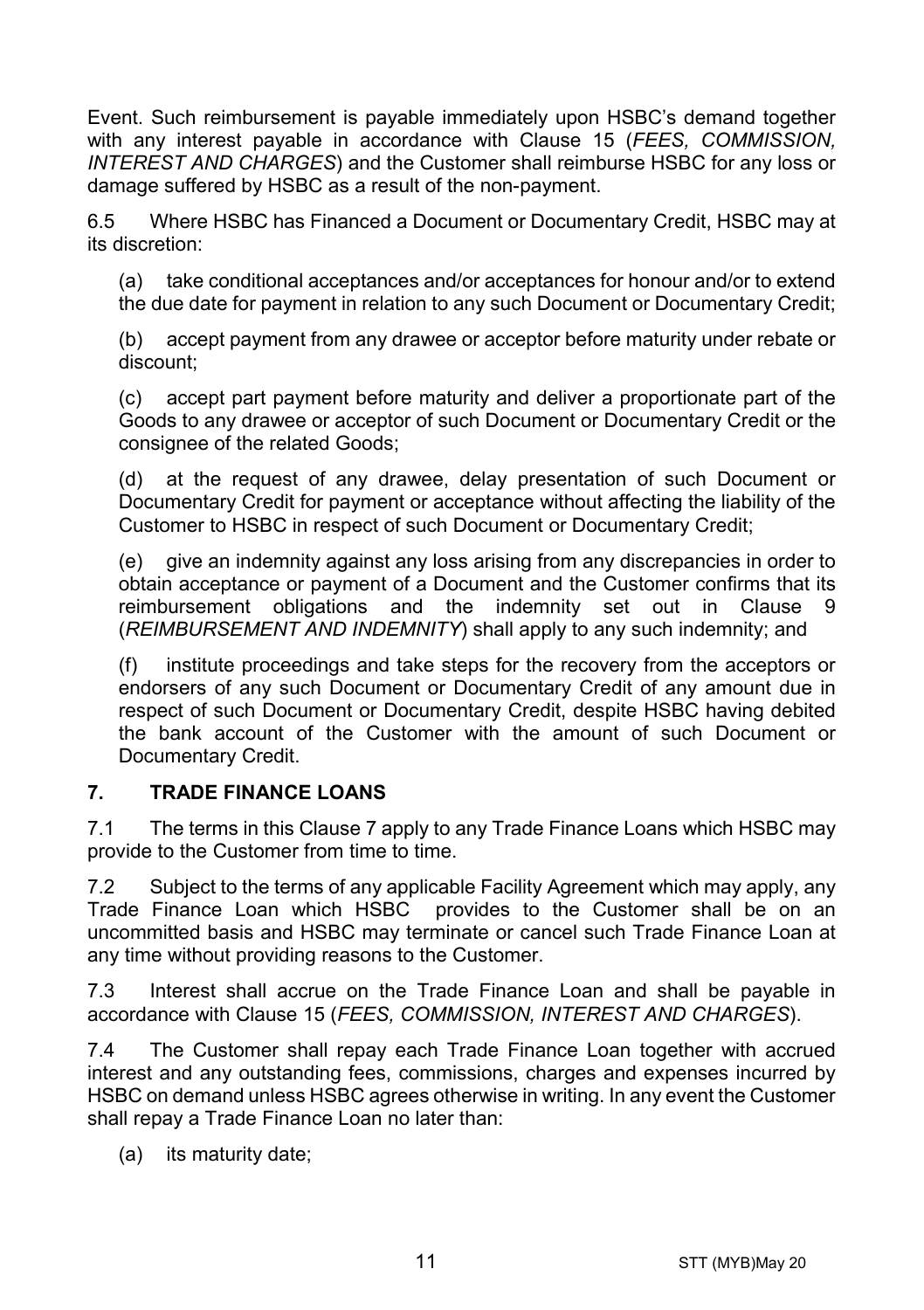(b) if it is for financing goods or services, the date on which the Customer receives the proceeds of sale of those goods or services (in full or part); and/or

(c) if it is for the financing of a debt owed to the Customer, the date on which the Customer receives payment of the debt (in full or part),

and, upon the request of HSBC, the Customer will arrange for all monies payable to the Customer under or in connection with the relevant Trade Transaction to be paid directly to a bank account as specified by HSBC to be used towards the repayment of that Trade Finance Loan and any other outstanding Customer Liabilities.

7.5 If a Trade Finance Loan is due for repayment on a day when the Customer is entitled to make a drawing under another Trade Finance Loan, HSBC may require:

(a) the amount of the Trade Finance Loan that is to be repaid to be deducted from the amount of the drawing to be made; and

(b) only the difference in amounts (if any) to be paid to the Customer.

7.6 Where the Customer requests a Trade Finance Loan and it is to be backed by a Documentary Credit or a confirmed purchase order, pro-forma invoice or such other supporting document specified in the Application, the Customer shall, at or before the time when the Customer submits the Application for that Trade Finance Loan, lodge with HSBC the original Documentary Credit (including all amendments (if any)) or a copy of the confirmed purchase order, pro-forma invoice or other such supporting document referred to in the Application (as applicable), in each case in the format required by HSBC (the **Supporting Document**).

7.7 Where HSBC provides to the Customer a Trade Finance Loan backed by a Supporting Document, the Customer shall:

(a) only use the proceeds of that Trade Finance Loan for the purpose of purchasing, producing, processing, manufacturing, storing, insuring and/or preparing for the sale or shipment of the Goods referred to in the Supporting Document;

(b) not accept any amendment to or cancellation of the Supporting Document without HSBC's prior written consent;

(c) promptly notify HSBC if the value of the relevant Goods or the proceeds due under the Supporting Document at any time falls below the amount of the Trade Finance Loan;

(d) promptly notify HSBC if the relevant Goods are not shipped in accordance with the terms of the Supporting Document;

(e) where the Supporting Document is a Documentary Credit, present all Documents to HSBC in strict compliance with the terms and conditions of the Documentary Credit before the expiry of the time limit(s) prescribed in the Documentary Credit; and

(f) where the Supporting Document is not a Documentary Credit, promptly following shipment of the relevant Goods, provide HSBC with the invoice and other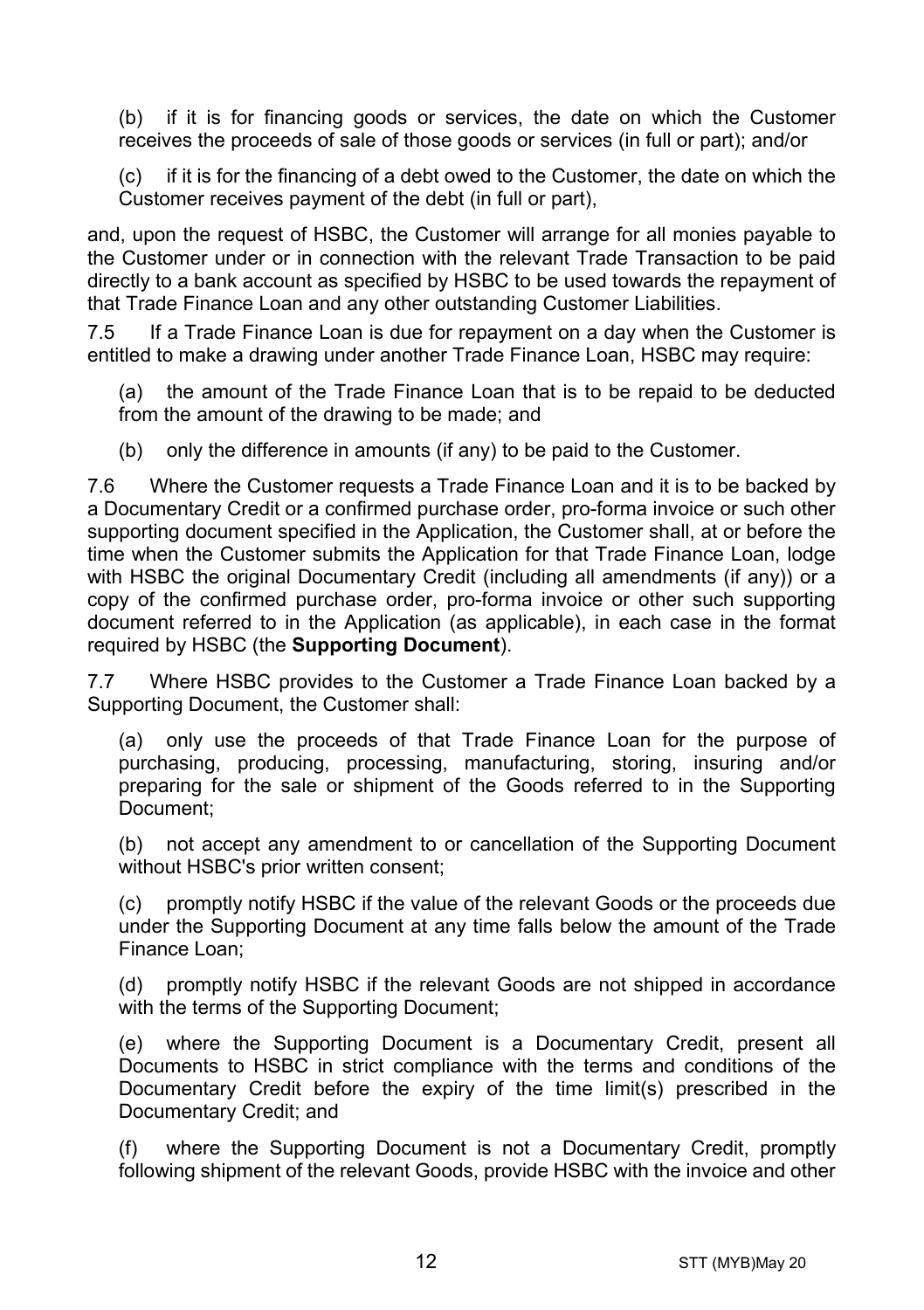documents evidencing that the relevant Goods have been supplied to the relevant buyer in accordance with the terms and conditions of the relevant sales contract.

7.8 Where HSBC provides to the Customer a Trade Finance Loan backed by a Documentary Credit and HSBC presents the required Documents to the issuing bank for payment or approval and/or HSBC Finances that Documentary Credit or any Document presented under that Documentary Credit, HSBC is authorised to apply the proceeds of the Documentary Credit or the amount of the Finance towards the repayment of that Trade Finance Loan and any other outstanding Customer Liabilities (including accrued interest).

#### <span id="page-12-0"></span>**8. APPLICATIONS FOR RELEASE OF GOODS, SHIPPING GUARANTEES AND LETTERS OF INDEMNITY**

8.1 The terms in this Clause [8](#page-12-0) apply to any Application for the release of Goods, shipping quarantee or letter of indemnity.

8.2 If the Customer requests HSBC to sign or countersign any letter of indemnity or shipping guarantee or (as the case may be) sign, endorse or release any air waybill, bill of lading, parcel post receipt or delivery order (collectively, the **Transport Documents**) to facilitate the release of Goods:

(a) HSBC is authorised (but not obliged):

(i) to honour any Claim (including the acceptance of any Document presented) made under any Documentary Credit, Collection or Document relating to any released Goods and to pay the invoiced amount of the Goods or the value of the Goods (whichever is higher) without examining any of the presented Documents and whether or not aware of any discrepancies; and

(ii) to utilise any Transport Documents in HSBC's possession for the redemption of any letter of indemnity or shipping guarantee; and

(b) the Customer shall promptly accept any Document presented for the payment of the relevant Goods (whether discrepant or not) and shall indemnify HSBC and each other Indemnified Party in accordance with Clause [9.2](#page-13-1) (*[REIMBURSEMENT](#page-13-0)  [AND INDEMNITY](#page-13-0)*).

8.3 Goods and/or Documents are released to the Customer for the purpose of taking delivery of and selling the Goods.

8.4 HSBC may compromise, settle, pay or resist any Claim arising from or in connection with the issuance of any letter of indemnity or shipping guarantee or HSBC signing, endorsing or releasing any Transport Document in such manner as HSBC determines appropriate, without releasing the Customer's obligation and liability to reimburse and indemnify HSBC hereunder.

8.5 The Customer shall redeem and deliver each letter of indemnity or shipping guarantee (if any) to HSBC for cancellation immediately upon receipt of the relevant original Transport Documents.

8.6 The Customer agrees that its Customer Liabilities in respect of a letter of indemnity or shipping guarantee shall continue and shall not be reduced until such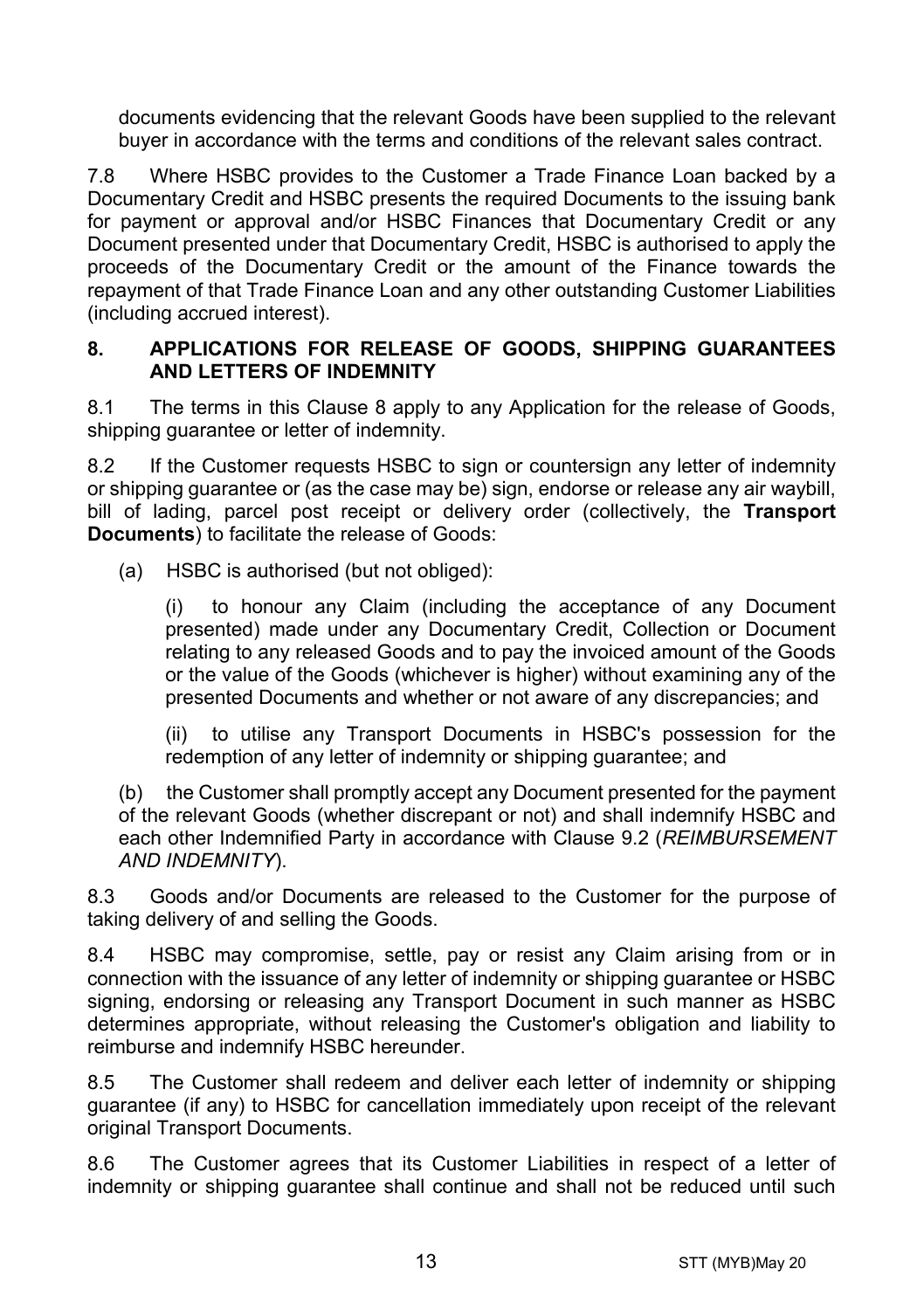letter of indemnity or shipping guarantee has been returned to HSBC and HSBC has been released from all its liabilities under such letter of indemnity or shipping guarantee.

# **SECTION 2 – REIMBURSEMENT, INDEMNITY AND OTHER RIGHTS**

## <span id="page-13-0"></span>**9. REIMBURSEMENT AND INDEMNITY**

9.1 The Customer shall upon demand reimburse or pay to HSBC all sums paid (in whatever manner) or due to be paid by HSBC to any person in respect of any Trade Service and shall upon demand pay to HSBC all sums owing at any time by the Customer to HSBC including any principal, interest, commissions, fees, Increased Costs, taxes, customs duties and charges in respect of such Trade Services and any costs and expenses incurred by HSBC in connection with providing such Trade **Services** 

<span id="page-13-1"></span>9.2 The Customer shall indemnify HSBC, each HSBC Group member, and their officers, employees and delegates (each, an **Indemnified Party**) on demand against all direct, indirect and consequential liabilities and losses, payments, damages, demands, claims, expenses and costs (including legal fees and fees, claims, demands and liabilities from a beneficiary or any other person on a full indemnity basis), proceedings, actions and other consequences (collectively, the **Losses**) which any Indemnified Party may suffer, sustain or incur under or in connection with any Trade Service and the enforcement of its rights under these Terms (except where any such Loss is caused by the Indemnified Party's fraud, gross negligence or wilful misconduct). The Customer shall on demand pay to the Indemnified Party the full amount of the Losses.

9.3 The Customer shall, upon request by any Indemnified Party, forthwith appear and defend at the Customer's own cost and expense any action which may be brought against such Indemnified Party in connection with any Trade Service and to provide such assistance as such Indemnified Party may reasonably require.

9.4 HSBC may, at any time and without notice, debit from any bank account which the Customer holds with any HSBC Group member, or deduct from any proceeds held or received by HSBC which are due to the Customer, any Customer Liabilities outstanding at that time (even if such debit or deduction would cause the relevant bank account to become overdrawn).

9.5 The indemnities contained in these Terms shall not be in any way discharged or diminished, nor shall the liability of the Customer be affected by reason of HSBC or any person from time to time, varying, realising or releasing any of the same, or granting any time, indulgence or concession or compounding with any person, or concurring in accepting or varying any compromise, arrangement or settlement, or omitting to claim or enforce payment, or determining, varying, reducing or extending the terms of any Trade Service, or by anything done or omitted which, but for this provision, might operate to discharge or otherwise exonerate the Customer.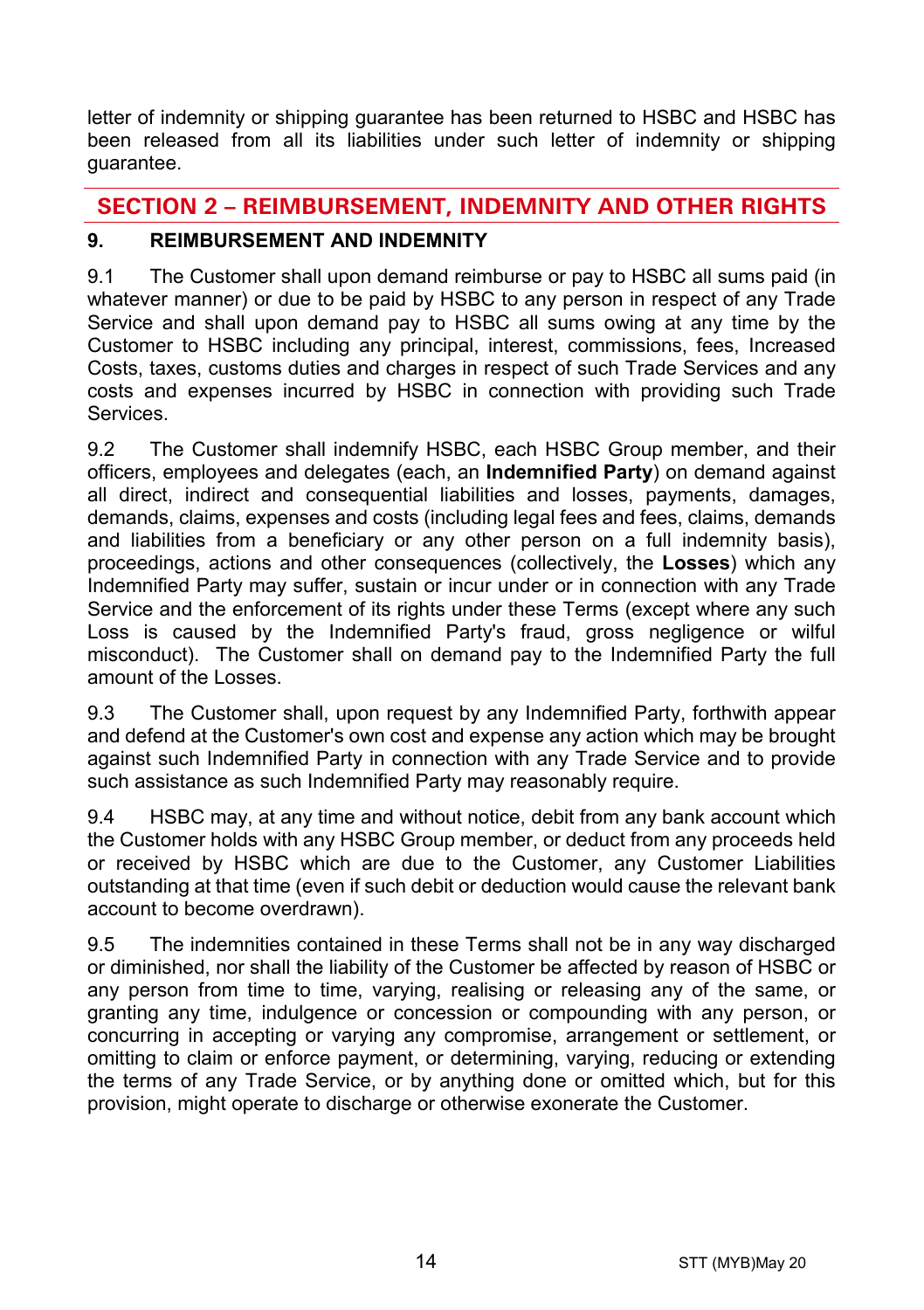# <span id="page-14-1"></span>**10. CASH COLLATERAL**

10.1 The Customer shall upon demand pay to such bank account as HSBC may direct cash cover in an amount sufficient to cover the Customer Liabilities or such lesser amount if agreed by HSBC (such amount paid, being **Cash Collateral**).

10.2 If required by HSBC, the Customer will grant to HSBC, in form and substance satisfactory to HSBC, a security interest which is customary in the Governing Jurisdiction in respect of the bank account and such Cash Collateral, and the Customer shall undertake any filing, registration, recording or enrolment of such security interest for it to be perfected and enforceable against the Customer and shall pay any related fees.

10.3 HSBC may, at any time without notice or demand, apply (whether by way of set-off, transfer or otherwise) any or all Cash Collateral towards the payment of any Claim, the repayment of any Trade Finance Loan and/or the satisfaction of any or all other Customer Liabilities.

10.4 Unless HSBC otherwise agrees:

(a) Cash Collateral shall not constitute a debt owed by HSBC to the Customer or any other person and shall not be repayable or refundable (in whole or in part) by HSBC to the Customer or any other person, in each case, until and unless HSBC is satisfied that all the Customer Liabilities have been unconditionally and irrevocably paid and discharged in full; and

(b) no interest shall accrue on Cash Collateral.

10.5 The Customer shall not create or permit to subsist any mortgage, charge, pledge, lien or other security interest or encumbrance over the Cash Collateral, or any bank account in which such Cash Collateral is held (except for any security in favour of HSBC) or assign, transfer or otherwise deal with the same.

#### <span id="page-14-0"></span>**11. PLEDGE**

11.1 The Customer will pay to HSBC on demand all Customer Liabilities.

11.2 The Customer hereby, to the extent permissible, pledges to HSBC as a continuing security for the Customer Liabilities all Documents and Goods which are at any time in actual or constructive possession or control of HSBC or held on trust for, or to the order of, HSBC whether for custody, collection, security, the making of a Claim or any other reason and whether or not in the ordinary course of banking business and whether in the Governing Jurisdiction or elsewhere.

11.3 To the extent required by HSBC, the Customer shall do all acts (including entering into such further documents) to create, evidence and give the full effect of a pledge over the Documents and Goods as security for the Customer Liabilities.

11.4 If, in the Governing Jurisdiction a pledge (or its equivalent) is required to be registered, filed or otherwise publicly recorded for it to be enforceable, upon request of HSBC the Customer shall take all reasonable action to so register, file and/or record such pledge (including making payment of any related fees).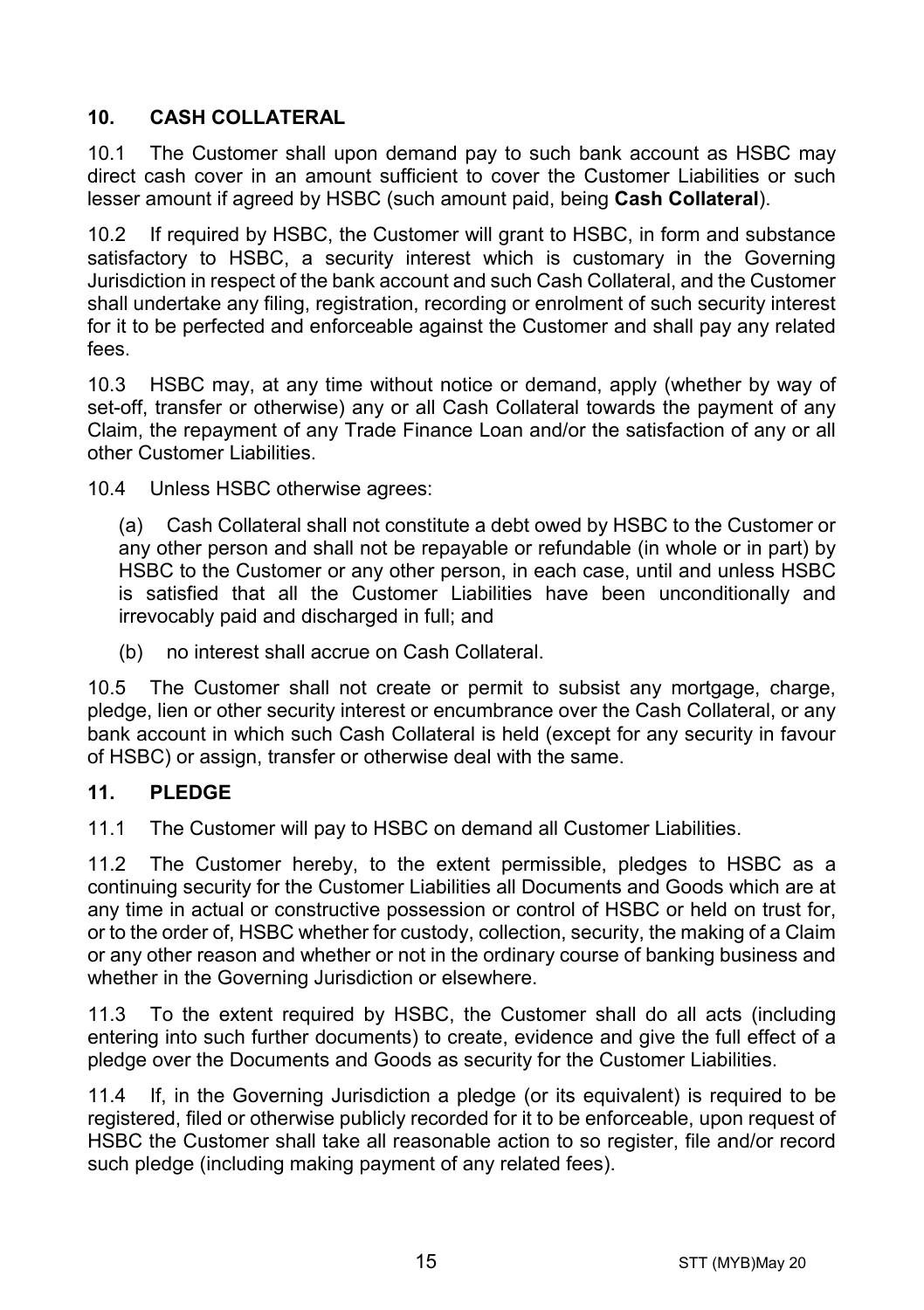11.5 Any restriction on the right of consolidating securities shall not apply to the pledge under this Clause [11.](#page-14-0)

11.6 The risk in any Documents and Goods pledged shall remain with the Customer and neither HSBC nor any other HSBC Group member shall be responsible for any loss or damage or depreciation in value of any Documents or Goods held by HSBC as security.

11.7 If:

(a) the Customer fails to pay any Customer Liabilities when due or demanded;

(b) the Customer does not comply with any other provision of these Terms;

(c) any representation made by the Customer under these Terms is or proves to have been incorrect when made or deemed to have been made;

(d) the Customer is unable or admits inability to pay its debts as they fall due or the Customer is or is deemed to be insolvent or bankrupt under the laws of its jurisdiction of establishment and/or incorporation (as applicable); or

(e) the Customer enters into or becomes subject to a reorganisation, a composition or other arrangement with one or more creditors, a winding-up, or any other form of bankruptcy or insolvency process or proceeding,

HSBC may enforce its pledge and may, without demand, notice, legal process or any other action with respect to the Customer or any other person, realise, sell, negotiate or otherwise dispose of all or some of the Documents and the Goods at any time and in any way which it deems expedient free from any restrictions and claims and HSBC shall not be liable for any loss arising out of such realisation, sale, negotiation or disposal.

11.8 All monies received, recovered or otherwise realised by HSBC following the enforcement of the pledge may be credited to a separate interest-bearing suspense account for so long as HSBC determines in order to preserve HSBC's rights towards discharge of the whole of the Customer Liabilities.

#### **12. TRUST RECEIPTS**

12.1 Whilst any Customer Liabilities remain outstanding in respect of any Trade Service provided in relation to any Documents or Goods, if any such Documents or Goods are held by or released to the Customer or to its order, the Customer:

(a) will hold such Documents and Goods (and the proceeds of sale and/or any insurance) on trust for HSBC (or, if a trust is not recognised and enforceable, hold to the order of HSBC) exclusively for the purpose agreed between HSBC and the Customer from time to time in respect of the Trade Service being provided;

(b) will keep such sale and/or insurance proceeds, and store such Goods, separate from any other property of the Customer and capable of being identified;

(c) confirms that such Documents and Goods will continue to be subject to the pledge in Claus[e 11](#page-14-0) (*[PLEDGE](#page-14-0)*) but at the risk of the Customer;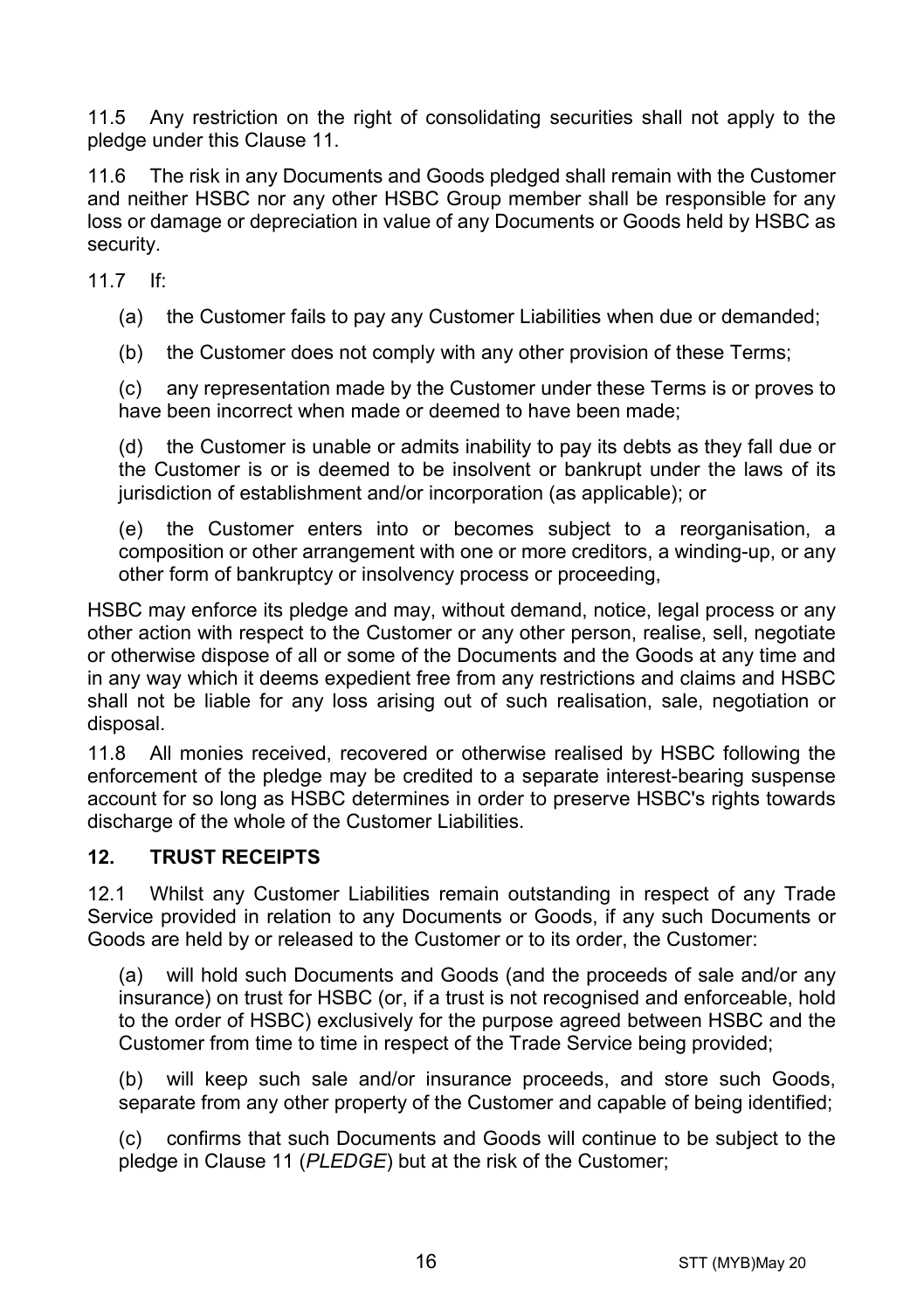(d) will, at the request of HSBC, execute and deliver to HSBC trust receipts in form and substance satisfactory to HSBC together with any other documentation HSBC may require:

(e) will comply promptly and fully with any instructions or request which HSBC may give to the Customer in relation to such Documents and Goods;

(f) will, upon receipt, promptly pay to HSBC the proceeds of sale and/or insurance of the Goods; and

(g) acknowledges that HSBC may at any time take possession and dispose of the Goods, Documents and/or sale and/or insurance proceeds of the Goods.

#### **13. SET-OFF**

13.1 HSBC may, at any time and without notice, combine or consolidate all the bank accounts of the Customer held with HSBC and/or set-off any Customer Liabilities against any obligation owed by HSBC to the Customer (including in respect of any Cash Collateral, or proceeds received or held by HSBC), regardless of the place of payment, booking branch or currency of either obligation.

13.2 To effect any set-off HSBC may convert to a currency any amount which is in a different currency at the relevant Exchange Rate.

13.3 If any Customer Liabilities are unliquidated or unascertained, HSBC may apply or set off an amount estimated by it in good faith to be the amount of that liability.

#### **14. SUPPLEMENTARY RIGHTS**

14.1 HSBC's rights under these Terms are to be in addition to and are not to be in any way prejudiced or affected by any one or more other indemnities, guarantees, securities or other obligations which HSBC may now or subsequently hold whether from the Customer or any other person.

14.2 HSBC may enforce its rights under these Terms or in respect of any other indemnities, guarantees, securities or other obligations which HSBC may now or subsequently hold whether from the Customer or any other person in any order it chooses and the Customer waives any rights it may have which provide otherwise.

# **SECTION 3 – FEES AND PAYMENTS**

#### <span id="page-16-0"></span>**15. FEES, COMMISSION, INTEREST AND CHARGES**

15.1 Unless otherwise agreed in writing with the Customer:

(a) fees and other charges (other than interest and commission) shall be payable by the Customer to HSBC in respect of each Trade Service at the rates, in the amounts, and at the times agreed in the relevant Application, Facility Agreement or Tariff Book or as otherwise in accordance with HSBC's standard practices;

(b) interest shall be payable by the Customer to HSBC upon demand in respect of any Trade Finance Loan or Finance, shall accrue on the amount of such Trade Finance Loan or Finance for the period from the date HSBC provides such Trade Finance Loan or Finance to the date such Trade Finance Loan or Finance is repaid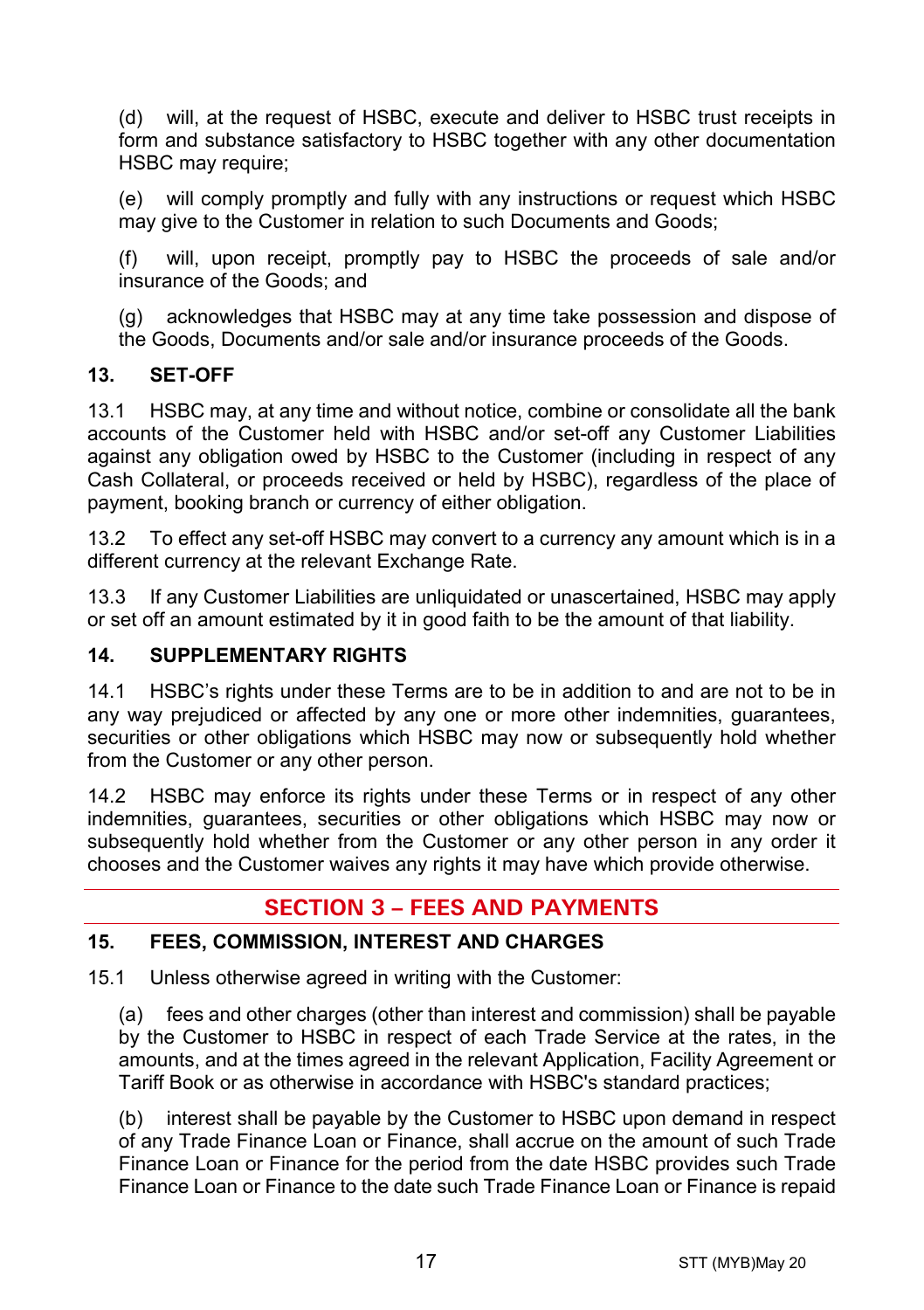or settled in full, and shall be calculated by reference to the rates agreed in the relevant Application, Facility Agreement or Tariff Book or as otherwise in accordance with HSBC's standard practices;

(c) interest shall be payable by the Customer to HSBC upon demand in respect of any Claim paid by HSBC, shall accrue on the amount of the Claim for the period from the date HSBC pays such Claim to the date the Customer Liabilities resulting from such Claim are reimbursed in full, and shall be calculated by reference to the rates agreed in the relevant Application, Facility Agreement or Tariff Book or as otherwise in accordance with HSBC's standard practices; and

(d) commission shall be payable by the Customer to HSBC upon demand in respect of any Documentary Credit or Instrument and shall be calculated by reference to the face value of such Documentary Credit or Instrument and the rates agreed in the relevant Application, Facility Agreement or Tariff Book or as otherwise in accordance with HSBC's standard practices.

15.2 Any fee, interest or commission accruing in respect of a Trade Service will accrue from day to day and is calculated on the basis of the actual number of days elapsed and a year of 365 days or, in any case where the market practice in the relevant Governing Jurisdiction differs, in accordance with that market practice.

15.3 Any fee, commission, interest or charge payable by the Customer to HSBC is non-refundable.

15.4 If the Customer fails to pay any amount payable by it under these Terms on its due date, default interest shall accrue on the overdue amount from the due date up to the date of actual payment (both before and after judgment) at the rate agreed in the relevant Application, Facility Agreement or Tariff Book or as otherwise in accordance with HSBC's standard practices.

#### **16. PAYMENTS**

16.1 Payments by the Customer shall be made to HSBC in immediately available, freely transferable, cleared funds and as specified by HSBC, without any set-off, counterclaim, withholding or conditions of any kind unless compelled by law.

16.2 All amounts paid or payable to HSBC in respect of any Trade Service are expressed on a Tax-exclusive basis. The Customer must pay any relevant Tax (as necessary) on any amount that the Customer is required to pay HSBC.

16.3 If any deduction or withholding is required by law (including on account of any Tax), the Customer must:

(a) increase the sum payable so that, after making the minimum deduction or withholding required, HSBC will receive and be entitled to retain a net sum at least equal to the sum that HSBC would have received had that deduction or withholding not been made; and

(b) within 30 days of such payment, forward to HSBC the confirmation in writing from the relevant tax authority evidencing receipt by the relevant tax authority of that deduction or withholding.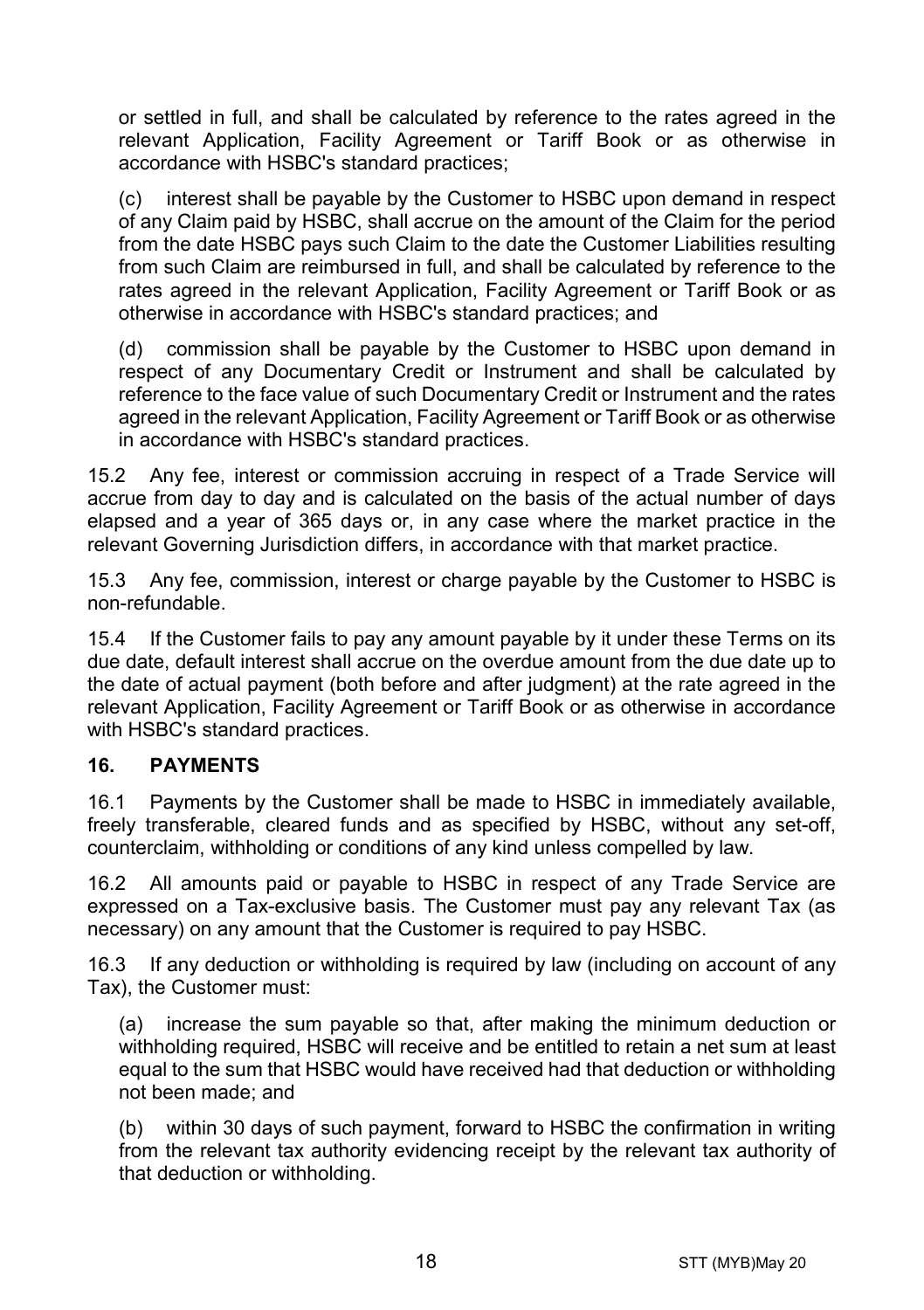16.4 Unless HSBC agrees otherwise, each payment by the Customer to HSBC shall be made in the currency of the relevant Customer Liability for which that payment is being made and the Customer waives any right it may have in any jurisdiction to pay such payment in another currency. If HSBC receives a payment from the Customer or any other person in a currency which is not the currency in which that payment was due or if any Cash Collateral needs to be converted into another currency so that HSBC may apply it to satisfy any outstanding Customer Liabilities in another currency, HSBC shall undertake that conversion using the relevant Exchange Rate (or, if applicable, pursuant to the terms of any hedging agreement that the Customer and HSBC may have entered into for these purposes). Where HSBC undertakes any currency conversion permitted by these Terms, the Customer shall indemnify HSBC for any cost, loss or liability incurred by HSBC in undertaking the conversion.

16.5 If any payment due from the Customer, or any order, judgment or award given or made in relation to any payment due from the Customer, has to be converted into another currency for the purpose of making or filing a claim or proof against the Customer or any other person, or obtaining or enforcing an order, judgment or award, the Customer shall indemnify HSBC against any cost, loss or liability arising out of or as a result of the conversion.

16.6 Any notice from, or determination by, HSBC of a rate or amount under these Terms, a Trade Service or any document referred to in these Terms shall (unless it contains an obvious error) be conclusive evidence of that rate or amount. In any legal proceedings connected with these Terms and/or a Trade Service, the account entries of HSBC are prima facie evidence of the matters to which they relate.

16.7 Any moneys paid to HSBC in respect of the Customer Liabilities may be applied in or towards satisfaction of the same or credited to a separate suspense account for so long as HSBC determines in order to preserve HSBC's rights towards discharge of the whole of the Customer Liabilities.

16.8 Moneys received by HSBC shall be applied by it (unless otherwise mandatorily required by law):

(a) first, in discharging all costs, fees and expenses (including legal fees) owing by the Customer to HSBC;

(b) second, in or towards the discharge of any interest or other amounts (not being principal) owing to HSBC; and

(c) thirdly in or towards the discharge of any principal owing by the Customer to HSBC.

16.9 If any moneys paid to HSBC in respect of the Customer Liabilities are required to be repaid by virtue of any law relating to insolvency, bankruptcy or liquidation or for any other reason, HSBC may enforce these Terms and the relevant Trade Service as if such moneys had not been paid.

16.10 Any sums that would fall due on a day other than a Business Day will be due on the next Business Day. In such event, interest and commission calculations will be adiusted accordingly.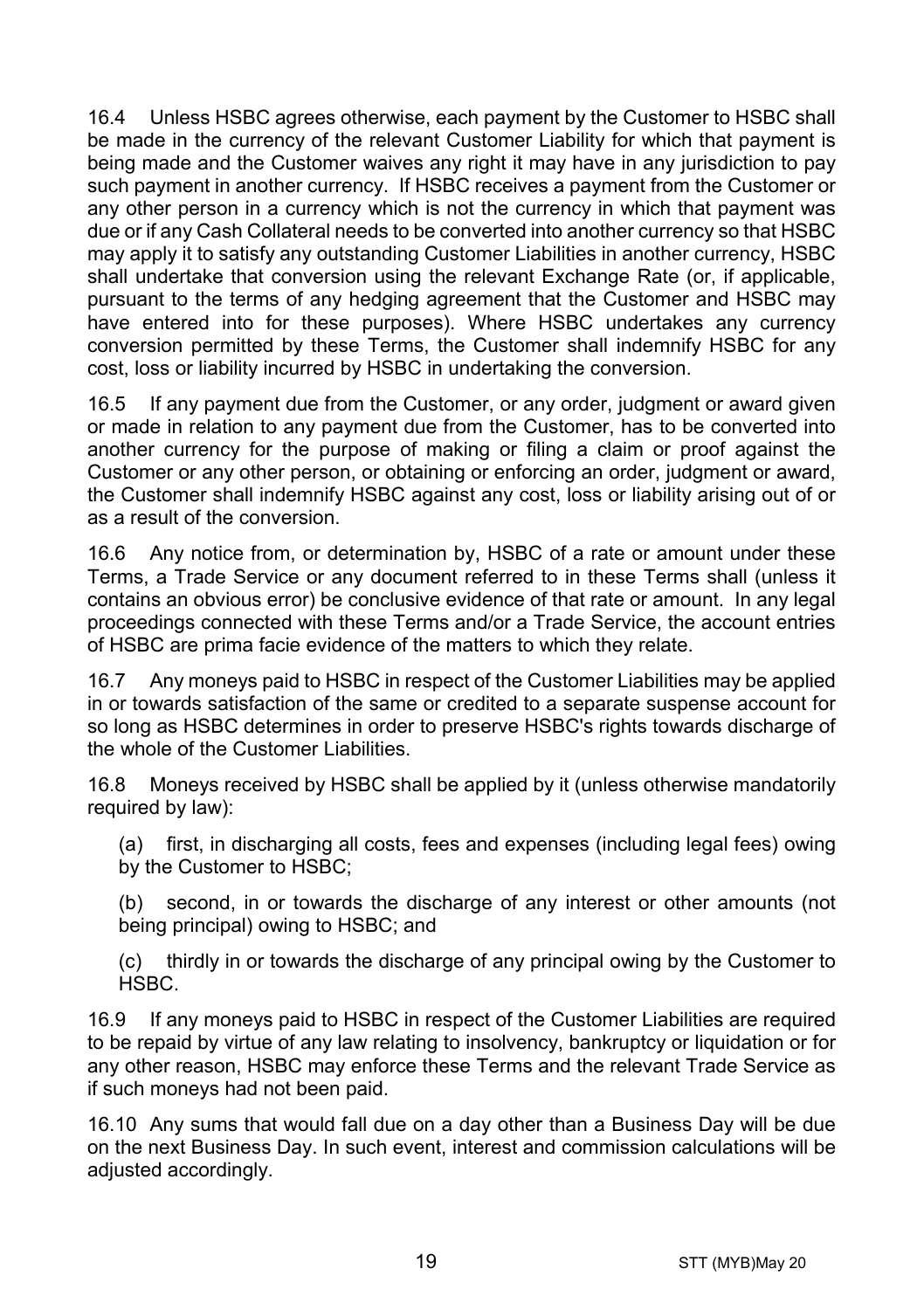16.11 If any amount to be paid by the Customer to HSBC in connection with a Trade Service is calculated by reference to a published benchmark interest rate (such as a central bank reference rate) and that rate is less than zero per cent at the time of calculation, such rate shall be deemed to be zero per cent.

# **SECTION 4 – REPRESENTATIONS, UNDERTAKINGS AND SANCTIONS**

#### **17. REPRESENTATIONS AND WARRANTIES**

17.1 In addition to other representations and warranties made by the Customer to HSBC, the Customer represents and warrants to HSBC that:

(a) it is duly established and/or incorporated under the laws of its jurisdiction of establishment and/or incorporation (as applicable), is validly existing and has full power to carry on its business as now being conducted, to own its assets and to enter into and perform its obligations under these Terms, and shall promptly notify HSBC of any change to its constitution or existence;

(b) the obligations expressed to be assumed by it in these Terms and in each Trade Transaction which it may enter into from time to time are legal, valid, binding and enforceable obligations;

(c) all authorisations, consents, approvals, resolutions, licences, exemptions, filings, notarisations or registrations required or desirable to enable it lawfully to enter into, exercise its rights and comply with its obligations under these Terms and each Trade Transaction have been obtained or effected and are in full force and effect;

(d) these Terms and each Trade Transaction which it may from time to time enter into do not and will not conflict with its constitutional documents or any agreement or instrument binding upon it or any of its assets or constitute a default or termination event (however described) under any such agreement or instrument;

(e) each Trade Service requested by or for the Customer relates to a genuine Trade Transaction as described in the documents pertaining to such Trade Transaction and all documents and information (including in any Application) provided by the Customer to HSBC in relation to each Trade Service or these Terms is/are complete, accurate, genuine and valid;

(f) it has not taken any corporate action, or any other steps and no legal proceedings have been commenced for its liquidation, judicial management, receivership, or any similar or analogous proceedings or for the appointment of a receiver and manager, judicial manager, liquidator or similar officer of it or of all or any material part of its assets or revenues;

(g) any Documents, Goods or proceeds of sale in which HSBC has or is purported to have an interest are free from any security interest(s) and encumbrance(s) (other than in favour of HSBC) and the Customer is the sole and beneficial owner of any such Documents, Goods or proceeds of sale;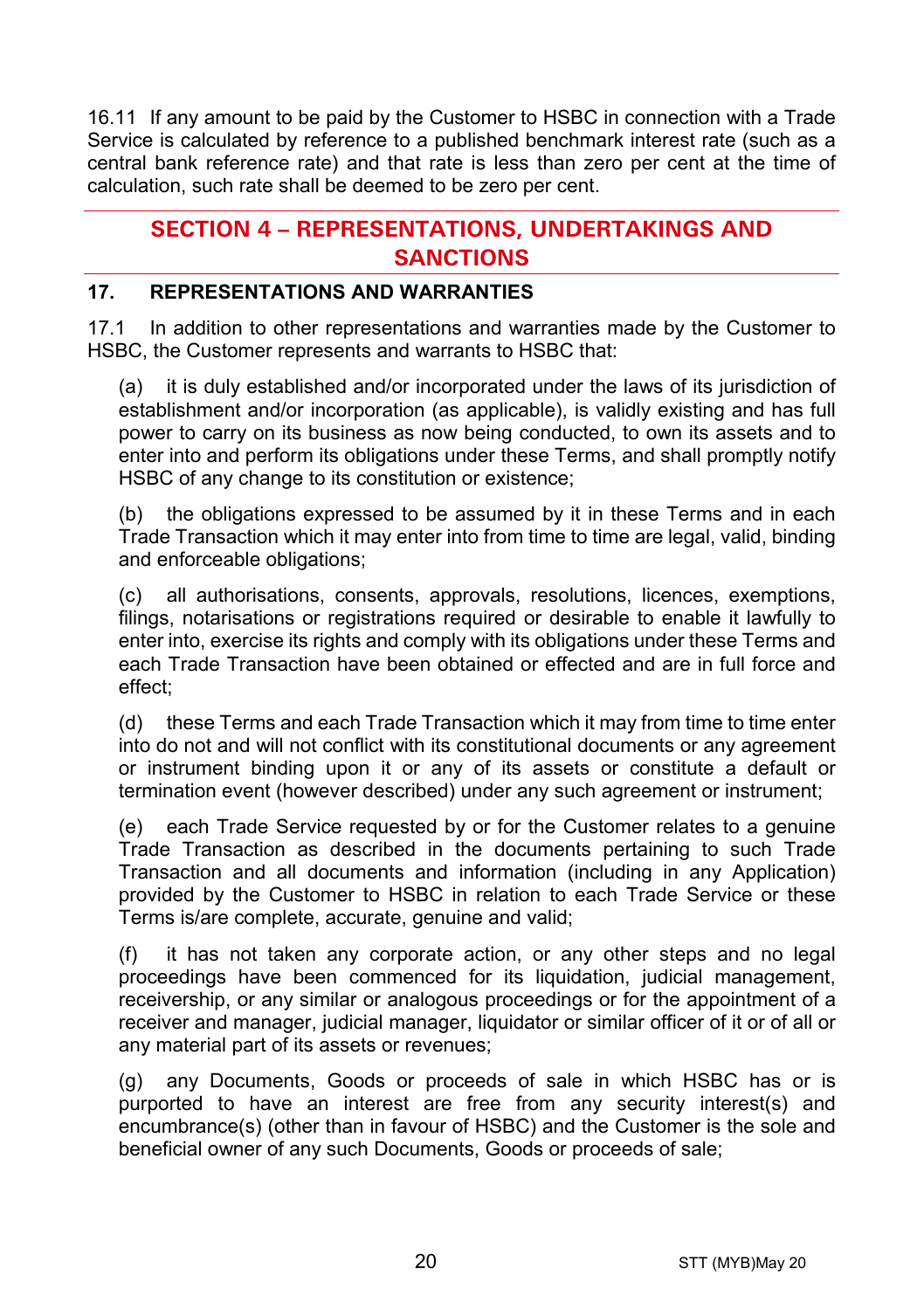(h) as at the date HSBC provides Finance to the Customer in respect of a Document or Documentary Credit, it is not aware of any dispute (actual, pending or threatened) in respect of that Document or Documentary Credit or the relevant Trade Transaction; and

(i) as at the date HSBC provides Finance to the Customer in respect of a Document or Documentary Credit or provides a Trade Finance Loan to the Customer, it has not received any financing in respect of that Document, Documentary Credit or the relevant Trade Transaction from any person other than HSBC.

17.2 All representations and warranties in these Terms are deemed to be made on each day (a) an Application is made and is being processed, (b) any Trade Service is outstanding and (c) any Customer Liabilities remain outstanding.

17.3 The Customer acknowledges that HSBC will rely on any representations and warranties made by the Customer including when HSBC assesses whether or not to provide a Trade Service to the Customer.

17.4 The Customer shall promptly notify HSBC on becoming aware of any representation or warranty becoming untrue, or the Customer being unable to make any representation or warranty when repeated.

#### **18. UNDERTAKINGS**

#### **General Undertakings**

18.1 The Customer shall at the request of HSBC:

(a) provide HSBC with such information concerning a Trade Transaction (including copies of sale contracts, purchase order and invoices), Documents and Goods and any proposed sale of Goods as HSBC may require and promptly notify HSBC if any Trade Transaction is cancelled or terminated for any reason or if any material dispute arises in respect of a Trade Transaction;

(b) provide HSBC with such information regarding the financial condition, assets and operations of the Customer and its affiliates as HSBC may reasonably require;

(c) provide HSBC with any information required by HSBC to satisfy its "*know your customer*" or similar identification procedures;

(d) keep HSBC informed of the whereabouts of the Goods and of any change in the condition, quality or quantity of the Goods;

(e) co-operate fully with HSBC and render to HSBC all assistance it requires in the collection and enforcement of any payments under or in connection with any Trade Service whether by legal proceedings or otherwise; and

(f) promptly do all such acts or execute all such documents at its own cost as HSBC may specify:

(i) for the purpose of the creation, perfection, protection or maintenance of any interest conferred or intended to be conferred on HSBC by, pursuant to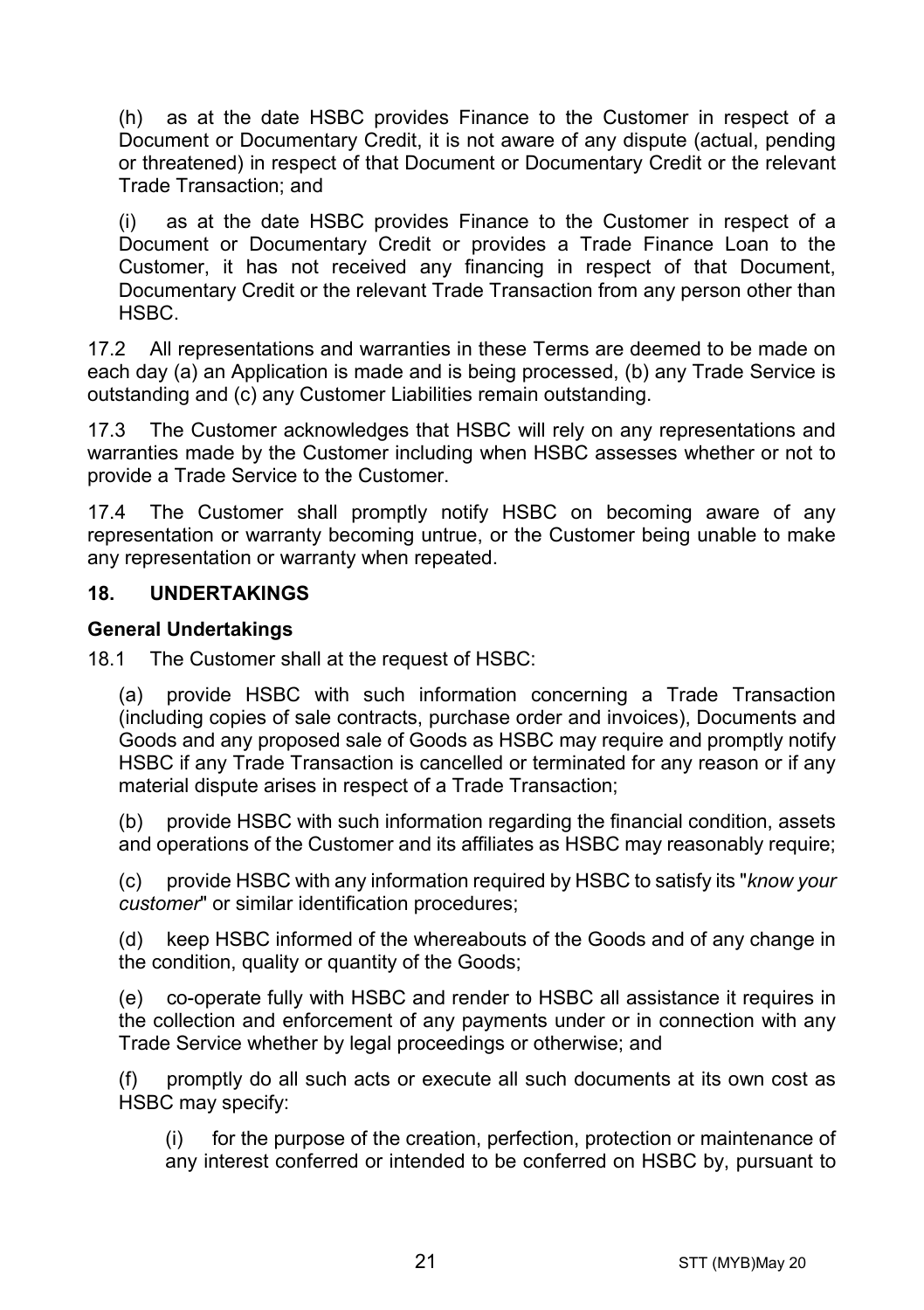or in connection with these Terms (including in respect of any Cash Collateral, Documents, Goods or sale proceeds);

(ii) for the exercise of any rights, powers and remedies of HSBC provided by, pursuant to or in connection with these Terms or by law; and

(iii) to facilitate the realisation by HSBC of any Documents or Goods in which HSBC is, or is intended to be, interested.

#### **Trade Service Undertakings**

18.2 The Customer shall, to the extent applicable to a Trade Service and/or where HSBC has or is purported to have an interest in the relevant Documentary Credit, Documents, Goods or proceeds of sale referred to:

(a) ensure that the Documentary Credit, Documents, Goods or proceeds of sale (as applicable) are free from any mortgage, charge, pledge, lien or other security interest, encumbrance or claim except for any trust, pledge or other form of security in favour of HSBC or which has been expressly permitted by HSBC;

(b) for so long as the Customer has title to the Goods or if as a condition to the Trade Service the Customer is required to procure the insurance of the Goods:

(i) insure the Goods for such value against such insurable risks as is stipulated in the relevant condition or, in the absence of any such condition, as is customary for those Goods;

(ii) promptly following (and in any event within ten days of) the date of the Application for the relevant Trade Service, provide to HSBC copies of the relevant insurance policies; and

(iii) promptly notify HSBC of any claims made on the relevant insurance policies and direct the insurer to pay to HSBC all insurance proceeds in respect of the Goods;

(c) if so requested by HSBC:

(i) promptly arrange for HSBC's interest in the Goods to be endorsed on any relevant insurance policy; and

(ii) promptly submit claims in respect of the Goods to relevant insurer;

(d) promptly pay to HSBC all insurance proceeds received by it in respect of the Goods and, pending payment, hold such proceeds on trust for HSBC (or, if a trust is not recognised and enforceable, hold to the order of HSBC);

(e) promptly endorse all Documents in favour of HSBC, deposit all Documents with HSBC or to its order and note in its records the interest of HSBC in all Documents and the Goods;

(f) promptly pay all freight, warehouse, dock, transit and other charges, rent and all other costs of and in connection with the Documents and/or Goods;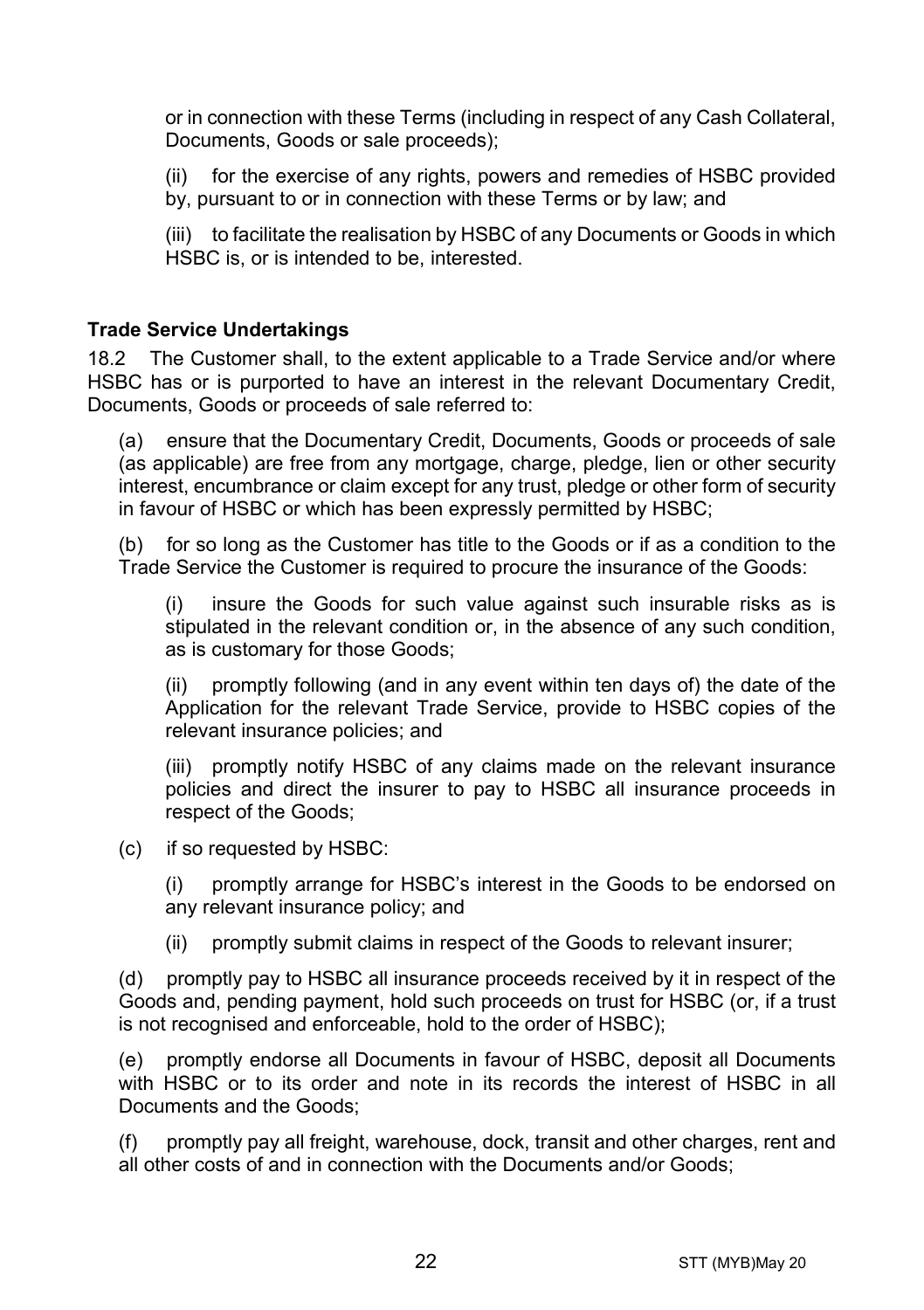(g) not permit the Goods to be processed or altered without the prior written consent of HSBC;

(h) not take any action, which might prejudice the value of the Goods or the effectiveness of any pledge or trust under these Terms;

(i) promptly inform HSBC of any event of which it becomes aware that may adversely affect the liability of a buyer to complete the purchase of the Goods or any change or deterioration in the state or quality or otherwise of the Goods;

(j) promptly inform HSBC if it becomes aware of any theft, fraud, illegal activity, loss, damage or other misuse of or in relation to any Goods or Documents;

(k) permit HSBC (or any delegate) access to any premises at which the Goods are stored or located for the purpose of inspecting, taking possession of, or otherwise protecting its interest in the Goods;

(l) not attempt to factor, transfer, sell, dispose of or otherwise deal with the Documents, Goods or proceeds of sale (as applicable), Documentary Credit (or any confirmation (whether given on a disclosed or undisclosed basis)), except as agreed between HSBC and the Customer from time to time in respect of the Trade Service(s) being provided;

(m) not present the Documents to any other bank, financial institution or similar type of financing entity or obtain any form of financing and/or borrowing in respect of the same Trade Transaction;

(n) not agree to any amendment to the Documentary Credit, SBLC or Document without the prior written consent of HSBC; and

(o) procure the prompt release of HSBC from any guarantee, indemnity or other commitment that HSBC may have provided in respect of the Documents or the Goods,

and HSBC (or any delegate) is authorised to take such steps and to make any payments, on behalf and at the cost of the Customer, to ship, collect, land, store, insure or inspect the Goods and/or to demand and collect any proceeds of sale.

#### <span id="page-22-0"></span>**19. COMPLIANCE WITH LAWS AND SANCTIONS**

19.1 The Customer represents and warrants that:

(a) neither the Customer nor any of its subsidiaries, directors, officers, employees, agents, or affiliates is a person or entity that is, or is owned or controlled by any person or entity that is:

(i) the subject of any sanctions issued, administered or enforced by the US Department of the Treasury's Office of Foreign Assets Control, the US Department of State, the United Nations Security Council, the European Union, Her Majesty's Treasury, the Hong Kong Monetary Authority or any other sanction issuing or enforcement body that may be applicable to HSBC, the Customer, a Trade Service or a Trade Transaction (the **Sanctions**); or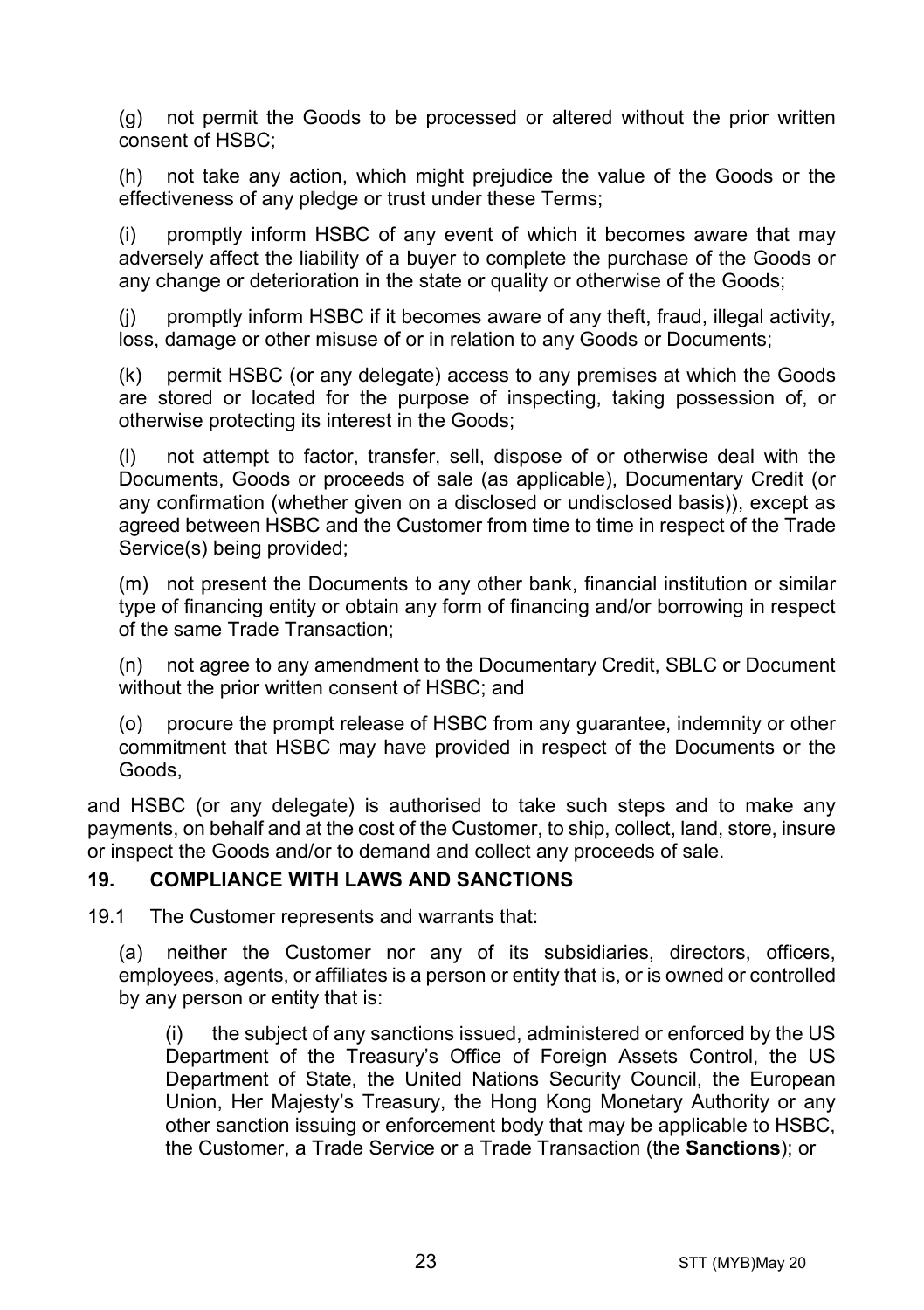(ii) located, organised or resident in a country or territory that is, or whose government is, the subject of Sanctions;

(b) any required import or export licenses applicable to each Trade Transaction have been obtained and, if the Customer is aware that HSBC may require an export license or other authorisation for the provision of the relevant Trade Service for the Customer, the Customer will notify HSBC prior to HSBC providing the Trade Service; and

(c) the Customer is compliant in all material respects with foreign and domestic laws and regulations pertaining to each jurisdiction in which it operates and to each Trade Transaction and the subject matter of such Trade Transaction including, if applicable, the shipment and financing of the goods described in such Trade Transaction or the associated documents.

19.2 The Customer acknowledges and agrees that:

(a) HSBC Group and its service providers are required to act in accordance with the laws and regulations of various jurisdictions, including those which relate to Sanctions, export controls and the prevention of money laundering, terrorist financing, bribery, corruption and tax evasion;

(b) at any time, HSBC may require the Customer to immediately provide to HSBC information related to any Trade Transaction, including the underlying contract or other documentation;

(c) HSBC may take, and may instruct other HSBC Group members to take, to the extent it is legally permitted to do so under the laws of its jurisdiction, any action (a **Compliance Action**) which it considers appropriate to act in accordance with Sanctions or domestic and foreign laws and regulations. Such Compliance Action may include:

(i) the interception and investigation of any payment, communication or instruction;

(ii) the making of further enquiries as to whether a person or entity is subject to any Sanctions or export control restrictions; and/or

- (iii) the refusal to:
	- (A) issue, renew, extend, transfer or assign a Trade Service;
	- (B) make payment of any Claim; or

(C) process a Trade Service or instruction that does not conform with Sanctions, export controls or domestic and foreign laws or regulations; and

(d) neither HSBC nor any HSBC Group member will be liable for any loss, damage, delay, or a failure of HSBC to perform its duties under these Terms or a Trade Service:

(i) arising out of or relating to any Compliance Action taken by HSBC, its service providers, or any HSBC Group member; and/or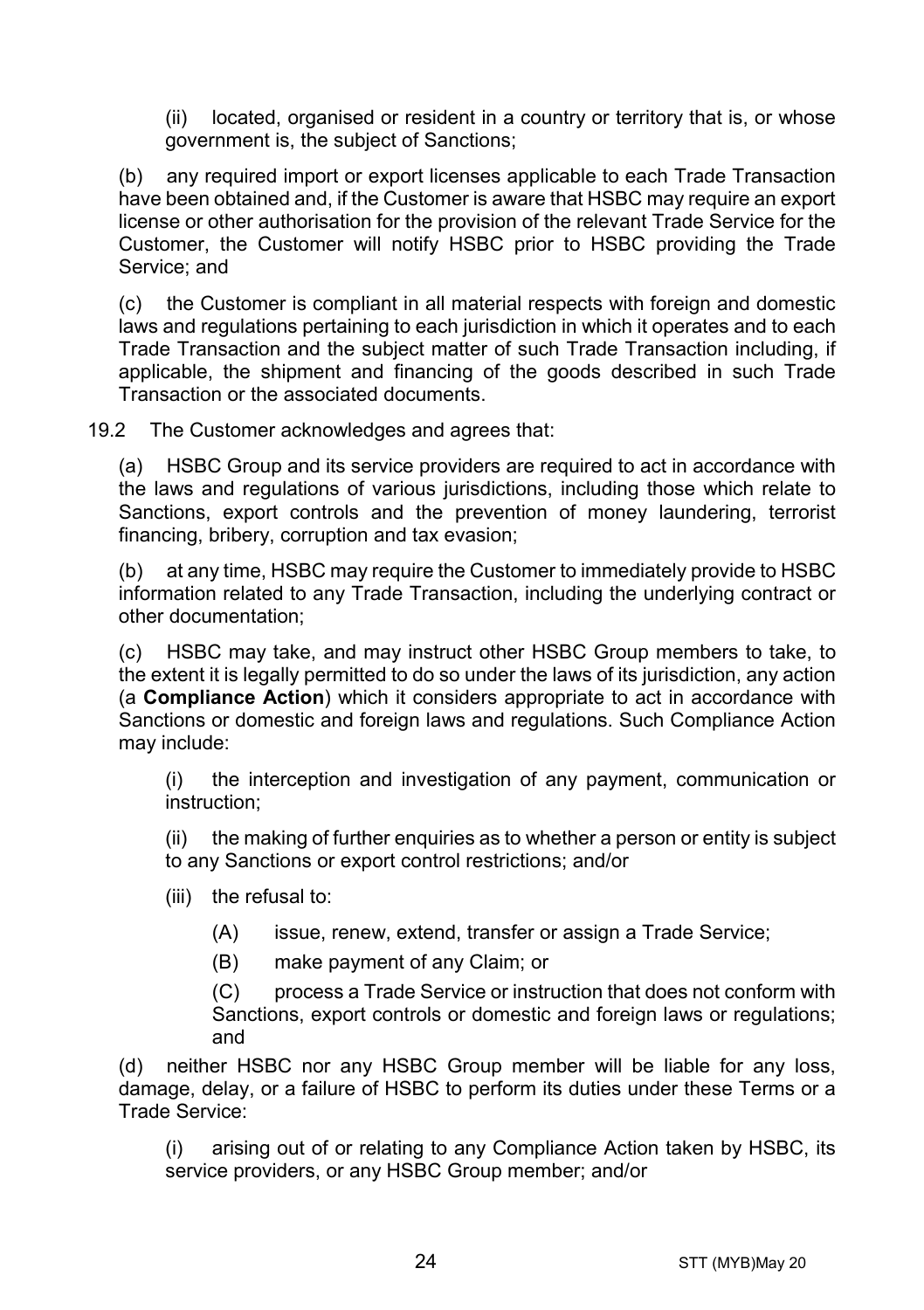(ii) being prevented from paying any Claim in respect of a Trade Service or sending or receiving any message or data or taking any other action in connection with any Trade Service because of an applicable law, regulation or ruling of any governmental agency.

# **SECTION 5 – INSTRUCTIONS AND ELECTRONIC PLATFORMS**

#### <span id="page-24-0"></span>**20. INSTRUCTIONS**

20.1 HSBC is authorised to accept, act and rely upon, and treat as valid and accurate:

(a) all communications, demands and instructions (including any Applications) given or purporting to be given by the Customer to HSBC (an **Instruction**);

(b) all communications and any Claims made or purported to be made by any person; and

(c) any documents provided to HSBC,

including, in each case, those made or given by way of or through a Platform, email, facsimile, telecopier, telex, cable, telephone or such other electronic means (in each case, an Electronic Means) and is under no obligation to enquire as to the authorisation or validity of any such Instruction, communication, Claim or Document.

20.2 The Customer acknowledges and accepts the risk that communications, Instructions, Claims and documents sent to or from HSBC by Electronic Means may be intercepted, monitored, amended, corrupted, contain viruses or be otherwise interfered with by third parties and acknowledges and agrees that HSBC is not responsible or liable to the Customer or any other person for, and the Customer waives any and all claims in respect of, any Losses arising from the same.

20.3 If the Customer communicates, gives an Instruction, makes a Claim or sends a document by Electronic Means, or instructs HSBC to permit a beneficiary or any other person to do the same, the Customer shall indemnify, and hold HSBC harmless from and against, any and all Losses that HSBC may incur (including in respect of any payment made where the relevant Instruction or Claim was unauthorised).

20.4 Where the Customer has made an Application for any Trade Service to be provided for the benefit of an affiliate of the Customer:

(a) the Customer agrees (and will procure the concurrent written agreement of its affiliate) that HSBC has no obligation to obtain instructions from the affiliate and HSBC can deal solely with the Customer on behalf of the affiliate;

(b) the definition of "Trade Transaction" shall be construed to refer to such affiliate rather than the Customer, and the definitions of "Documents" and "Goods" shall be construed accordingly;

(c) references in these Terms to the Customer presenting, handling, disposing, transferring, dealing with or using (however so described) the relevant Documents, Goods or proceeds of sale shall include the affiliate undertaking any such action;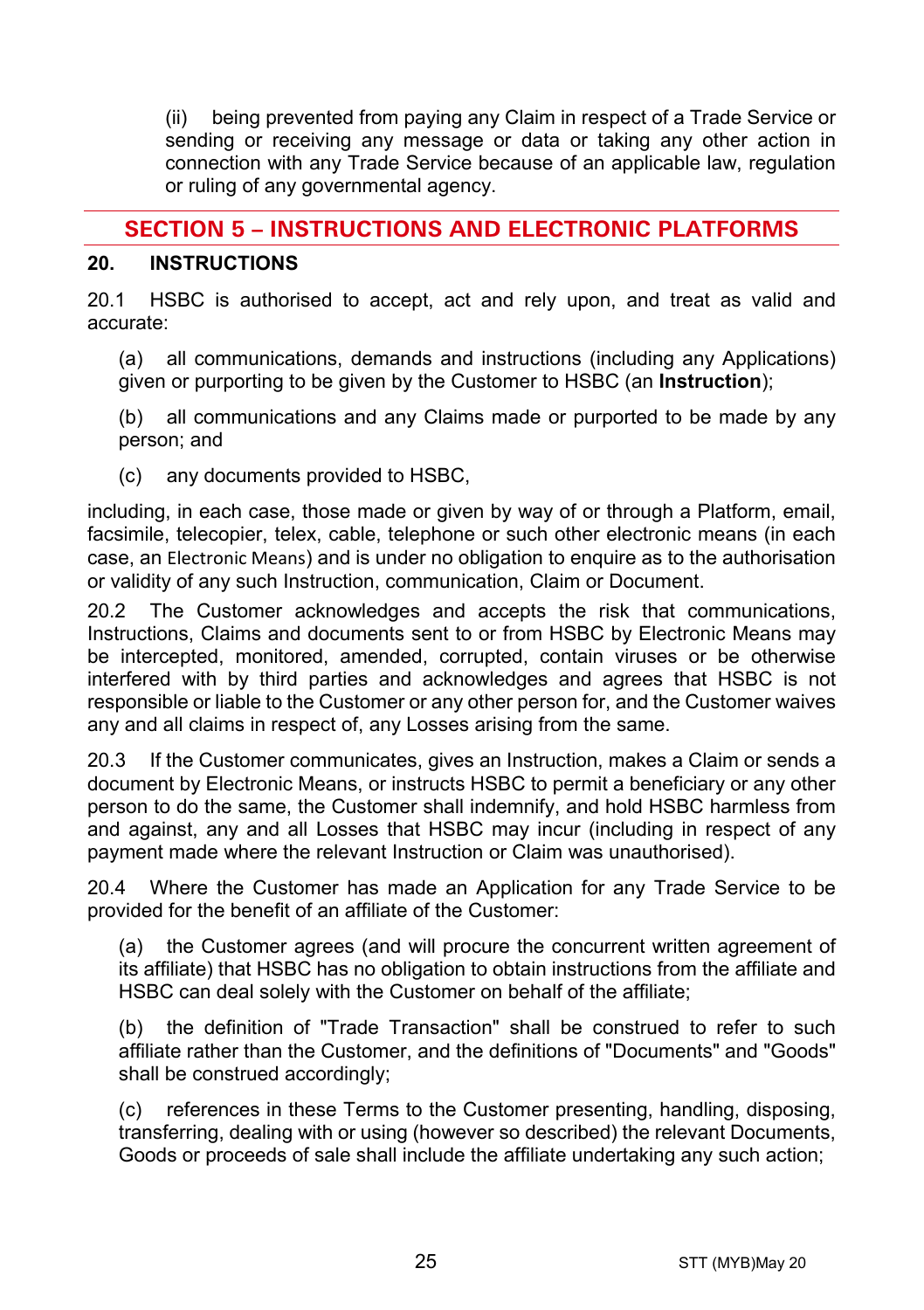(d) the Customer shall procure that the affiliate complies with all undertakings in these Terms in respect of the relevant Trade Transaction, Documents, Goods and proceeds of sale; and

(e) each representation in these Terms made by the Customer shall be made by the Customer for itself and on behalf of the affiliate or, where it can only be made in respect of the affiliate (due to factual circumstances), by the Customer for and on behalf of the affiliate.

20.5 HSBC has no obligation to:

(a) verify the identity or authority of any person communicating, giving an Instruction, making a Claim or providing a document by Electronic Means**;**

(b) verify the authenticity of any signature(s) (whether electronic or otherwise) on any communication made, Instruction given, Claim made or document provided by Electronic Means; or

(c) seek the Customer's prior approval before acting on any communication made, Instruction given, Claim made or document provided by Electronic Means,

however HSBC may, in its absolute discretion, take steps to ascertain the validity, authenticity and origin of any communication, Instruction, Claim or document (including requiring telephone verification of any Instructions) and take any steps that may be mandated by an External Provider and may, where it is unable to ascertain the validity, authority or origin of any communication, Instruction, Claim or document, delay or refuse to act upon any communication, Instruction, Claim or document or suspend or terminate any Trade Service at any time.

#### **21. PLATFORMS**

21.1 The Customer acknowledges and agrees that:

(a) HSBC may rely on External Providers to provide Platforms so that HSBC can perform its obligations under these Terms (or any other applicable terms and conditions) and provide Trade Services;

(b) External Providers are independent from HSBC and may independently charge the Customer fees for use of their Platform and those fees are the sole responsibility of the Customer;

(c) HSBC's obligations under these Terms and any Trade Service shall be subject to HSBC's rights under External Terms and Conditions and the availability of any Platform provided by such External Providers;

(d) HSBC has no obligation to inform the Customer of, or provide the Customer with, any External Terms and Conditions;

(e) HSBC has no control over the electronic processes used by a Platform provided by an External Provider to process, handle and/or send data or messages;

(f) it shall inform HSBC of all External Terms and Conditions applicable to or any charges imposed by any Platform which it uses (or intends to use) in respect of any Trade Service and shall promptly notify HSBC of any changes; and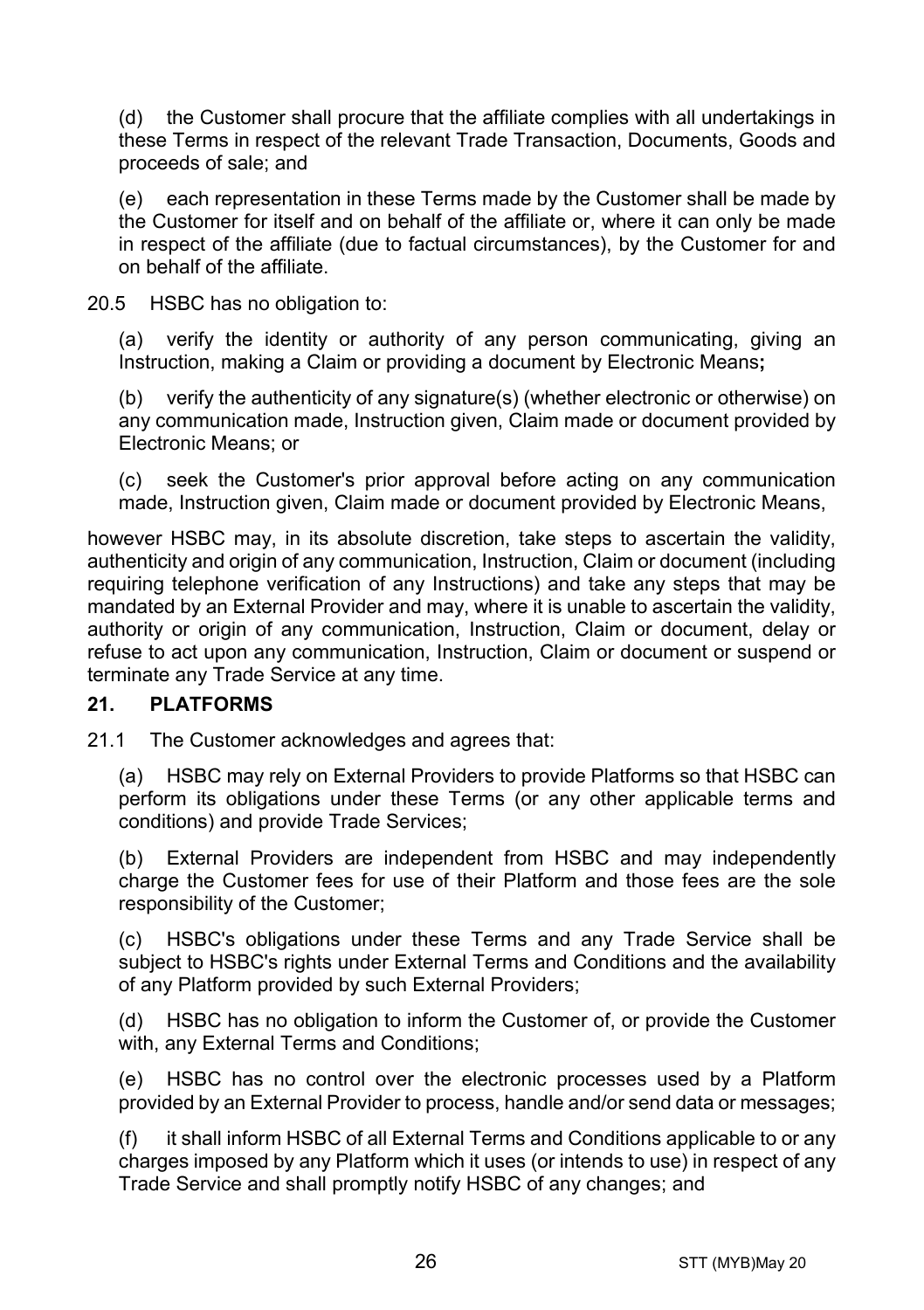(g) it shall promptly provide all information concerning any Platform used by the Customer that HSBC may reasonably request.

21.2 HSBC assumes no liability or responsibility to the Customer or to any other person for any loss or damage that is suffered or incurred as a result of:

the unavailability of any Platform to the Customer, HSBC or any other person for any reason whatsoever; or

(b) the Customer's use of or connection with any Platform, any External Provider or the services provided by HSBC or any External Provider to the Customer involving any Platform.

#### 21.3 The Customer:

(a) shall comply with all security procedures of HSBC and each External Provider and any other reasonable requests HSBC or any External Provider may issue to the Customer regarding the security of any Platform, including instructions on steps to remedy any breach of security; and

(b) acknowledges and agrees that it is the Customer's responsibility to set up, maintain and regularly review all security arrangements concerning access to and use of each Platform and information stored on the Customer's computing and communications systems, and confirms that it has assessed the security arrangements of each Platform and has determined that they are adequate to protect the Customer's interests;

(c) shall take all reasonable precautions to prevent fraudulent or unauthorised use of or access to each Platform;

(d) shall ensure that neither the Customer nor its employees do anything which may result in the security of any Platform or the systems or security of HSBC being compromised; and

(e) shall notify HSBC, as soon as reasonably possible upon becoming aware, of any actual or attempted unauthorised access to any Platform or any unauthorised transaction or attempt to execute an unauthorised Instruction. This notification must be by telephone but must be followed by written notice within forty-eight hours of the telephone call.

# **SECTION 6 - OTHER**

#### **22. LIMITATION ON LIABILITY**

<span id="page-26-0"></span>22.1 Neither HSBC nor any other HSBC Group member shall be liable for any loss, damages, payments, demands, claims, expenses or costs suffered or incurred by the Customer (or any of its affiliates) arising from or in connection with these Terms or any Trade Service other than where such loss, damage, payment, demand, claim, expense or cost arises as a direct result of HSBC's or such other HSBC Group member's gross negligence or wilful misconduct.

<span id="page-26-1"></span>22.2 Notwithstanding Clause [22.1,](#page-26-0) in no circumstance whatsoever will HSBC or any HSBC Group member be liable to the Customer (or any of its affiliates) for: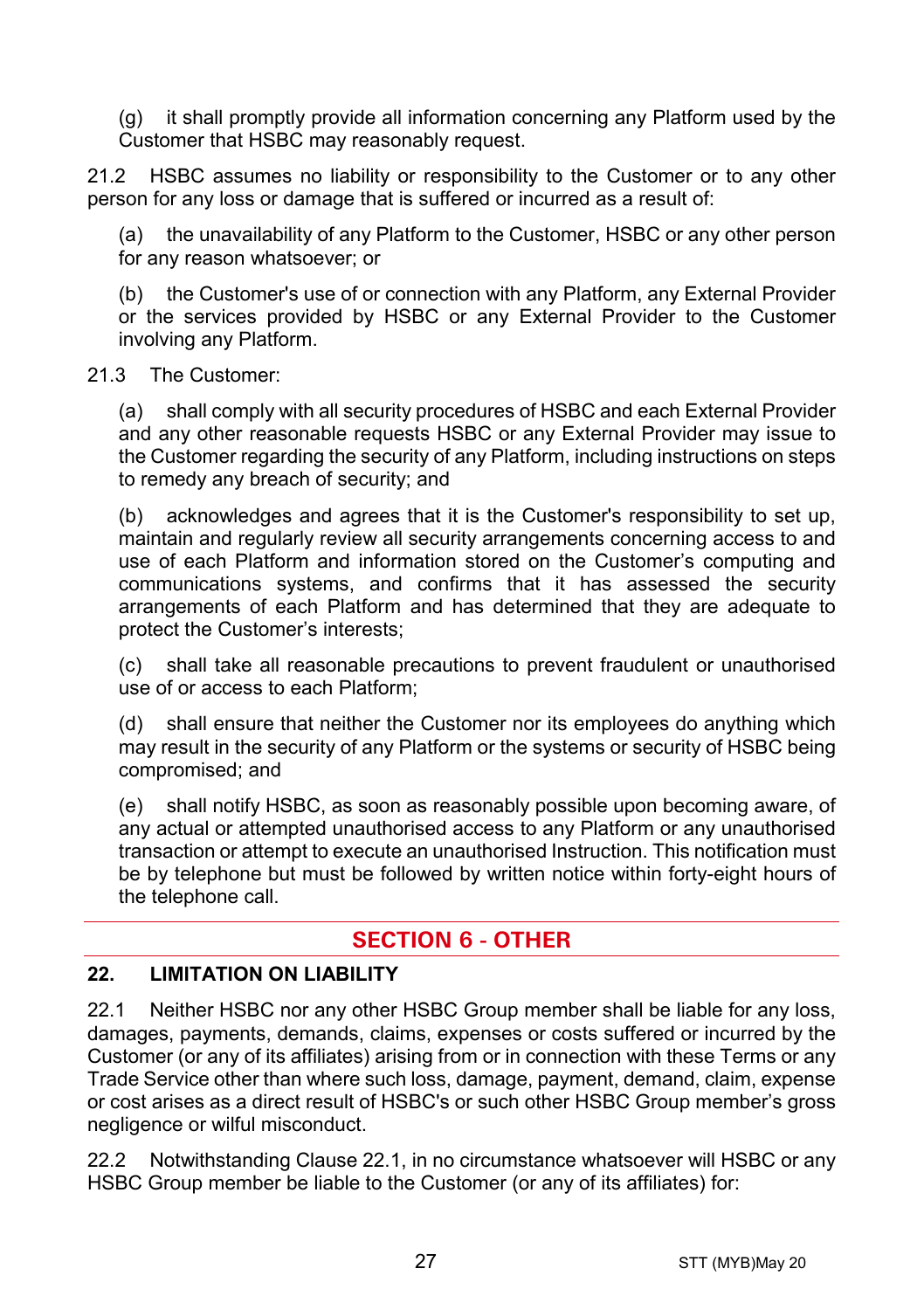- (a) any loss of business, profits or data; or
- (b) indirect, consequential or special loss or damage,

whether or not HSBC or any HSBC Group member has been advised of the possibility of such loss or damage.

22.3 Without limiting Clauses [22.1](#page-26-0) and [22.2,](#page-26-1) HSBC shall not be responsible or liable for, and the Customer waives all claims against HSBC in respect of:

(a) any act, omission, loss or delay relating to forwarding documents or payments to any person or correspondent bank, or any suspense, act, omission, insolvency or bankruptcy of any correspondent bank;

(b) any delay and/or loss in transit of any messages, letters or documents sent by mail, as an electronic communication, through a Platform or a telecommunication channel, or for any delay, mutilation or other errors arising in the transmission or delivery of any communications by third parties and the Customer acknowledges that, notwithstanding any contrary instruction, HSBC may send a document by any method that it considers appropriate;

(c) any delay in performing or failure to perform any of its obligations under these Terms due to any cause beyond its reasonable control, including, but not limited to, the failure, malfunction or unavailability of telecommunications, data communications and computer systems and services over which HSBC has no control, war, hostilities, invasion, civil unrest, strikes, lock-outs or other industrial action or trade disputes (whether involving HSBC's employees or any other person) or any law or government order (whether or not having the force of law);

(d) any failure by HSBC to pay a Claim or other HSBC's act or failure to act because of any domestic or foreign law, regulation, ruling or interpretation of any domestic or foreign court or governmental agency;

(e) the form, sufficiency, correctness, genuineness, authority of any person signing or endorsing (including any person making presentations, demands, giving Instructions (including by Electronic Means) to HSBC purportedly on the authority of the Customer or a beneficiary), falsification, or the legal effect of, any documents if such documents on their face reasonably appear to be in order;

(f) the source, accuracy, validity, authenticity, falsification or legal effect of any data, documents or statements made, presented or received from any Platform or any party to a Trade Transaction, any related documents, or the description, quantity, weight, quality, condition, packing, delivery, value or existence of the goods, services or other performance to which such data, documents or statements relates, or for the good faith or acts or omissions, solvency, performance or standing of any party to a Trade Transaction, the consignor, carrier, forwarder, consignee, insurer of the goods, or any other person;

(g) any improper acts of the beneficiary, including breach of contract in respect of a Trade Transaction, in which circumstances the Customer shall assume and undertake all such risks; and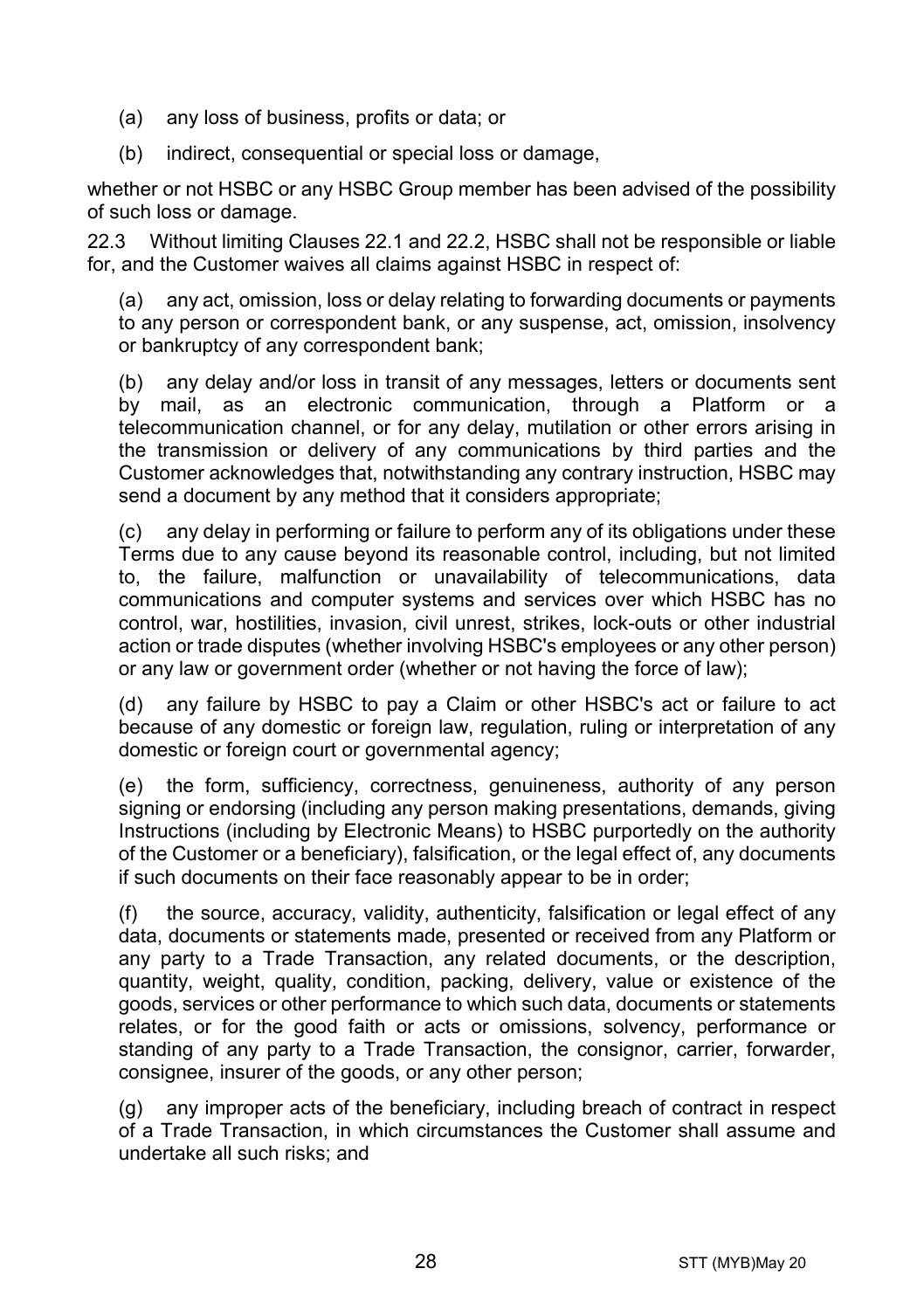(h) the Customer acting or relying on any advice received from HSBC whether or not such advice was requested by the Customer.

22.4 If HSBC uses the services of another party, correspondent bank, agent or Platform for the purposes of issuing an Instrument or Documentary Credit, making payment, handling Goods or Documents or for any other purpose to support the services contemplated by these Terms, HSBC shall do so for the Customer's account and at the Customer's risk and HSBC shall assume no liability or responsibility should any instructions which HSBC gives to any such other party not be carried out even if the choice of such other party was HSBC's. Additionally, HSBC shall not be liable for any act, failure to act, default, suspension, bankruptcy or insolvency of such other party.

22.5 Where HSBC performs a review of any Document at the request of the Customer, such review is indicative only and not final or conclusive and HSBC shall not be responsible or liable for, and the Customer waives all claims against HSBC in respect of, an omission by or failure of HSBC to identify any discrepancies during any such review.

22.6 Where HSBC agrees to advise a Documentary Credit or any Instrument which is not issued by a bank or present any Document in respect of, or otherwise handle, such Documentary Credit or Instrument, the Customer acknowledges and agrees that:

(a) such Documentary Credit or Instrument may not be an independent third party undertaking and may not quarantee payment by the issuer or applicant;

(b) the applicable ICC Rules may not address, cover or extend to such type of Documentary Credit or Instrument;

(c) HSBC may not be able to pursue the issuer for payment in the same manner as it would be able to in respect of a Documentary Credit or Instrument issued by a bank; and

(d) the Customer should seek independent legal advice,

and the Customer assumes all such risks and waives all claims against HSBC for losses, damages, costs, fees, claims, actions or demands with respect to such Documentary Credit or Instrument including any claims that HSBC failed to alert the Customer that it was advising such type of Documentary Credit or Instrument, failed to pay such Documentary Credit or Instrument in the manner of a Documentary Credit or Instrument issued by a bank, or failed to collect payment from the issuer of such Documentary Credit or Instrument.

22.7 Subject to the provisions above, where any liability of HSBC or any HSBC Group member to the Customer (or any of its affiliates) arises under these Terms or in connection with any Trade Service, such liability shall not exceed USD 1,000,000 in aggregate in any calendar year.

#### <span id="page-28-0"></span>**23. DISCLOSURE, CONFIDENTIALITY AND PRIVACY**

23.1 Without limiting any other terms between the Customer and HSBC or any HSBC Group member, HSBC is authorised: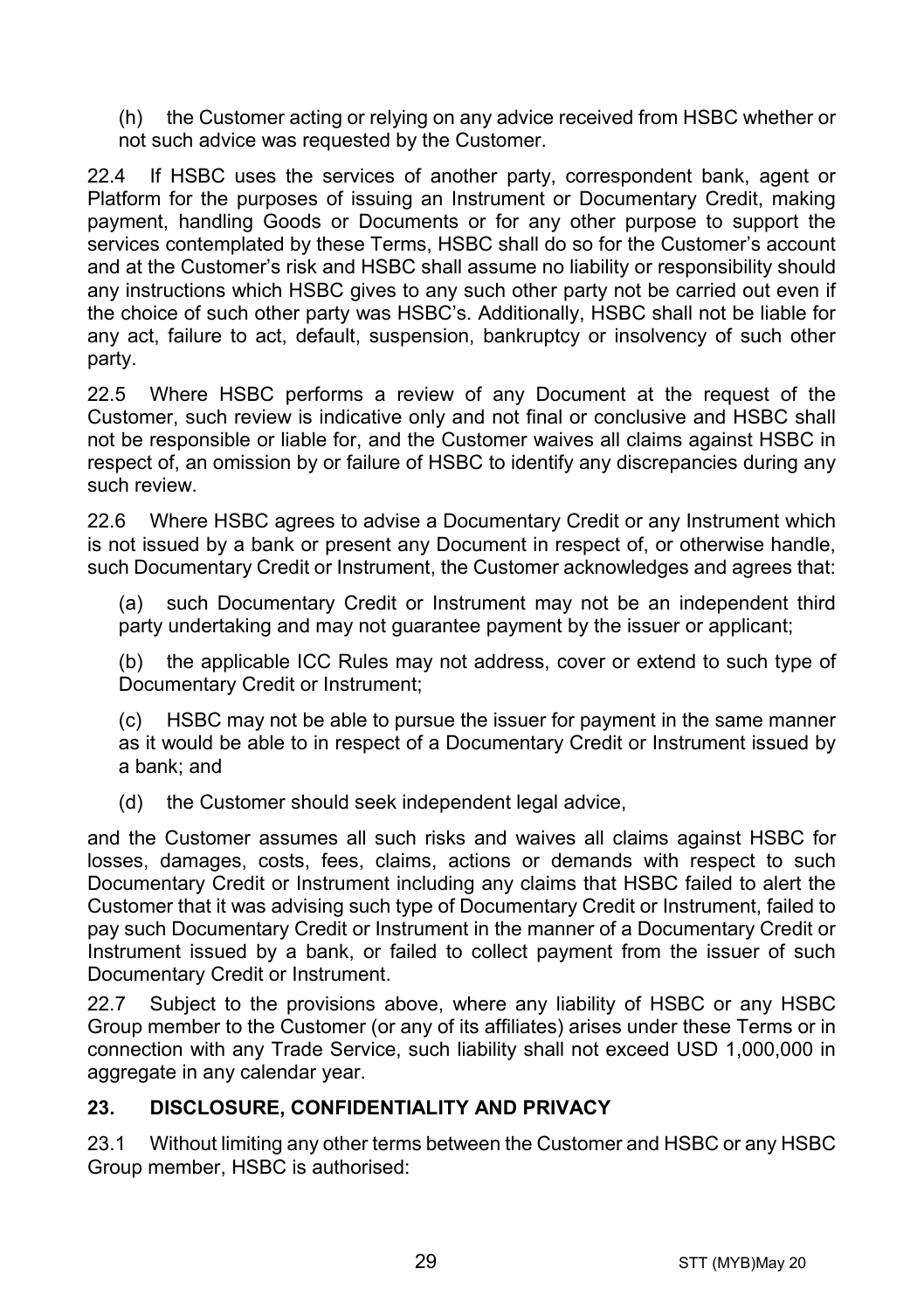<span id="page-29-0"></span>(a) to appoint any other person as its correspondent, nominee or agent in connection with these Terms and any Trade Service and HSBC may delegate any of its powers under these Terms or a Trade Service to such person;

(b) to notify any other person of its interest in any Documents, Goods or proceeds of sale; and

(c) to transfer and disclose any Customer Information to the following recipients (who may also process, transfer and disclose such Customer Information):

(i) any HSBC Group member and any of its or their officers, directors, employees, professional advisors, insurers, brokers, auditors, partners, subcontractors, correspondents, nominees, agents, delegates, service providers (including External Providers and Platforms) and associates;

(ii) any Authorities;

(iii) anyone acting on the Customer's behalf, payment recipients, beneficiaries, account nominees, intermediary, correspondent and agent banks, clearing houses, clearing or settlement systems, market counterparties, upstream withholding agents, swap or trade repositories, stock exchanges, and companies in which the Customer has an interest in securities (where such securities are held by HSBC for the Customer);

(iv) any person or entity who acquires (or may acquire) an interest in or assumes (or may assume) risk in or in connection with any Trade Service;

(v) any other financial institutions, credit reference agencies or credit bureaus, for obtaining or providing credit references; and/or

(vi) any person or entity in connection with any HSBC Group business transfer, disposal, merger or acquisition, wherever located, including in jurisdictions which do not have data protection laws that provide the same level of protection as the jurisdiction in which the Trade Service is supplied,

including where the recipient of any such appointment, notification, transfer or disclosure is located outside of the relevant Governing Jurisdiction.

23.2 HSBC will not be liable for the acts or omissions of any External Provider as to the collection, use or disclosure by that External Provider of Customer Information.

23.3 Where the Customer has given HSBC information about natural persons (such as authorised signatories), the Customer confirms that those natural persons have authorised the Customer to do so (and to receive any data protection notices on their behalf) and have consented to HSBC's collection, use, storage, processing, transfer and disclosure of their Personal Data and data for the purpose of HSBC carrying out any action contemplated by these Terms or providing a Trade Service to or for the Customer.

23.4 The Customer shall ensure that any information that the Customer asks HSBC to forward to third parties is complete, accurate and will not give rise to any claim against HSBC (including any claim in defamation, in relation to privacy, banking secrecy or data protection or for infringement of any other third party rights) and the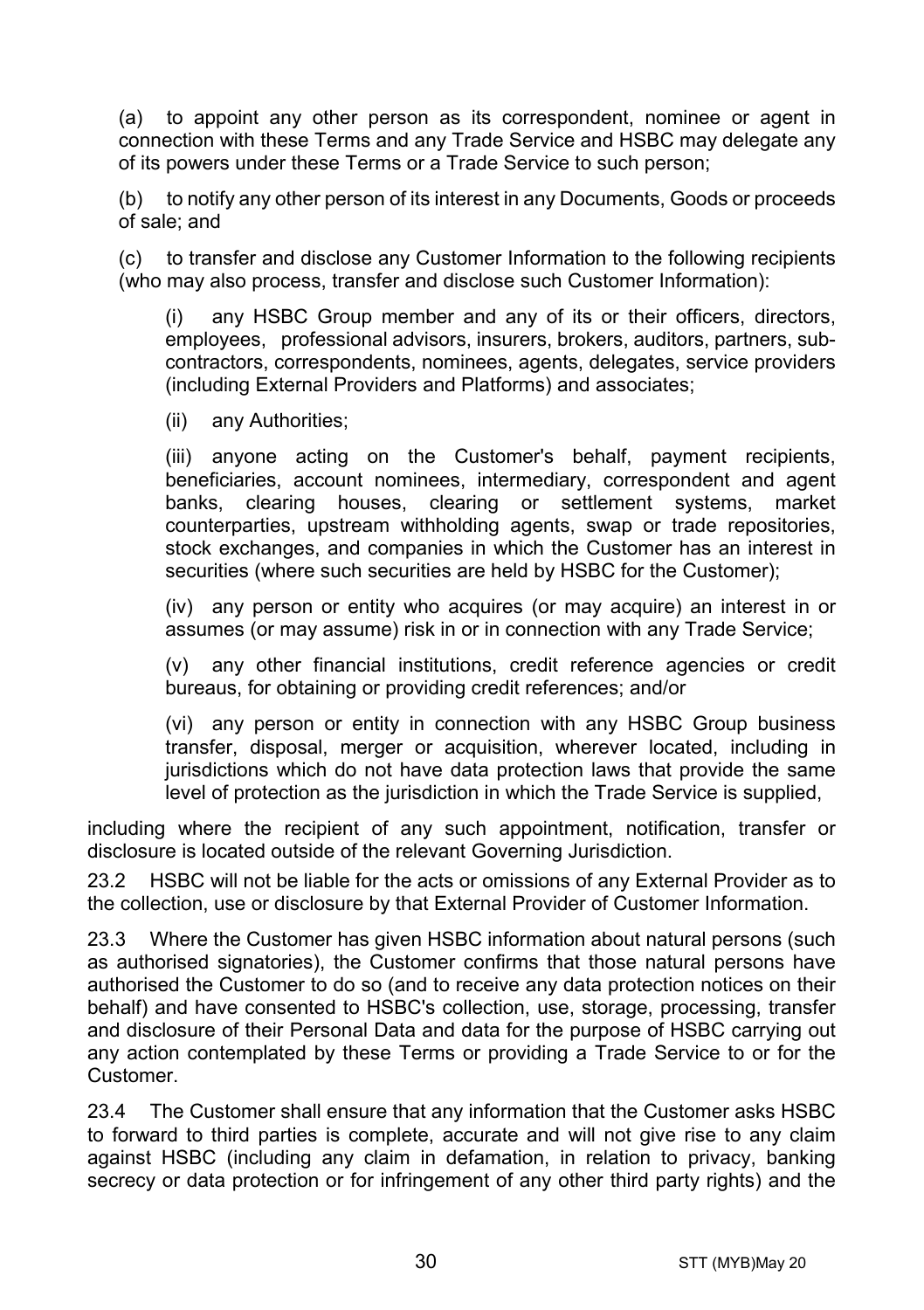Customer confirms and represents that it has obtained the requisite consent and/or waiver (where required) for HSBC to forward such information.

#### **24. MISCELLANEOUS**

24.1 Other than a Trade Service which has been provided on an irrevocable or committed basis, HSBC may at any time withdraw a Trade Service or refuse to provide a Trade Service in its absolute discretion.

24.2 Any waiver, release or consent by HSBC under or in respect of these Terms or a Trade Service will only be effective if made in writing (which may be made through a Platform).

24.3 HSBC may at any time change these Terms by providing the Customer with at least 30 days' written notice and any Trade Service requested on or after the effective date in such notice shall be subject to the amended Terms.

24.4 HSBC is authorised to take such steps and to make such payments as it considers necessary, at the cost of the Customer, to remedy any default by the Customer in respect of its obligations under these Terms or any Trade Service.

24.5 Neither HSBC's failure to exercise, nor HSBC's delay in exercising, any of its rights or remedies under these Terms or in respect of a Trade Service shall operate as a waiver of any such right or remedy, nor shall any single or partial exercise of any right or remedy prevent any further or other exercise of any other right or remedy.

24.6 The Customer may not assign or transfer any of its rights or obligations under these Terms or a Trade Service. HSBC may assign, transfer or create security over any of its rights under or in respect of these Terms or a Trade Service without restriction or notice.

24.7 Without prejudice to Claus[e 20](#page-24-0) (*[INSTRUCTIONS](#page-24-0)*), any notices by the Customer in connection with these Terms or a Trade Service must be given to HSBC in writing at the address of HSBC most recently advised by HSBC to the Customer. HSBC may give notice to the Customer in person, by telephone or facsimile, by post, through a Platform or, if agreed by the Customer, through another electronic channel at the address or number most recently notified by the Customer to HSBC. A notice sent by post will be deemed to have been received 7 calendar days after posting if within the same country, or 15 calendar days after posting if cross border.

24.8 Each of the provisions of these Terms is severable and distinct from the others and, if one or more of such provisions is or becomes illegal, invalid or unenforceable, the remaining provisions shall not be affected in any way.

24.9 If the Customer includes two or more persons, the obligations and liabilities of these persons under or in respect of a Trade Service and these Terms shall be joint and several.

24.10 Nothing in these Terms shall be deemed to create any partnership, joint venture or relationship of principal and agent between HSBC and the Customer or create or give rise to any fiduciary relationship of any nature.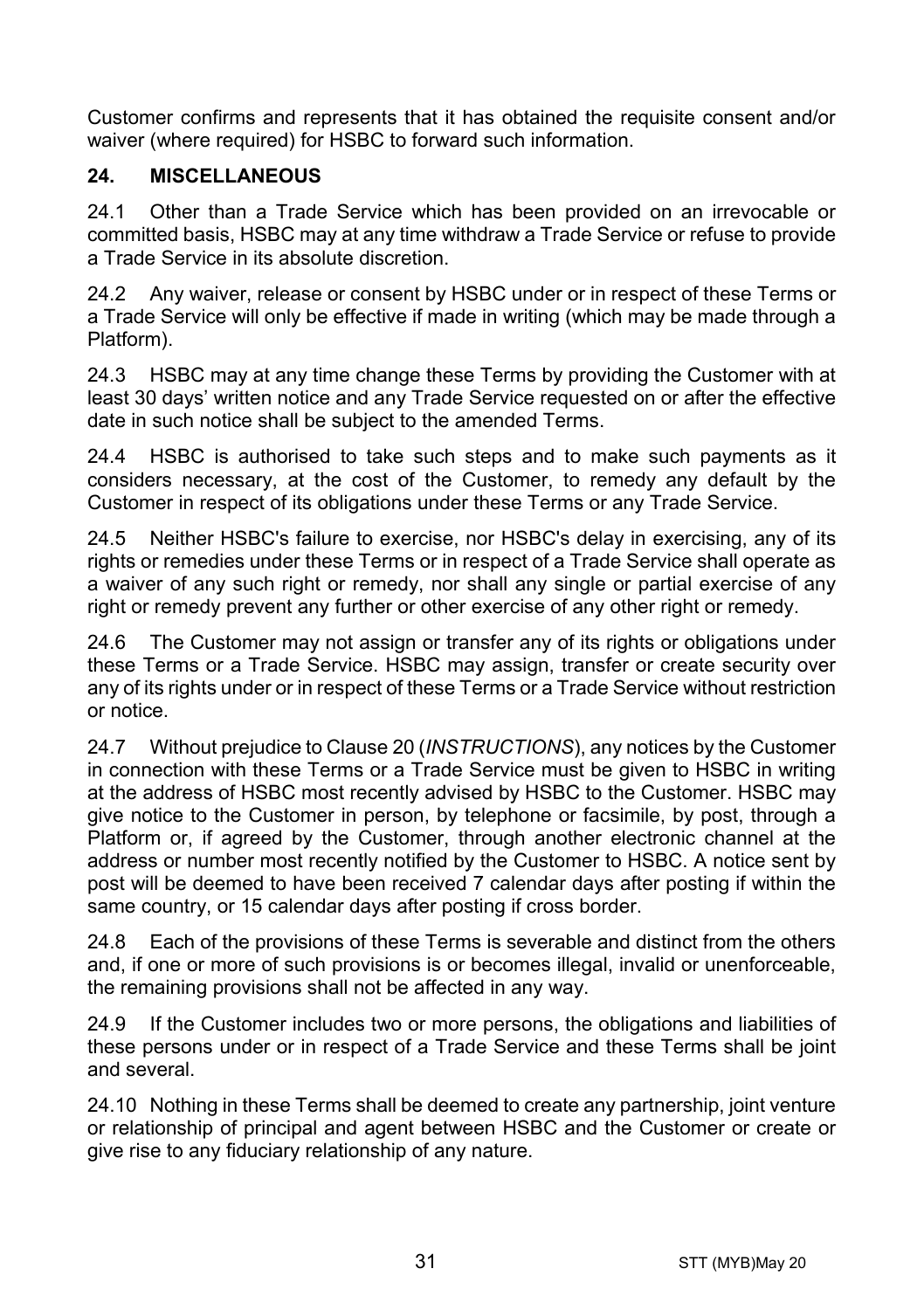24.11 To the extent permitted by the laws of the Governing Jurisdiction, the Customer irrevocably waives any right of sovereign immunity from suit, jurisdiction or adjudication (including in respect of pre-judgement interim relief and execution of any judgement) that it may have in the Governing Jurisdiction or otherwise, whether that immunity relates to itself or to any commercial or non-commercial assets (including land, bank accounts or other assets held in the name of a diplomatic mission or otherwise or belonging to the Customer's central bank or other monetary authority).

24.12 These Terms are for the benefit of the Customer, HSBC and each HSBC Group member, and are not intended to benefit any other third party or be enforceable by any other third party. Any rights of HSBC to bring to an end or change these Terms or any contract to which they form part are not subject to the consent of any other third party.

## **25. GOVERNING LAW AND JURISDICTION**

25.1 For the purposes of a Trade Service:

(a) that Trade Service and these Terms will be governed by the laws of the Governing Jurisdiction; and

(b) the courts of the Governing Jurisdiction shall have non-exclusive jurisdiction to settle any disputes that may arise out of, or in connection with, that Trade Service and these Terms, their interpretation or any non-contractual obligations arising from or connected with them.

25.2 If a process agent is specified in an Application or Facility Agreement in respect of a Trade Service, service of any legal process on the person whose name and address is specified in such Application or Facility Agreement shall constitute service on the Customer.

25.3 If no process agent has been appointed by the Customer, upon request from HSBC the Customer will, within five Business Days, appoint a process agent (with an office in the Governing Jurisdiction) for service of all legal process relating to these Terms and the relevant Trade Service on the Customer and the Customer will notify the process agent's address to HSBC. If the Customer does not do this, HSBC may appoint a process agent on the Customer's behalf and at its expense and shall, as soon as practicable, notify the Customer of such appointment.

# **SECTION 7 – DEFINITIONS AND INTERPRETATION**

#### **26. DEFINITIONS AND INTERPRETATION**

26.1 In these Terms:

**Application** means an application, instruction or request by the Customer for a Trade Service (whether for itself or for another person) using an application form, or pursuant to the terms of a Facility Agreement or made using a Platform.

**Authorities** includes any judicial, administrative, public or regulatory body (including any self-regulatory body), any government, any tax authority, any securities or futures exchange, any court, any central bank or law enforcement body, or any of their agents, with jurisdiction (direct or indirect) over any part of the HSBC Group at any time.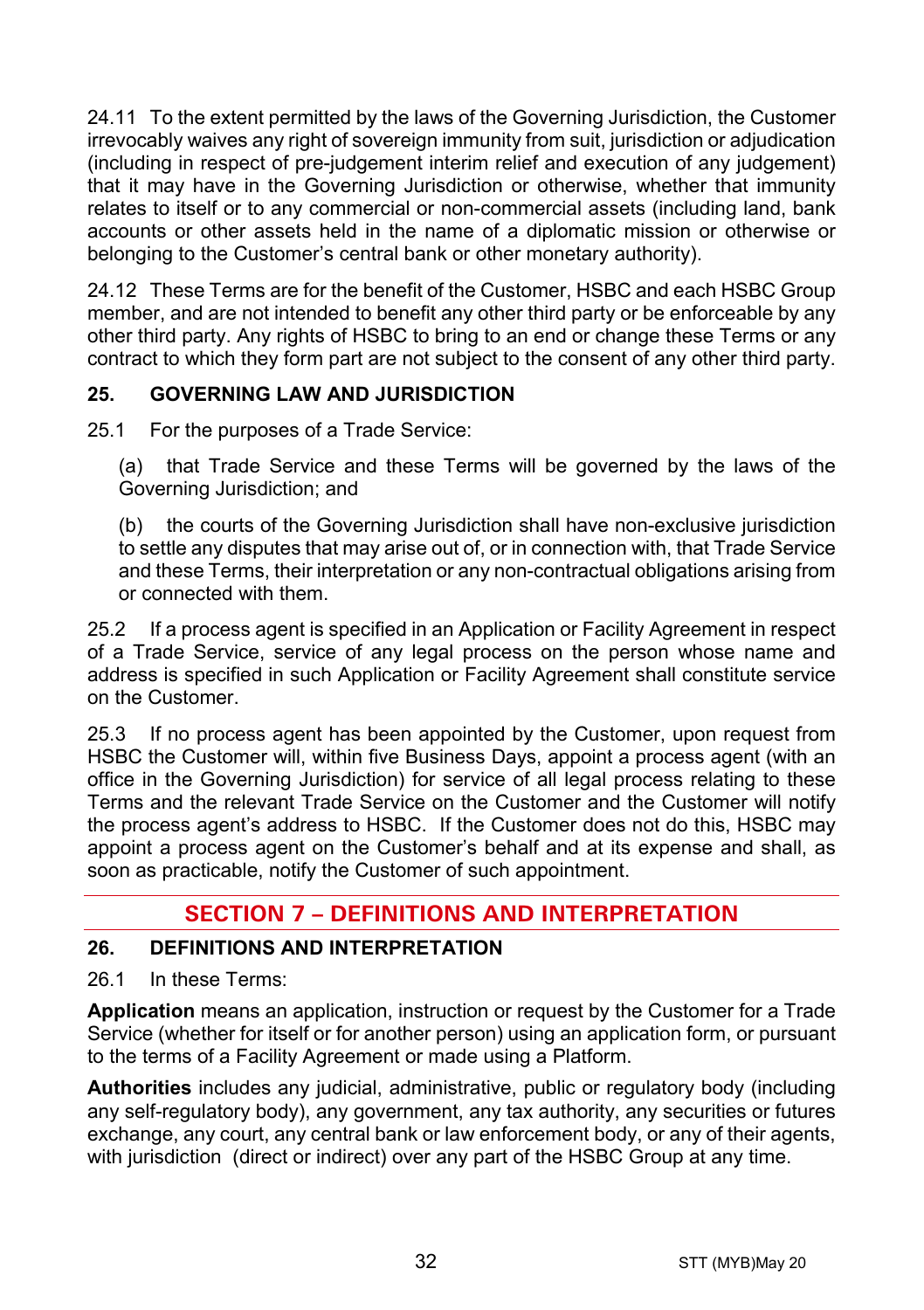**Back-to-Back Documentary Credit** has the meaning given to it in Clause [3.14](#page-5-0) (*[DOCUMENTARY CREDITS](#page-3-0)*).

**Business Day** means, in respect of a Trade Service, a day on which banks are open for general business in the Governing Jurisdiction.

**Cash Collateral** has the meaning given to it in Clause [10](#page-14-1) (*[CASH COLLATERAL](#page-14-1)*).

**Claim** means any demand, request for payment or for acceptance and payment, claim, presentation or drawing made in respect of a Trade Service by a beneficiary, the Customer or any other person.

**Collection** means a collection transaction in respect of the handling of Documents where HSBC may act as either a remitting bank, collecting bank or presenting bank.

**Compliance Action** has the meaning given to it in Clause [19](#page-22-0) (*[COMPLIANCE WITH](#page-22-0)  [LAWS AND SANCTIONS](#page-22-0)*).

**Country Conditions** means HSBC's additional terms and conditions for the country in which the HSBC entity providing the relevant Trade Service is located.

**Customer** means the person who requests the relevant Trade Service and with whom HSBC contracts with respect to the provision of that Trade Service (and, without limitation, as may be specified in the relevant Application). If HSBC provides a Trade Service to a person that is not a customer of HSBC, references in these Terms to the "Customer" shall apply to that person even though that person is not a customer of HSBC.

**Customer Information** means any Personal Data, confidential information, and/or Tax Information (including accompanying statements, waivers and consents) of either the Customer, or a person or entity whose information (including any Personal Data or Tax Information) which the Customer provides, or which is provided on the Customer's behalf, to any HSBC Group member in connection with the provision of any Trade Service.

**Customer Liabilities** means at any time:

(a) all liabilities of the Customer to HSBC or any HSBC Group member (including arising under or in connection with any Trade Service and these Terms) incurred in any currency and in any capacity and whether present or future, actual or contingent, direct or indirect, or incurred alone or jointly with any other person;

(b) interest on such liabilities (both before and after any demand or judgment) to the date on which HSBC or any such HSBC Group member receives payment, at the rates payable by the Customer or which would have been payable but for any circumstances which restricts payment;

(c) any costs and expenses incurred by HSBC or any HSBC Group member in making payment under or in respect of a Trade Service on behalf of the Customer (but without HSBC being under any obligation to do so) as a result of failure by the Customer to make such payment when due or demanded; and

(d) all costs and expenses (including legal fees on a full indemnity basis) of HSBC or any HSBC Group member in perfecting or enforcing its rights under or in respect of a Trade Service and these Terms.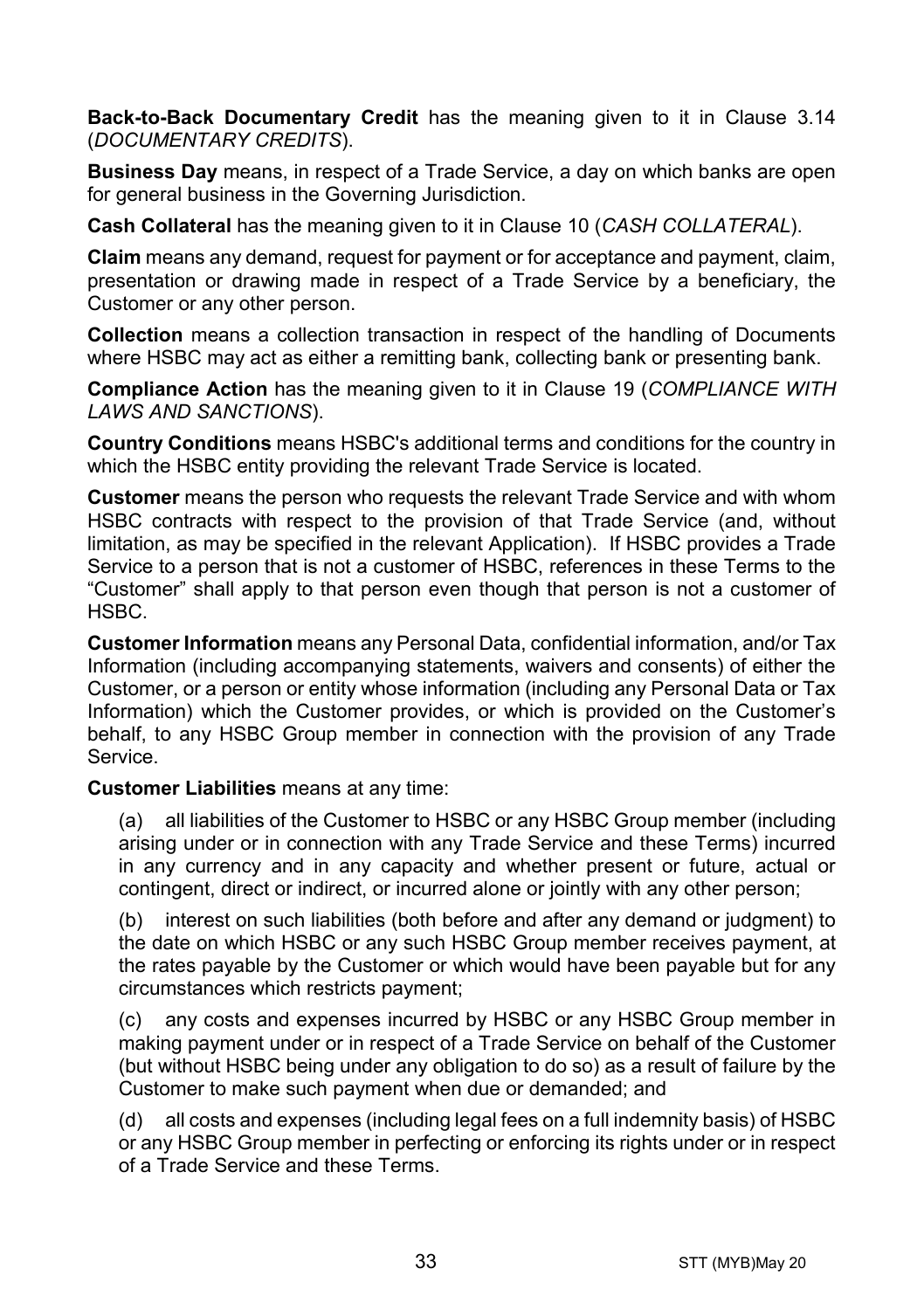**Documentary Credit** means a documentary credit or letter of credit or any commitment to issue a documentary credit or letter of credit (including any extension. renewal or amendment of the same).

**Documents** means any drafts, bills of exchange, promissory notes, cheques, documents of title, certificates, invoices, statements, transport documents, insurance policies, warehouse warrants, warehouse receipts or any other similar instruments relating to a Trade Transaction in respect of which HSBC has provided Trade Service(s) to the Customer.

**Electronic Means** has the meaning given to it in Clause [20](#page-24-0) (*[INSTRUCTIONS](#page-24-0)*).

**Exchange Rate** means HSBC's spot rate of exchange (or if HSBC does not have an available spot rate of exchange for the relevant currency, any other publicly available spot rate of exchange selected by HSBC) for the purchase of the required currency in the relevant foreign exchange market at the relevant time using the currency in which the relevant payment was paid (where any such spot rate of exchange shall be selected by HSBC acting reasonably in the circumstances).

**External Provider** means a person (other than HSBC) that makes any Platform available to HSBC and/or the Customer.

**External Terms and Conditions** means any agreement which is entered into between an External Provider and either HSBC or the Customer setting out the terms and conditions applicable to HSBC's or the Customer's use of a Platform.

**Facility Agreement** means a letter or agreement between the Customer and HSBC pursuant to which HSBC agrees to provide to the Customer a facility in respect of Trade Services.

**Finance** means discounting, negotiating, purchasing, prepaying, early paying or endorsing a Document (whether or not drawn under a Documentary Credit or Collection) or Documentary Credit and **Financed** and **Finances** shall be construed accordingly. For the avoidance of doubt, **Finance** does not include a Trade Finance Loan.

**Goods** means the goods or products which are the subject of a Trade Transaction in respect of which HSBC has provided Trade Service(s) to the Customer.

**Governing Jurisdiction** means the jurisdiction in which the relevant HSBC entity providing the Trade Service is located or such other jurisdiction agreed in writing between the Customer and HSBC or specified in the relevant Country Conditions.

**HSBC** means the HSBC Group member (or, if applicable, the branch of such HSBC Group member) providing the relevant Trade Service, and its successors and assigns and, where the context permits, includes any person appointed by HSBC under Clause [23.1\(a\)](#page-29-0) (*[DISCLOSURE, CONFIDENTIALITY AND PRIVACY](#page-28-0)*).

**HSBC Group** means HSBC Holdings plc and its subsidiaries and affiliates from time to time.

**ICC** means the International Chamber of Commerce.

**Increased Costs** means a reduction in the rate of return from a Trade Service or on HSBC's overall capital, an additional or increased cost or a reduction of any amount due and payable under these Terms or in respect of a Trade Service, which is incurred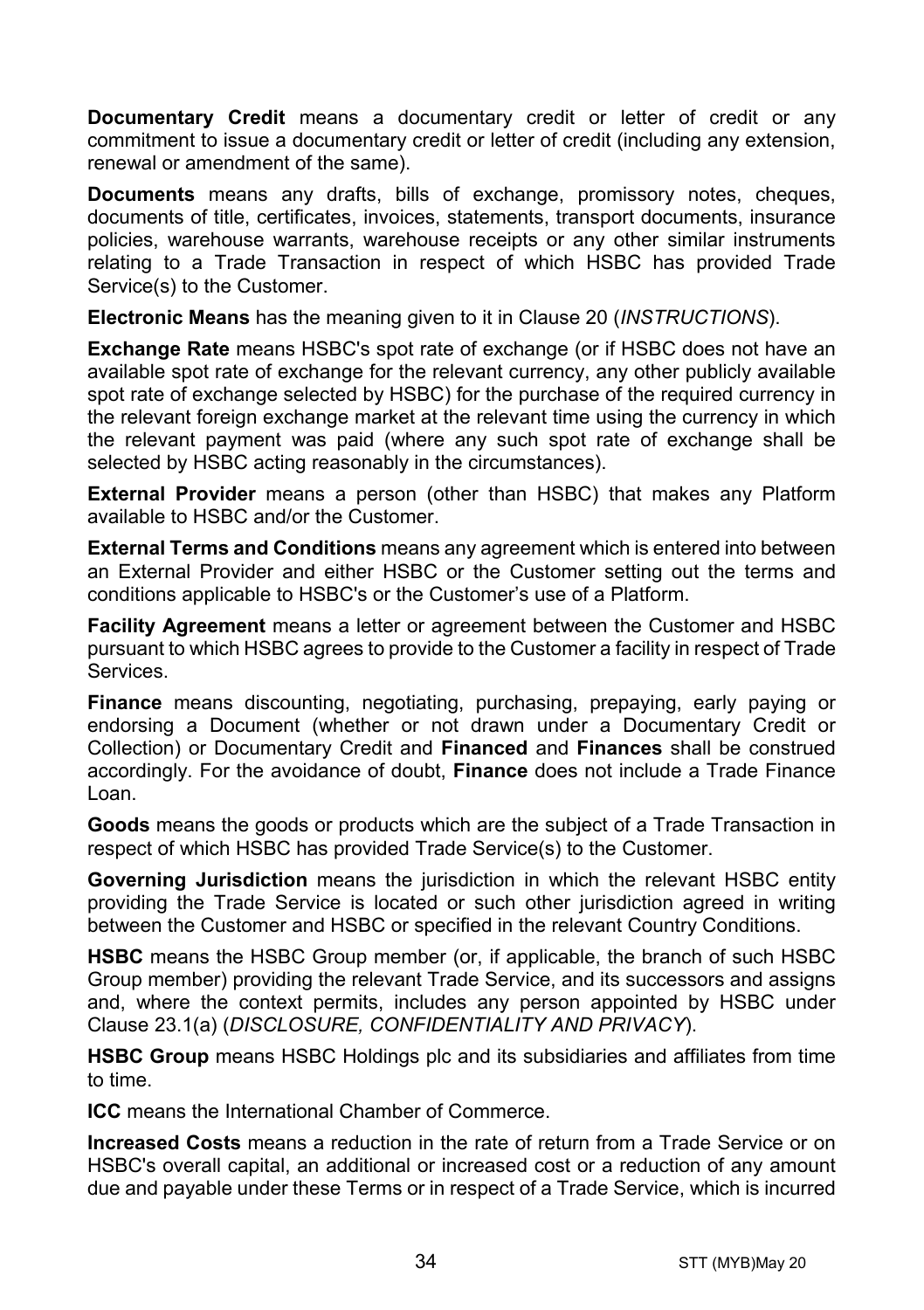or suffered by HSBC to the extent that it is attributable to HSBC performing its obligations under these Terms or a Trade Service.

**Indemnified Party** has the meaning given to it in Claus[e 9](#page-13-0) (*[REIMBURSEMENT AND](#page-13-0)  [INDEMNITY](#page-13-0)*).

**Instruction** has the meaning given to it in Clause [20](#page-24-0) (*[INSTRUCTIONS](#page-24-0)*).

**Instrument** means any SBLC, demand guarantee (including an avalisation, coacceptance or acceptance of a Document), bond, counter-guarantee, counter-SBLC, or similar independent payment obligation (including any extension, renewal or amendment of the same).

**Losses** has the meaning given to it in Clause [9](#page-13-0) (*[REIMBURSEMENT AND](#page-13-0)  [INDEMNITY](#page-13-0)*).

**Master Documentary Credit** has the meaning given to it in Clause [3.14](#page-5-0) (*[DOCUMENTARY CREDITS](#page-3-0)*).

**Personal Data** means any information relating to an individual from which such individual can be identified, including sensitive personal data, name(s), residential address(es), contact information, age, date of birth, place of birth, nationality, citizenship, personal and marital status.

**Platform** means any electronic platform (a) used by HSBC, the Customer or any other person for giving or receiving any Instruction, Claim or other communication in relation to any Trade Service, and/or (b) used by HSBC or any other person for issuing or providing any Trade Service, and shall include HSBCnet.

**Recourse Event** means in respect of a Trade Service:

(a) any misrepresentation, alleged or actual fraud, illegality or unauthorised act of the Customer and/or any other party to the Trade Transaction;

(b) any alleged or actual invalidity, non-compliance or unenforceability of the Documentary Credit, SBLC, Document(s) or Trade Transaction (as applicable); or

(c) any injunction, court order, law, regulation or Sanctions which restrict any payment (whether to or from HSBC and/or not subsequently discharged).

**SBDC** means a standby documentary credit.

**SBLC** means a standby letter of credit (which includes an SBDC).

**Sanction** has the meaning given to it in Clause [19](#page-22-0) (*[COMPLIANCE WITH LAWS AND](#page-22-0)  [SANCTIONS](#page-22-0)*).

**Security Agreement** means any document creating security or quasi-security over any of the Customer's rights and/or assets in support of any obligations which the Customer may have to any HSBC Group member from time to time.

**Tariff Book** means, if applicable in the relevant jurisdiction, HSBC's tariff book setting out HSBC's fees, commissions, interest rates and other rates for Trade Services as is available upon request by the Customer and/or can be accessed online.

**Tax** includes goods and services tax, value added tax, sales tax, stamp duty or any tax, levy, impost, deduction, charge, rate, duty, compulsory loan or withholding which is levied or imposed by a government agency, and any related interest, penalty,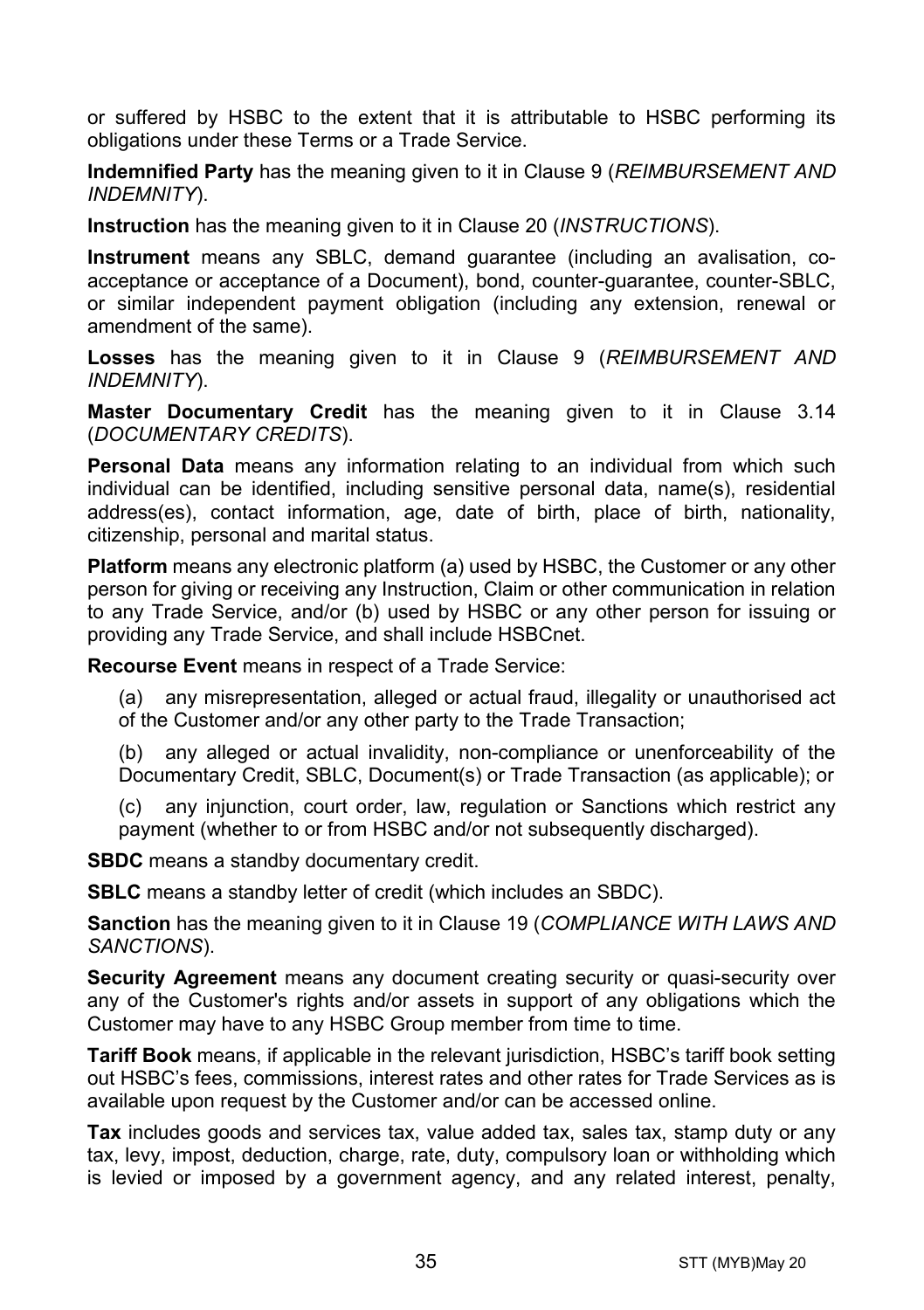charge, fee or other amount (but does not include tax on the overall net income of HSBC).

**Tax Information** means any documentation or information (and accompanying statements, waivers and consents) relating, directly or indirectly, to the Customer's tax status and the tax status of any owner, "controlling person", "substantial owner" or beneficial owner of the Customer.

**Trade Finance Loan** means a loan, advance, credit or other financial accommodation provided by HSBC to the Customer in respect of a Trade Transaction.

#### **Trade Service** includes:

(a) the issue of a Documentary Credit and instructing any advising bank, nominated bank or confirming bank in relation to such Documentary Credit;

(b) acting as the advising bank, nominated bank or confirming bank (on a disclosed or undisclosed basis) in relation to a Documentary Credit;

(c) the issue of an Instrument and/or instructing any correspondent bank in relation to, and issuing an counter-guarantee, counter-SBLC or indemnity in respect of, an Instrument;

(d) acting as the advising bank, confirming bank or correspondent bank in relation to an Instrument;

- (e) the handling of a Documentary Credit, Instrument or Document;
- (f) Collections;
- (g) the provision of any Finance;
- (h) the provision of a Trade Finance Loan;

(i) the issue of a letter of indemnity or shipping guarantee and/or the signing, endorsement or release of any Transport Document;

- (j) the release of Documents;
- (k) any other service or product relating to a Trade Transaction provided,

by HSBC to, at the request of, or in respect of the Customer.

**Trade Transaction** means a transaction involving the sale or purchase by the Customer of goods or services from/to a third party, and includes any contract(s) on which such transaction may be based.

**Transport Documents** has the meaning given to it in Clause [8](#page-12-0) (*[APPLICATIONS FOR](#page-12-0)  [RELEASE OF GOODS, SHIPPING GUARANTEES AND](#page-12-0) LETTERS OF INDEMNITY*).

**USD** means the lawful currency of the United States of America.

26.2 Unless contrary indication appears, any reference in these Terms to:

an **Application** or **Trade Service** (and any reference in an Application to a **Trade Service**) includes (where applicable) the contract created between the Customer and HSBC by HSBC accepting that Application by providing or undertaking that Trade Service;

(a) the **Customer**, **HSBC** or any other person shall be construed so as to include its successors in title, permitted assigns and permitted transferees to, or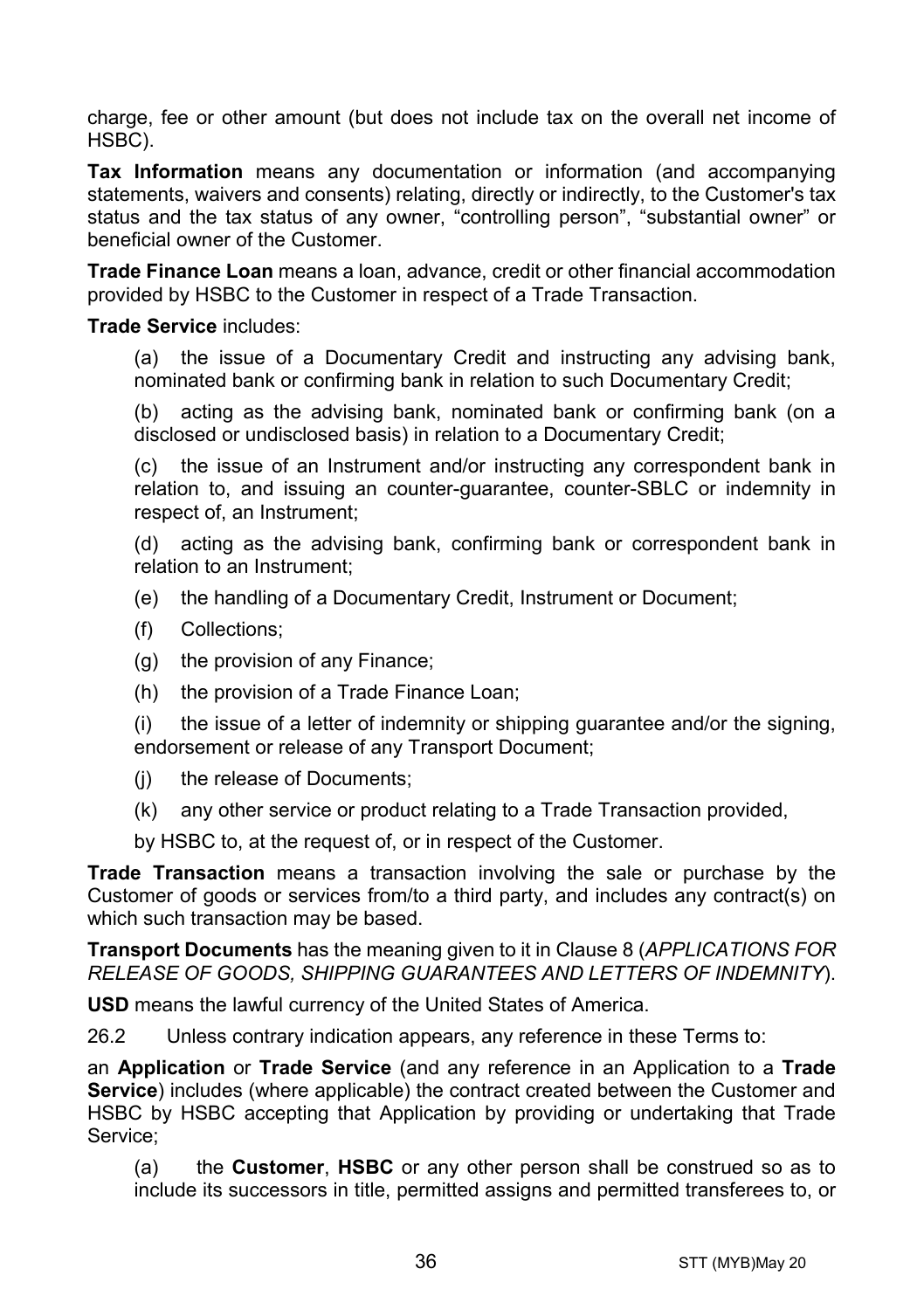of, its rights and/or obligations under these Terms, an Application, a Facility Agreement or Country Conditions:

(b) **include** or **including** means include or including "without limitation";

(c) HSBC making a determination or decision or undertaking an action means that HSBC is making or undertaking, and is permitted to make or undertake, such determination, decision or action in its sole discretion or opinion without reference to, or consent from, the Customer or any other person;

(d) an authorisation or confirmation by, or instruction from, the Customer means that such authorisation, confirmation or instruction is irrevocable unless waived by HSBC;

(e) a **person** includes any individual, firm, company, corporation, government, state or agency of a state or any association, trust, joint venture, consortium, partnership or other entity (whether or not having separate legal personality);

(f) a **regulation** includes any regulation, rule, official directive, request or guideline (whether or not having the force of law) of any governmental, intergovernmental or supranational body, agency, department or of any regulatory, self-regulatory or other authority or organisation;

(g) these **Terms** include the Country Conditions;

(h) these **Terms** or any other agreement or instrument is a reference to these Terms or, as the case may be, other agreement or instrument as amended, supplemented, novated and/or replaced from time to time;

(i) the singular shall include the plural and vice versa; and

(j) section and clause headings are for ease of reference only.

In addition to these Terms being incorporated into each Application, these Terms may also be incorporated by HSBC into a Facility Agreement or any other document or agreement.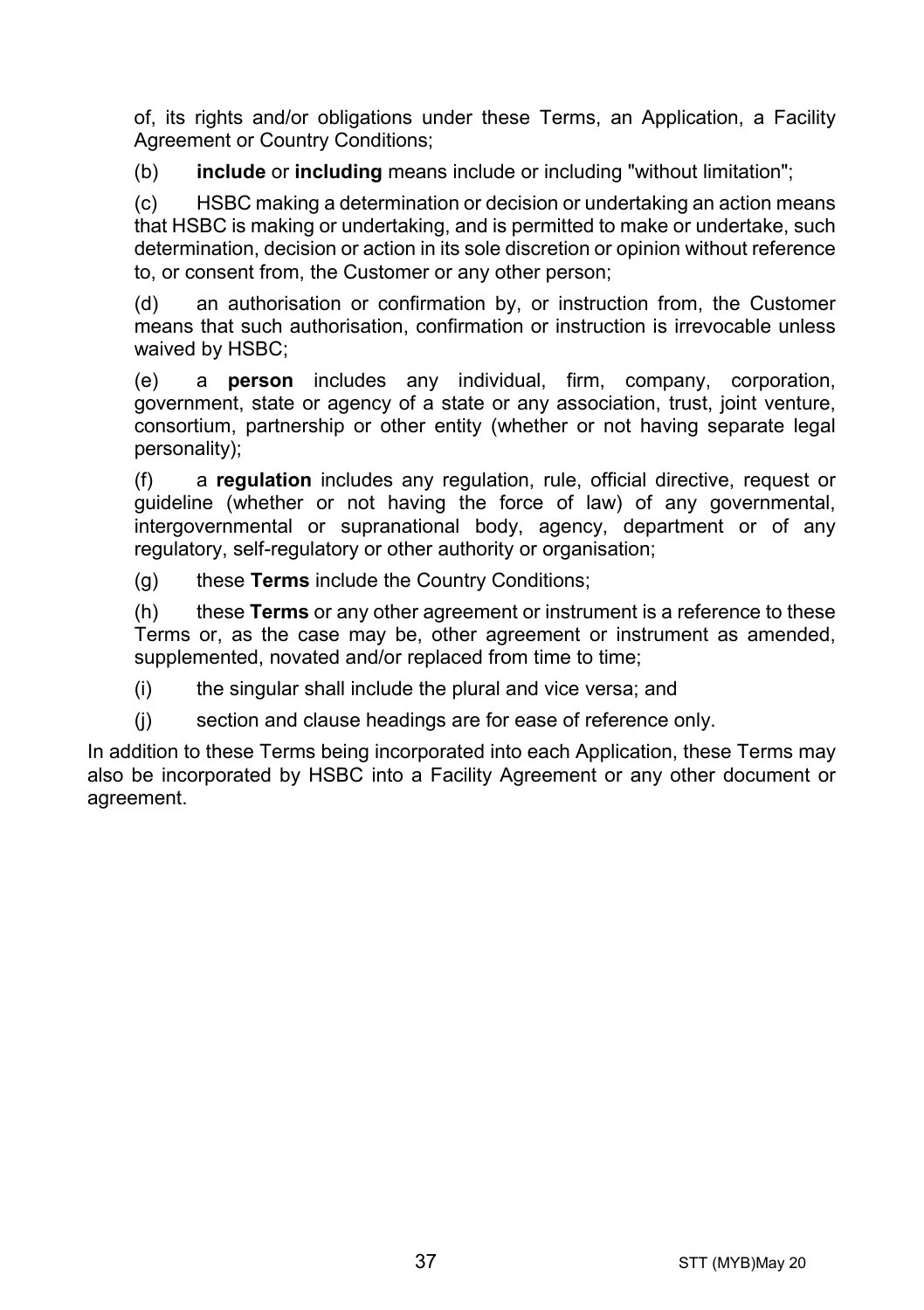#### **STANDARD TRADE TERMS**

#### **COUNTRY CONDITIONS**

#### **MALAYSIA (LABUAN)**

#### **1. APPLICATION**

1.1 These Country Conditions are supplemental to, and form part of, the Standard Trade Terms (the **Terms**) which the Customer has accepted and/or may accept from time to time.

1.2 Any terms defined in, or construed for the purposes of, the Terms have the same meanings when used in these Country Conditions (unless the same are otherwise defined in these Country Conditions).

1.3 These Country Conditions shall apply where the HSBC entity providing the relevant Trade Service is located in the country named above.

#### **2. ADDITIONAL/SUPPLEMENTAL TERMS AND CONDITIONS**

2.1 The Customer confirms that the provision of any Trade Service by HSBC to, at the request of, or in respect of the Customer will not contravene the provisions of either:

(a) the Guidelines on Credit Transactions and Exposures with Connected Parties for Labuan Banks issued under the Labuan Financial Services and Securities Act 2010; or

(b) Section 83 of the Banking Ordinance of the Hong Kong Special Administrative Region.

and HSBC may recall a Trade Service in the event of any contravention of such legislation as a result of the provision of such Trade Service.

2.2 The Customer shall comply with the prevailing foreign exchange administration rules and/or other laws or regulations of similar effect (including all amendments, from time to time) (the FEA Rules), as applicable to the Customer, with regard to any Trade Service.

2.3 In the event the Customer, if resident in Malaysia under the FEA Rules and is required to register with, and/or obtain approval from, BNM with regard to any Trade Service (including but not limited to those which may amount to financial guarantees for exchange control purposes issued to or on behalf of nonresidents), the Customer shall:

(a) register the same with, and/or obtain such approval from, BNM in accordance with the requirements of the prevailing FEA Rules; and

(b) provide to HSBC all relevant documents evidencing such registration with, and/or approval from, BNM at the earliest instance (whether or not it is requested to do so by HSBC).

2.4 Where a Trade Service includes a Trade Finance Loan, the Customer represents and warrants that it is in compliance with the Strategic Trade Act 2010